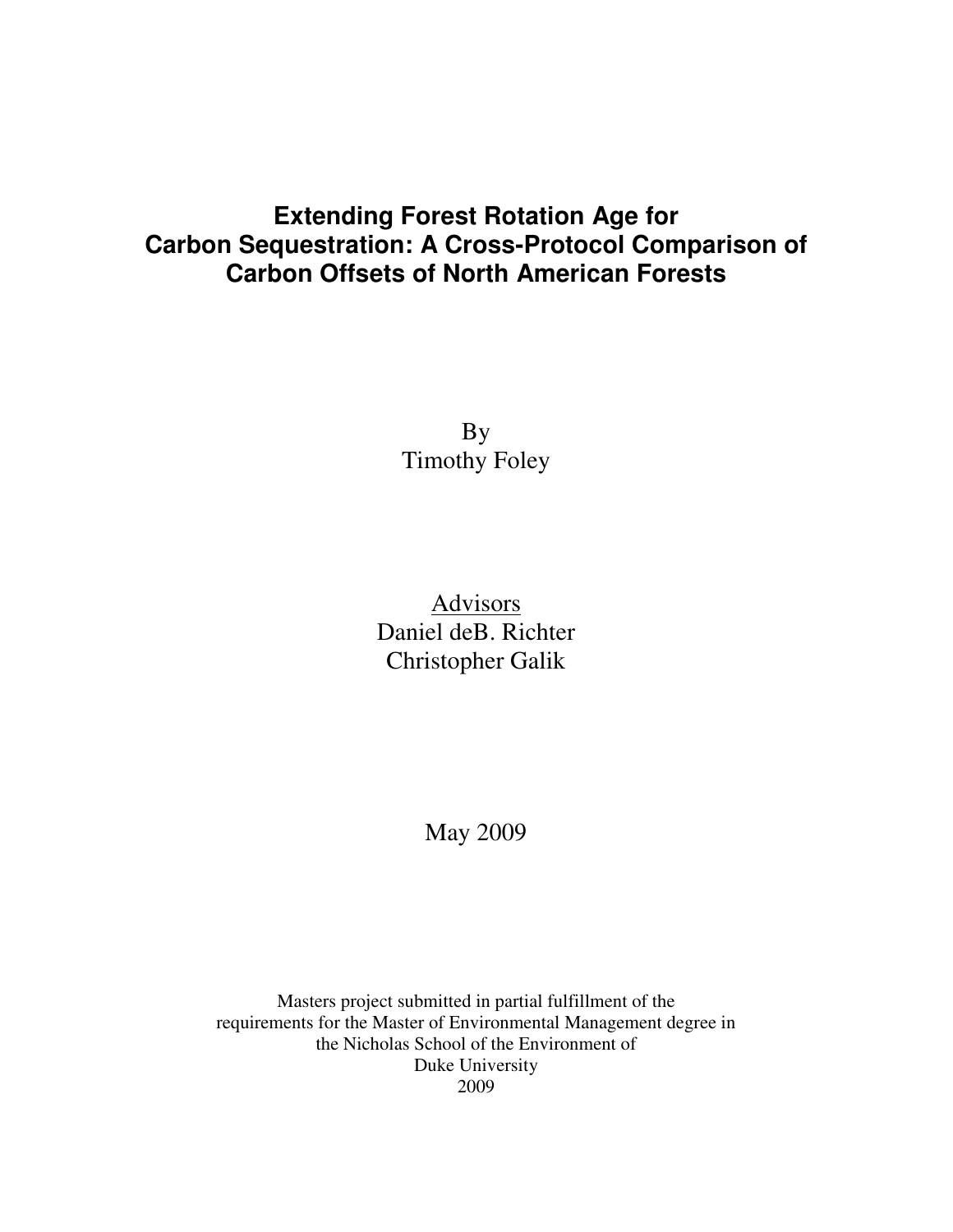# **Table of Contents**

| <b>Abstract</b>                                                                                          | 3                       |
|----------------------------------------------------------------------------------------------------------|-------------------------|
| <b>Introduction</b>                                                                                      | $\overline{\mathbf{4}}$ |
| <b>Materials and Methods</b>                                                                             |                         |
| <b>Modeling Methodology</b>                                                                              | 10                      |
| <b>Carbon Pool Methodology</b>                                                                           | 14                      |
| <b>Carbon Accounting Methodologies</b>                                                                   | 19                      |
| <b>Results</b>                                                                                           | 26                      |
| <b>Discussion</b>                                                                                        | 36                      |
| <b>Works Cited</b>                                                                                       | 43                      |
| <b>Appendices</b>                                                                                        |                         |
| Appendix 1 - Live Tree and Standing Deadwood Coefficients                                                | I                       |
| Appendix 2 - Understory and Down Deadwood Coefficients                                                   | $\mathbf{I}$            |
| Appendix 3 - Forest Floor Coefficients                                                                   | III                     |
| Appendix 4 - Factors for the Calculation of Carbon<br>Sequestration in Wood Products                     | IV                      |
| Appendix 5 - End-use Disposition Factors for the Calculation<br>of Carbon Sequestration in Wood Products | V                       |
| Appendix 6 – Results of Model Generated Creditable Carbon Potential                                      | VI                      |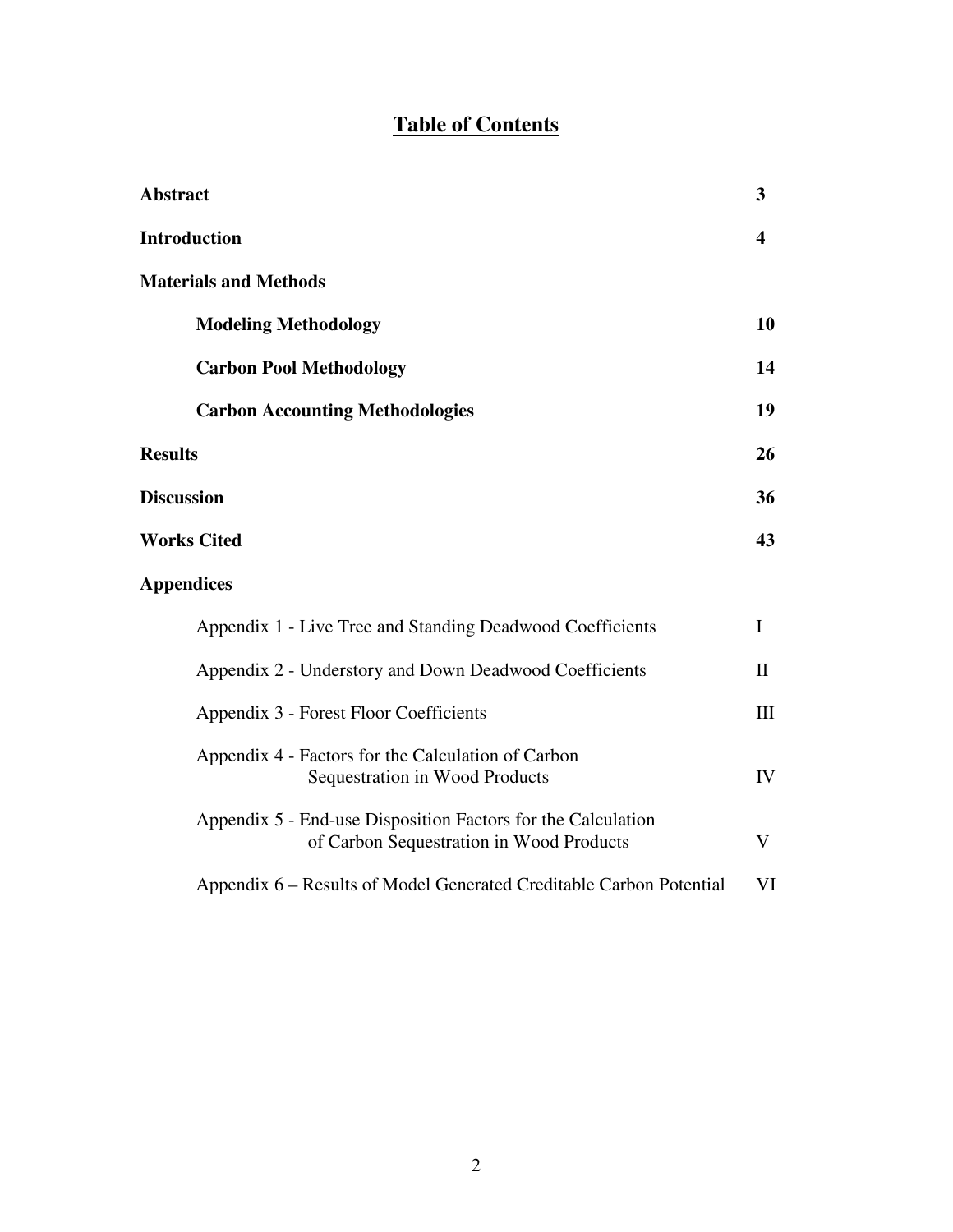# **Abstract**

As the issue of climate change rises in prominence, growing attention is being paid to the ability of forests to mitigate rising atmospheric concentrations of  $CO<sub>2</sub>$ . Through carbon offset programs, forest owners can be offered financial incentives to enhance the uptake and storage of carbon on their lands. This project presents a modeling framework within which the creditable carbon potential can be quantified from extending the rotation age of multiple forest stands. The differences in creditable carbon potential from rotation extensions across several North American forest types are explored. Additionally, the model enables the comparison of project creditable carbon amongst three accounting methodologies: the Department of Energy 1605b Registry, the Chicago Climate Exchange Protocol, and the Voluntary Carbon Standard Protocol. There are important methodological differences between these carbon accounting schemes which have implications to both forest owners and policymakers alike. It is shown here that the inclusion of methodologies to account for such issues as leakage, permanence, additionality and baseline-establishment, while increasing the overall legitimacy of any forest carbon offset program, can reduce creditable carbon to the forest owner by up to 70%. Regardless of the protocol used, Pacific Northwest forest types emerge as the most effective at sequestering carbon on a per area basis.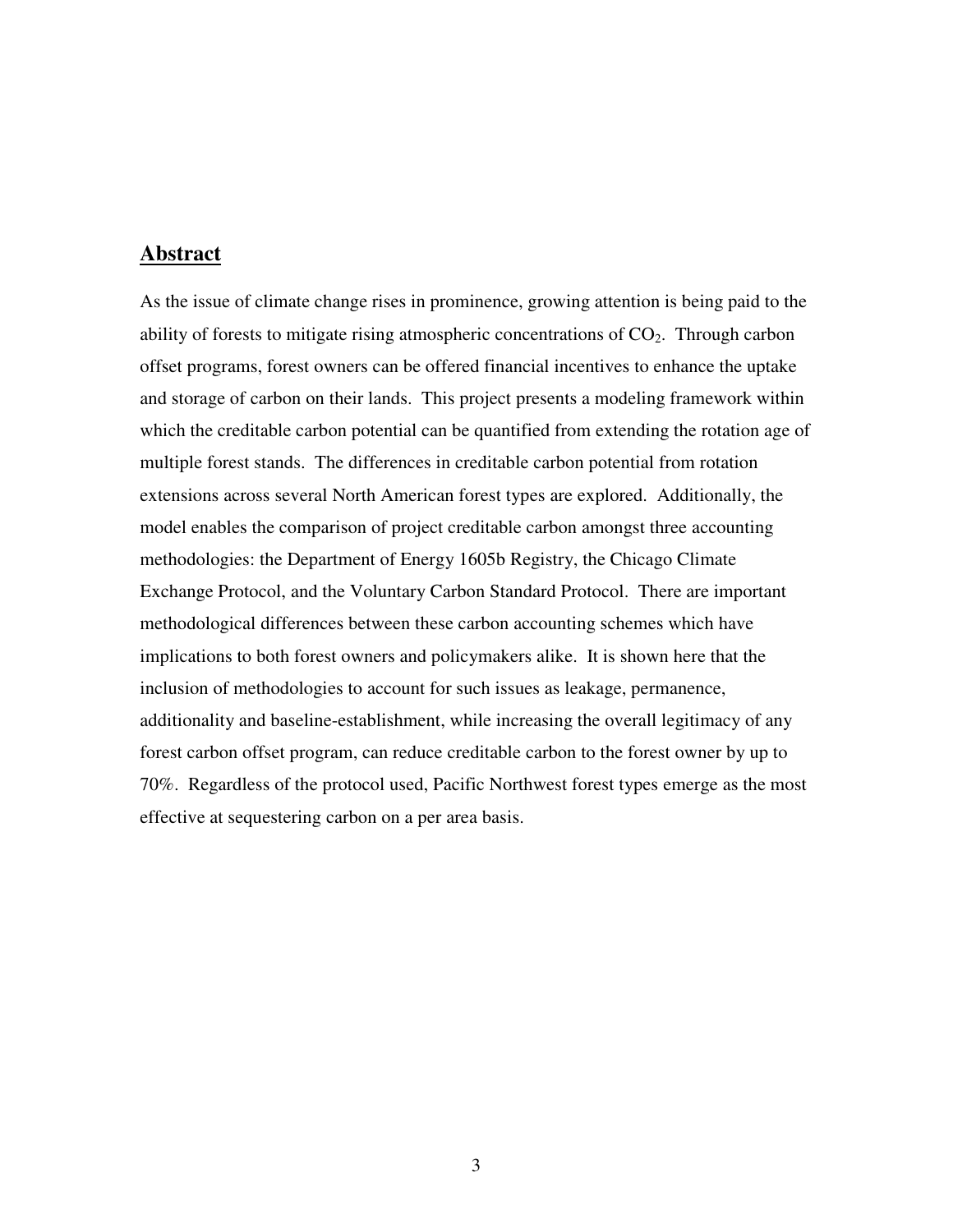# **Introduction**

 One of the greatest environmental issues facing modern policymakers and citizens alike is global climate change. This change is very likely a result of rising atmospheric concentrations of anthropogenic greenhouse gases (GHGs), most notably carbon dioxide  $(CO<sub>2</sub>)$  (IPCC, 2007). Thus, societal control and regulation of  $CO<sub>2</sub>$  emissions is of paramount importance in finding a way to mitigate climate change. The United States government has considered regulating  $CO<sub>2</sub>$  and other GHGs for decades; however this process has yet to produce any binding legislation. In the absence of national regulation, many regions of the country have endeavored to create their own GHG initiatives. The Regional Greenhouse Gas Initiative (RGGI), the Midwestern Greenhouse Gas Reduction Accord (MGGRA) and the Western Climate Initiative (WCI) are all examples of such pioneering efforts. Additionally, market forces have begun to demand that businesses mitigate their climate impact for public relations reasons, even in the absence of formal legislation. As a result, organizations and individuals alike are looking for the most efficient ways to reduce their carbon impact.

An emitter interested in reducing carbon emissions, whether the impetus is environmental, economic or legal, is presented with one of two options. First is to reduce emissions directly, either through reduced production, switching fuels or technological improvements. Option two would be to assure the existence of a carbon offset from another entity, meaning that they could validate an equivalent amount of  $CO<sub>2</sub>$  to their desired reduction being reduced elsewhere. These offsets could come in a number of different areas, from emissions reductions by the offsetting entity, to reduced-tillage agriculture, to increased carbon storage through improved forest management.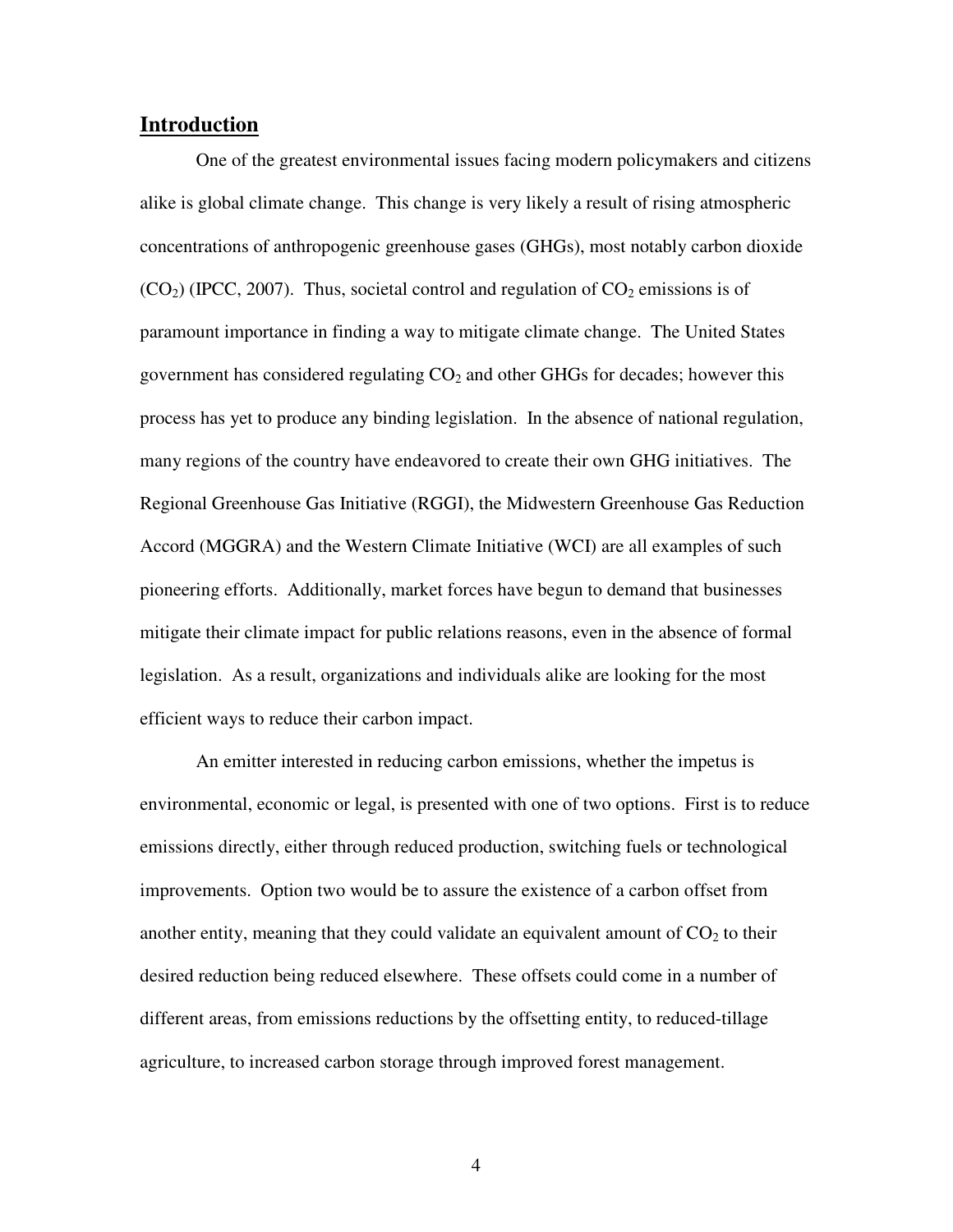Forest carbon offsetting schemes have drawn particularly heavy attention in recent years, as international, national and regional markets have begun to develop for the sale of carbon credits from avoided deforestation, afforestation and improved forest management programs. In the United States in 2007, forestry and land-use activities sequestered an amount equivalent to 15% of total U.S. domestic GHG emissions, thus the potential for meaningful climate gains to be made through forestry projects is high (EPA, 2009). Additionally, many cobenefits to both ecosystems and local communities accrue from increasing the stock of forests. The incorporation of a legitimate forest offset program in climate legislation has drawn support as a cost-reduction measure, as the inclusion of carbon sinks has been shown in most cases to reduce the economic burden of overhauling the present carbon-intensive economy (van Kooten *et al.*, 2004).

When an emitter needs to obtain an offset for one unit of  $CO<sub>2</sub>$  they have generated,<sup>1</sup> they can pay a forest-owning entity to increase the amount of  $CO_2$  being captured by their forests by an equivalent amount. This enhanced capture can be accomplished in a number of different ways, from avoiding deforestation to planting new trees (through either afforestation or reforestation) to improving forest management (IFM). There are many activities that are within the scope of IFM, such as reducedimpact logging, improved forest productivity or conversion of a logged forest to a protected forest. A final option for a forest owner looking to improve forest management for carbon sequestration benefits, and the one that will be the focus of this analysis, is the extension of the forest rotation age to capture more carbon before wood products are harvested and sent to market.

 $\overline{a}$ 

<sup>&</sup>lt;sup>1</sup> Units of  $CO_2$  emission and sequestration are often measured in Megagrams (Mg) in the scientific literature and in metric tons or tonnes (T) in policy discussions. Both are equivalent, and equal 1.10 short or U.S., tons.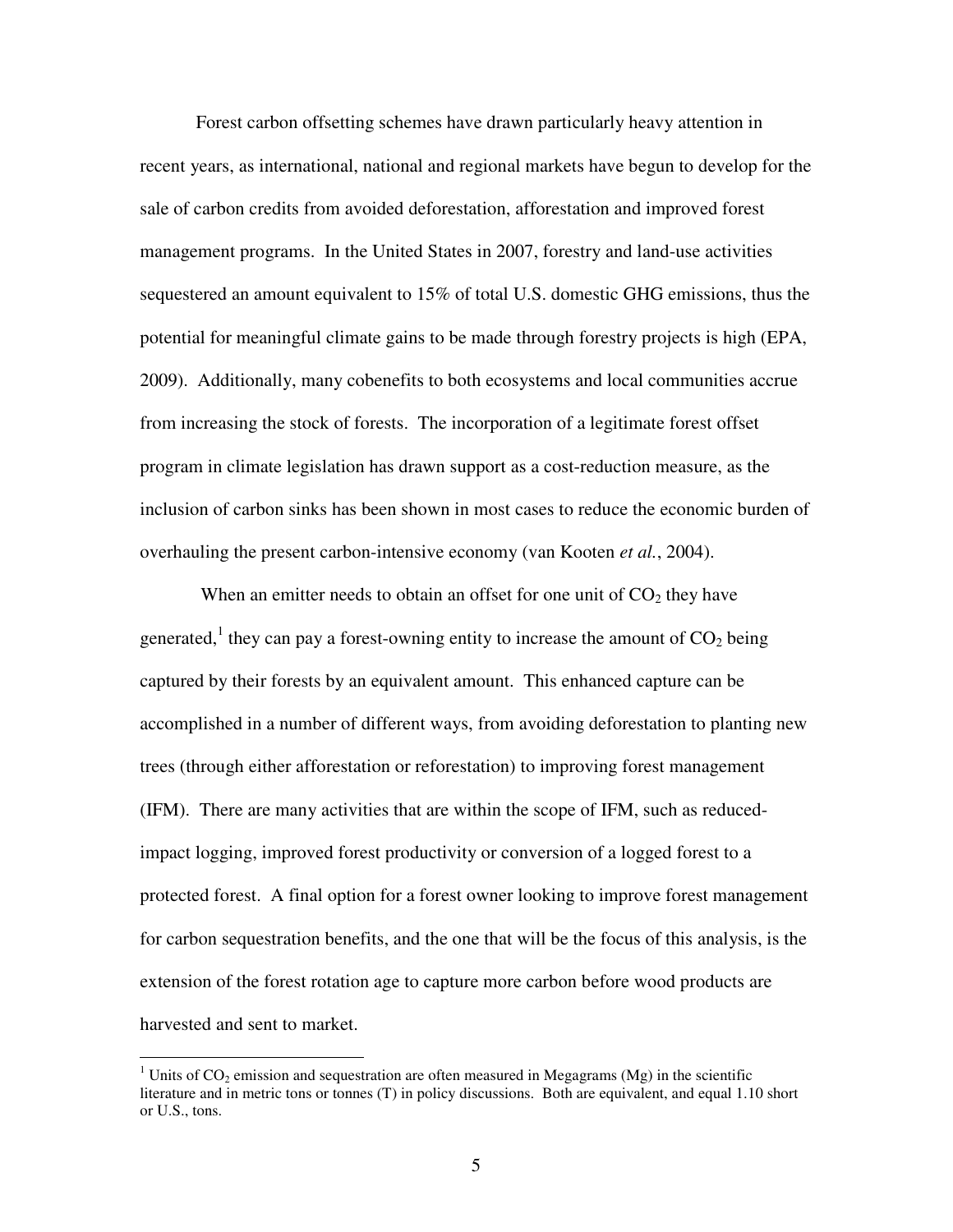As offset markets have begun to develop in response to legislative and market pressures, forest owners have an increasing financial incentive to consider carbon sequestration as part of their management portfolio. However, the methodological legitimization of any forest offsetting scheme is not a trivial matter, and has led to a great deal of controversy in policy development (Beane *et al.*, 2008). The most important aspect of an offset program is to establish credibility in order to assure that credits generated will retain long-term value and accurately represent the amount of carbon that is actually being sequestered as a result of management changes. At the most basic level, estimations of sequestration must be well-vetted either through on-site measurement or modeling. Additionally, forest offset methodology must address the issues of project baseline, leakage and risk-buffer establishment.

 In any carbon accounting program, a baseline must be established to which carbon accrual over the project lifetime can be referenced. Leakage, defined as the unanticipated change in GHG benefits outside of the project's accounting boundary as a result of project activities (IPCC, 2000), is another issue that emerges in carbon offset policy. In the case of forestry projects, leakage would refer to the reduced timber harvest resulting from a sequestration project inducing another land-owner to harvest their forest to fill the market gap, thus reducing the potential carbon benefit of the offset. Finally, the issue of permanence (i.e. – the ability of the project to ensure long-term sequestration) takes on an important role in forest offset programs. Forests are particularly susceptible to wildfire and pest disturbance, which could lead to a large unintended release of sequestered carbon from the project.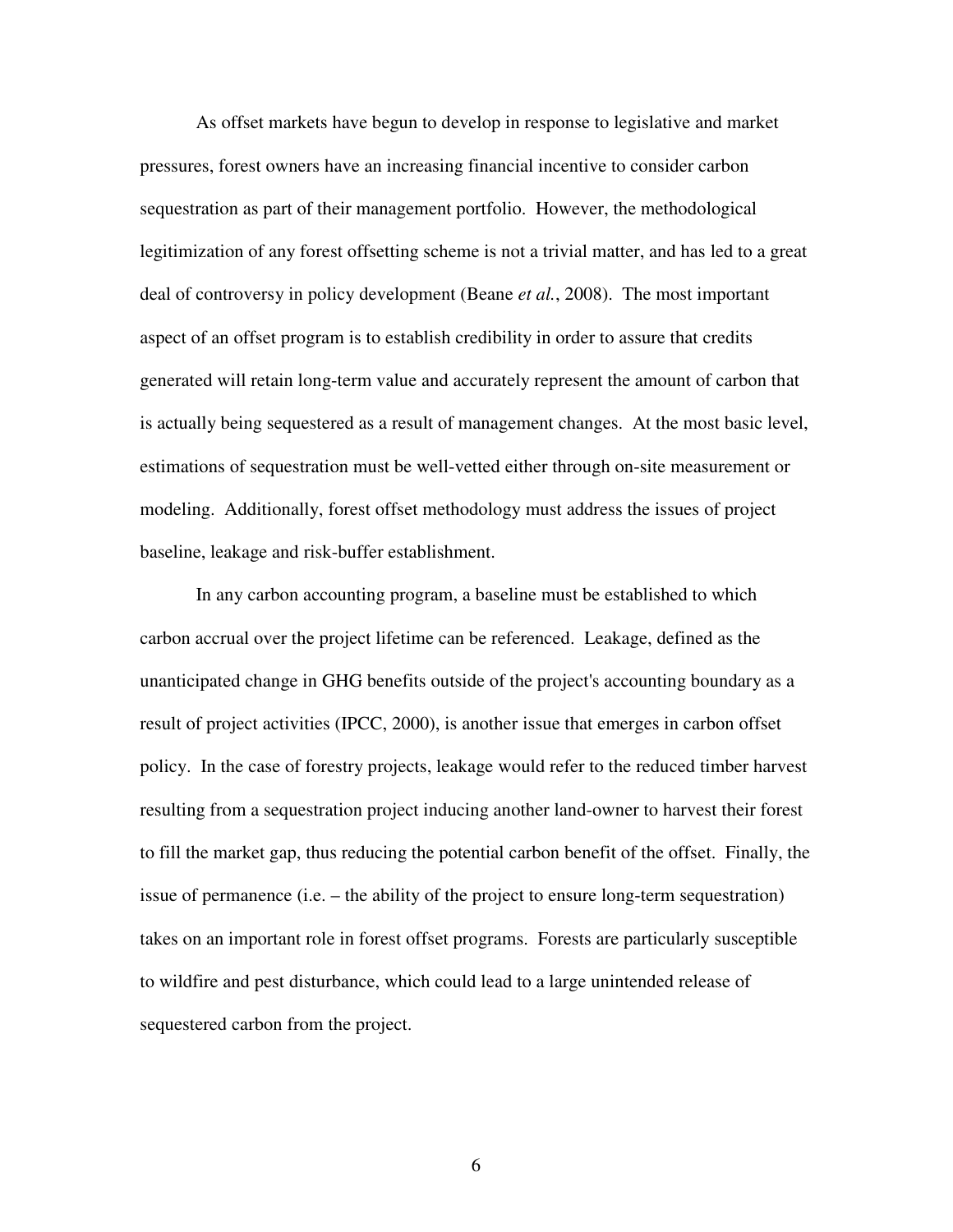The variety of national and regional GHG initiatives including forest offsets that have emerged within the past decade has led to a wide spectrum of accounting methodologies to estimate creditable carbon. $<sup>2</sup>$  This has created a confusing situation for</sup> forest owners, as they now have many different markets to ply potential forest carbon offset credits in, each with a different methodology for calculating creditable carbon. The emergence of a national methodological standard is clearly needed to simplify the forest offsetting process, and to assure long-term market viability for carbon sequestration projects. Until this time however, analyses such as the one presented in this paper are necessary to help forest owners recognize the potential benefits of carbon offset projects across a variety of different markets.

 The impetus behind this analysis was threefold. First was to compare creditable carbon sequestration potential across several North American forest types. There are important differences in growth yield curves and inter-carbon pool dynamics between forests based on region and species mix. These differences lead to a large degree of variability in the rate at which forests can sequester carbon, the pools in which it is stored, and the offset potential to the forest owner. An exploration of these fundamental differences helps both forest owners and policymakers better understand how offset policy could unevenly stimulate management for sequestration across forests.

 The second motivation for the research presented here was to compare major forest offset programs, in an effort to assist forest owners in initial forest stand assessment for offset potential. This study compares creditable carbon potential across three accounting methodologies:

 $\overline{a}$ 

<sup>&</sup>lt;sup>2</sup> See Galik *et al.*, (2008) for a comprehensive analysis of present forest offset methodologies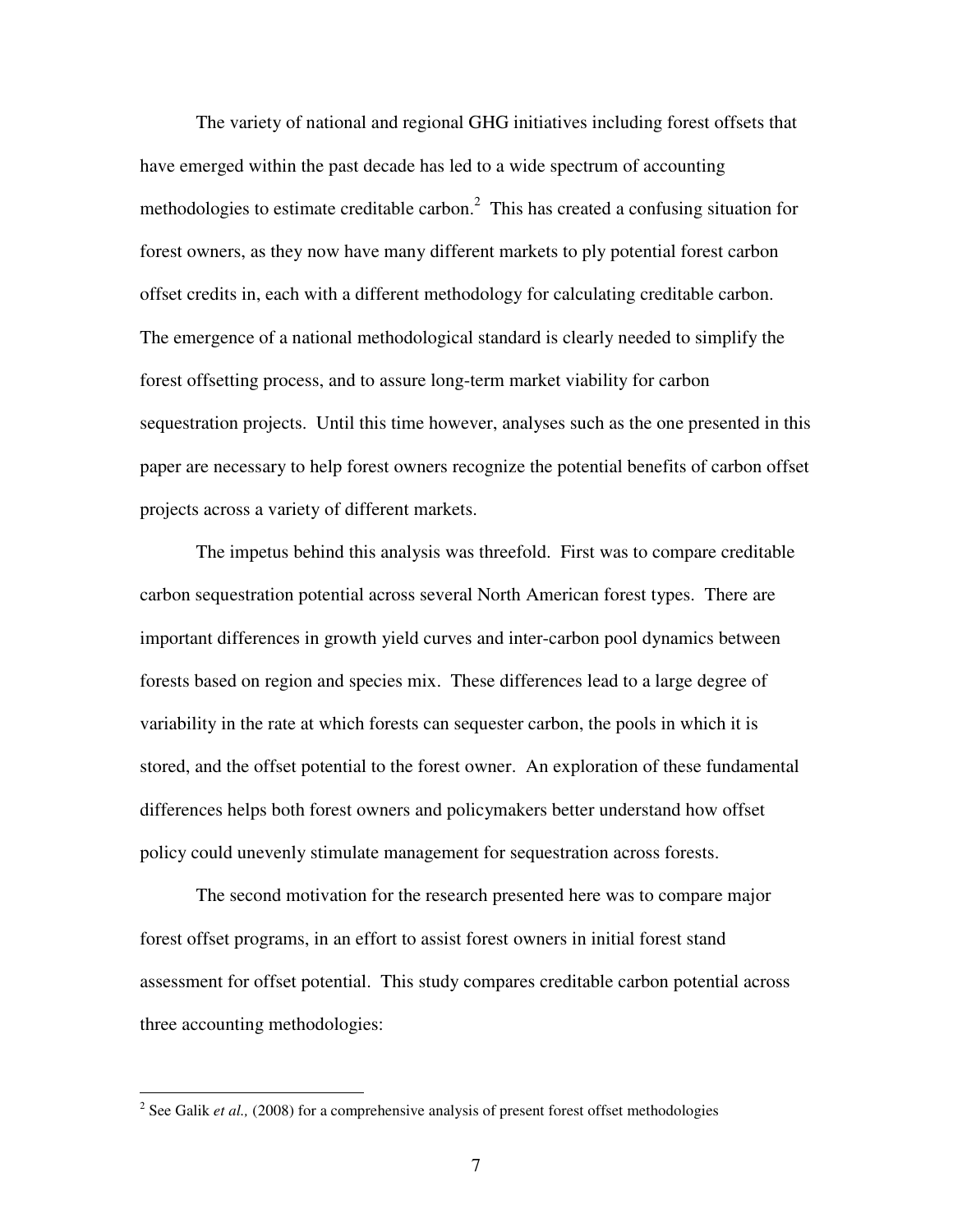- 1) The U.S. Department of Energy (DOE) 1605(b) Technical Guidelines for Voluntary Reporting of Greenhouse Gases<sup>3</sup>
- 2) The Chicago Climate Exchange (CCX) Sustainably Managed Forests/Long-Lived Wood Products Protocols<sup>4</sup>
- 3) The Voluntary Carbon Standard (VCS) Improved Forest Management Protocol<sup>5</sup>

 Depending on which methodology is used, large differences in project creditable carbon can arise from the treatment of concepts such as baseline generation, risk buffer establishment and leakage. As most forest offset programs have been compiled and put into action in a relatively short time frame there has been minimal detailed analysis on the practical applications of these accounting methodologies. There has been even less work done on making comparisons across methodologies. Previous research has been largely region-specific, but has found that large differences in creditable carbon potential from forest carbon sequestration exist between accounting methodologies (Galik *et al.*, 2008; Pearson *et al.,* 2008). This study extends these previous analyses to include a spectrum of 46 forest types from across the continental United States, making possible an assessment of the relative creditable carbon potential across ecosystems.

 The third objective of this analysis was to develop a simplified modeling framework for assessing the creditable carbon potential from rotation age extensions in forest ecosystems across the United States. The quantification of forest carbon in a given parcel of land is not a trivial task. On-site measurement requires a good degree of methodological knowledge, as well as time and proper equipment. For this reason, there is a basic need for modeling tools which can roughly estimate the amount of carbon in a stand for a forest owner with minimal on-site measurement. These modeling tools would

<sup>&</sup>lt;sup>3</sup> More information can be found at: http://www.pi.energy.gov/enhancingGHGregistry/, accessed 3/222/09

<sup>&</sup>lt;sup>4</sup> More information can be found at: http://www.chicagoclimatex.com/, accessed 3/222/09

<sup>&</sup>lt;sup>5</sup> More information can be found at: http://www.v-c-s.org/afl.html, accessed 3/222/09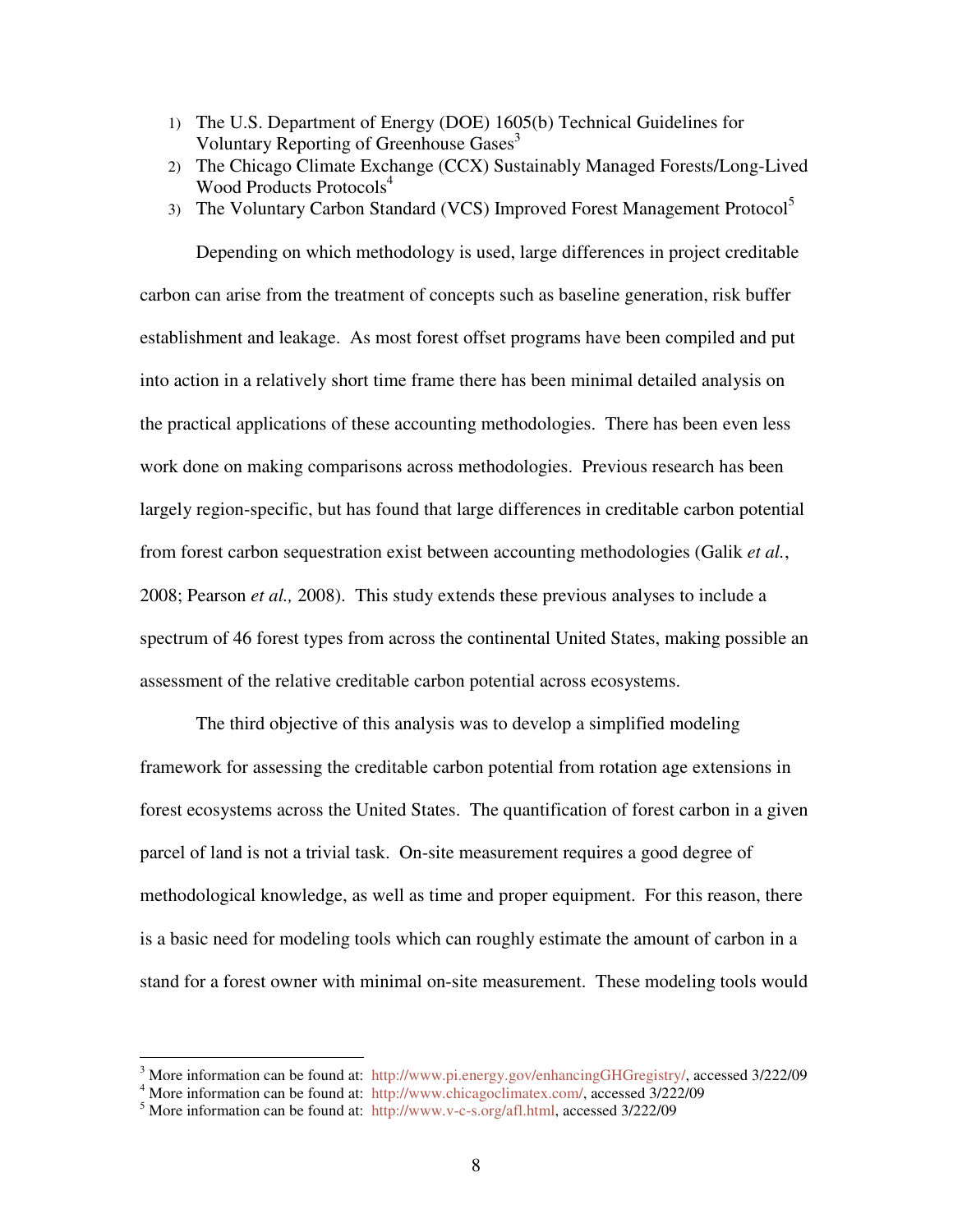enable landowners to estimate whether extending rotation age would improve carbon sequestration on the scale that they desire.

 There are a wide range of carbon modeling tools presently available. Some models are quite simple to use, however they can only produce analyses at the regional level.<sup>6</sup> The model presented in this study uses data derived from the USFS Forest Inventory Analysis (FIA) National Program. The FIA program is comprised of a network of over 300,000 sampling plots across the U.S. (USDA, 2007). With a wealth of data from across a broad spectrum of regions and forest types, the FIA summary data used here enables the modeler to produce ecosystem-specific results. There are other models available which have also been developed to be very stand-specific; however the user interface in these cases is oftentimes complex enough to deter the average forest landowner from using them.<sup>7</sup> This study presents a unique Microsoft Excel<sup>TM</sup>-based modeling platform intended to combine stand-level quantification ability with a userfriendly interface. Additionally, this model is unique in its ability to capture interprotocol differences in creditable carbon potential from rotation age extensions.

<sup>6</sup> For example, the Carbon Online Estimator (COLE), available at http://ncasi.uml.edu/COLE/, enables the user to identify forest carbon characteristics from any region of the U.S.

 $7$  For example, the Forest Vegetation Simulator (FVS), available from the USFS at http://www.fs.fed.us/fmsc/fvs/, allows the user to generate stand-level carbon reports from site-specific plot-level data and a variety of timber management options.

 $\overline{a}$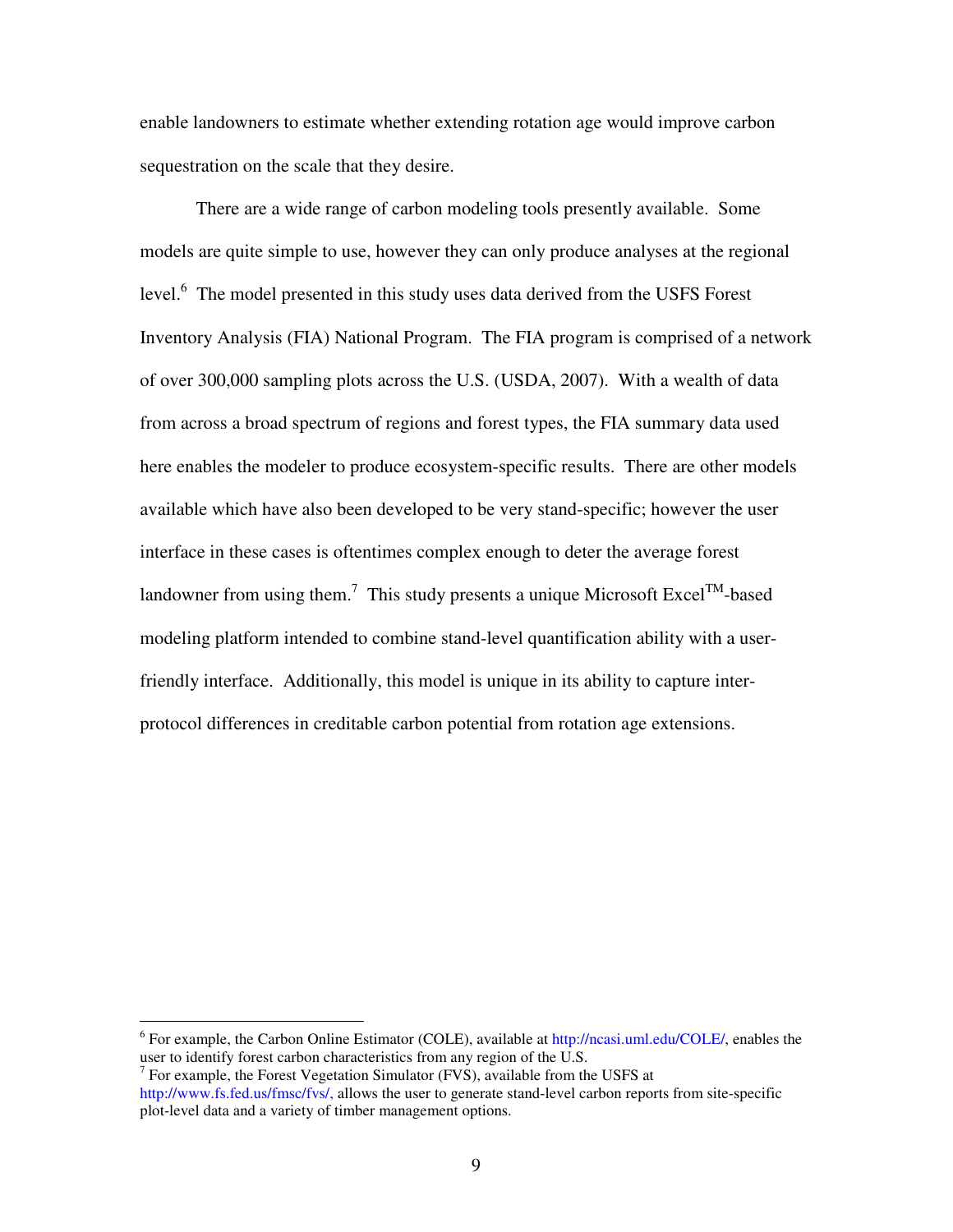# **Materials and Methods**

 The following sections outline the methodology used to model extensions in rotation age for carbon offset credit. The first section provides specifics on the modeling framework developed for this analysis. The second section describes how carbon data obtained from the FIA was aggregated and used in the model. Finally, a description is provided of how each of the three carbon accounting methodologies under examination was represented in the model.

#### **Modeling Methodology**

 To simulate the carbon sequestration potential of extending forest rotation age, a modeling framework was constructed that tracks forest carbon accrual on an annual basis. The user begins by selecting one of 46 pre-defined forest types. Each forest type is a combination of a geographic region (Table 1), and a species mix, and as a group represent the major forest ecosystems across the continental United States. The model compares the resultant creditable carbon generated from the extension in rotation age across three carbon accounting methodologies: DOE, CCX and VCS. Within the model, forest carbon is broken down into five representative pools: live tree, standing deadwood, down deadwood, understory and forest floor. Definitions used for each pool are found in Table 2.

Age-volume data points, also known as a yield curve, for each forest type serve as the starting point for estimating stand carbon, and were taken from Appendix A of Smith *et al.,* (2006). The relationships are ecosystem-level estimations and assume an average level of planting and stand management, as determined from the underlying FIA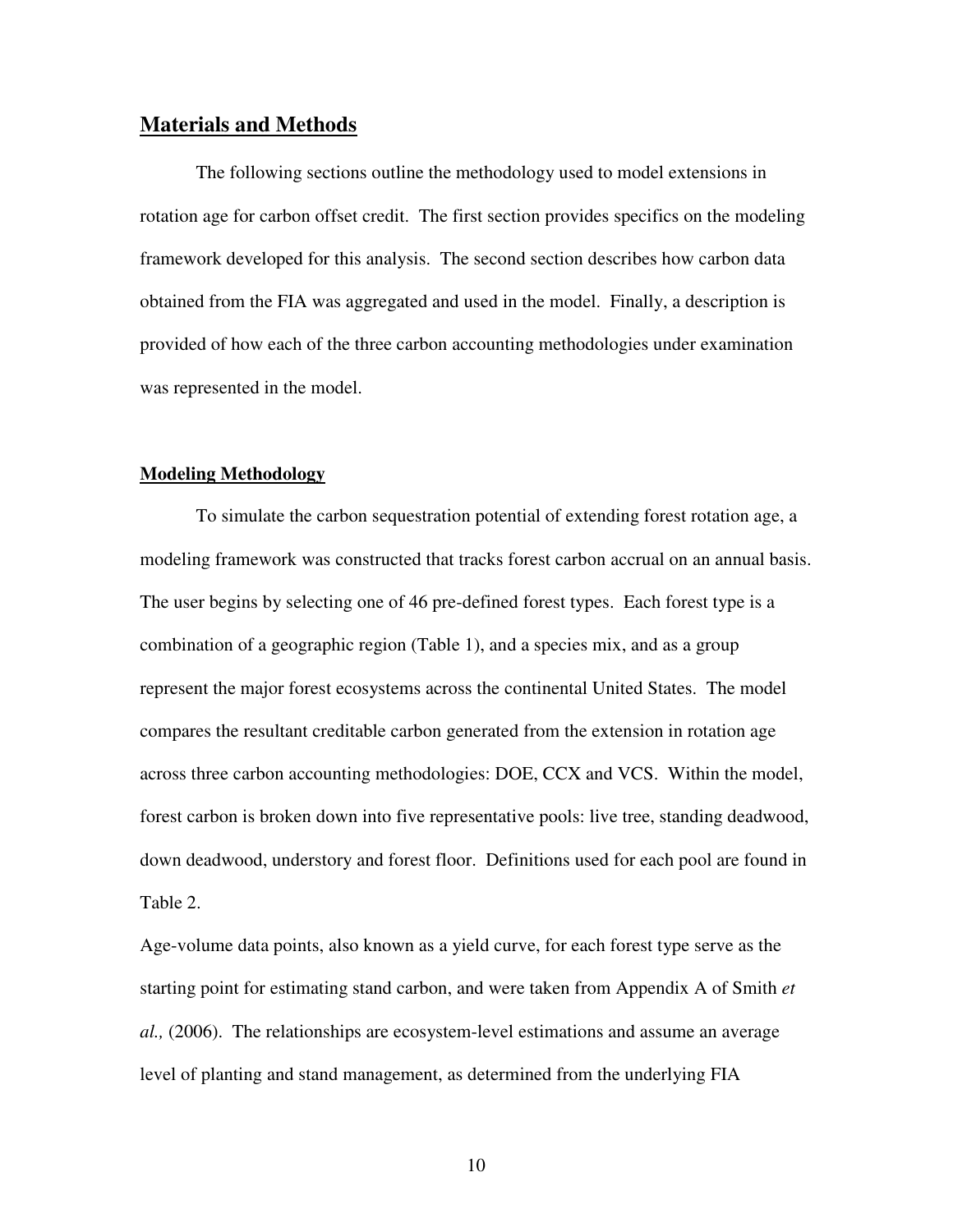sampling data (Smith *et al.*, 2006). While the site-specific yield curve for any individual forest would likely be slightly different, these ecosystem-level yield curves are still applicable for obtaining a rough first estimate of creditable carbon potential. As volume data points from Appendix A of Smith *et al.,* (2006) were given at only 10 year increments, the model used here generates estimates for each intermediate year using data linearization.<sup>8</sup>

| Table 1 – Forest Regions Defined by State |                                |                                                    |  |  |  |  |
|-------------------------------------------|--------------------------------|----------------------------------------------------|--|--|--|--|
| Region Code                               | Region Name<br>States Included |                                                    |  |  |  |  |
| <b>NE</b>                                 | <b>Northeast</b>               | CT, DE, MA, MD, ME, NH, NJ, NY, OH, PA, RI, WV, VT |  |  |  |  |
| <b>NLS</b>                                | Northern Lake States           | MI, MN, WI                                         |  |  |  |  |
| <b>NPS</b>                                | Northern Prairie States        | IA, IL, IN, KS, MO, NB, ND, SD                     |  |  |  |  |
| <b>PNWE</b>                               | Pacific Northwest, East        | OR, WA (East-side)                                 |  |  |  |  |
| <b>PNWW</b>                               | Pacific Northwest, West        | OR, WA (West-side)                                 |  |  |  |  |
| <b>PSW</b>                                | Pacific Southwest              | CA.                                                |  |  |  |  |
| <b>RMN</b>                                | Rocky Mountain, North          | ID, MT                                             |  |  |  |  |
| <b>RMS</b>                                | Rocky Mountain, South          | AZ, CO, NM, NV, UT, WY                             |  |  |  |  |
| <b>SE</b>                                 | South Central                  | AL, AR, KY, LA, MS, OK, TN, TX                     |  |  |  |  |
| <b>SC</b>                                 | Southeast                      | FL, GA, NC, SC, VA                                 |  |  |  |  |

|                          | Table 2 – Modeled Carbon Pool Definitions (taken from Smith et al., (2006))                                                                                                                                                                                                  |  |  |  |
|--------------------------|------------------------------------------------------------------------------------------------------------------------------------------------------------------------------------------------------------------------------------------------------------------------------|--|--|--|
| Carbon Pool              | Definition                                                                                                                                                                                                                                                                   |  |  |  |
| Live Tree                | Live trees with diameter at breast height (dbh) of at least $2.5 \text{ cm}$ (1 inch),<br>including carbon mass of coarse roots (greater than 0.2 to 0.5 cm, published<br>distinctions between fine and coarse roots are not always clear), stems,<br>branches, and foliage. |  |  |  |
| <b>Standing Deadwood</b> | Standing dead trees with dbh of at least 2.5 cm, including carbon mass of<br>coarse roots, stems, and branches.                                                                                                                                                              |  |  |  |
| Understory               | Live vegetation that includes the roots, stems, branches, and foliage of<br>seedlings (trees less than 2.5 cm dbh), shrubs, and bushes.                                                                                                                                      |  |  |  |
| Down Deadwood            | Woody material that includes logging residue and other coarse dead wood on<br>the ground and larger than 7.5 cm in diameter, and stumps and coarse roots of<br>stumps.                                                                                                       |  |  |  |
| <b>Forest Floor</b>      | Organic material on the floor of the forest that includes fine woody debris up to<br>7.5 cm in diameter, tree litter, humus, and fine roots in the organic forest floor<br>layer above mineral soil.                                                                         |  |  |  |

<sup>&</sup>lt;sup>8</sup> The process of volume linearization involves simply taking the difference between two volume data points spaced 10 years apart and distributing that increase evenly across the ten year time span, thus producing annual volume increments. In the absence of a mathematical age-volume relationship, this method was determined to be adequate for roughly estimating the magnitude of changes in volume on an annual basis.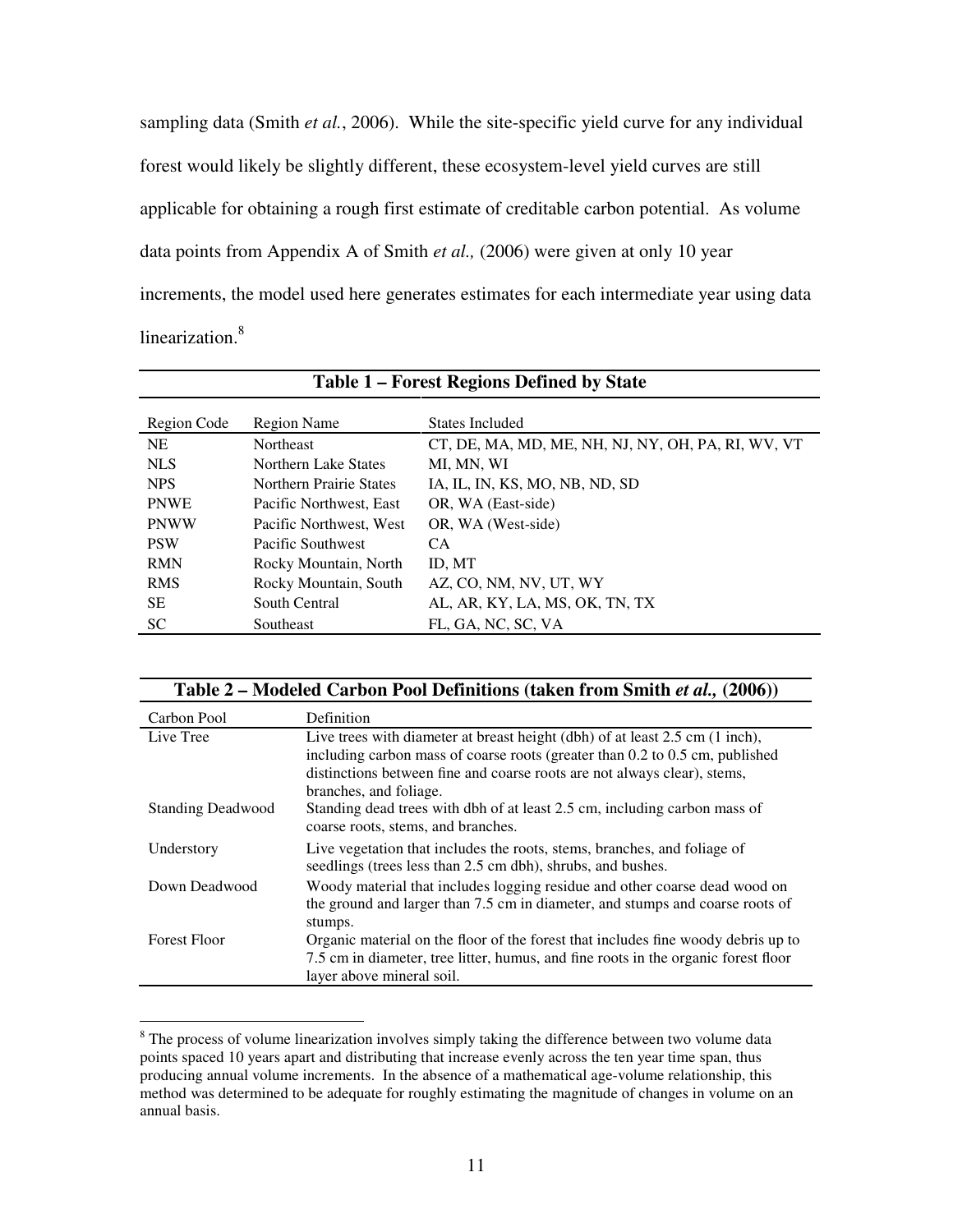Using these yield curves, the model then estimates the ideal forester's (harvesting at the mean annual growth maximum of the forest) and Faustmann (harvesting at the net present value maximum of the forest) rotations. These rotation ages are unique to each forest type, as the yield curves of each are different. Figure 1 shows the diversity in yield curves for a range of prominent North American timber species. The model uses a discount rate of five percent in calculating net present value, which is consistent with recent literature on forest management (Galik *et al.,* 2008; Sohngen and Brown, 2006). The model user must then select either of these values for the modeled baseline rotation age. In most cases the Faustmann rotation is significantly shorter than the forester's rotation (Table 3). By definition, the Faustmann rotation accounts for the revenue from timber harvest, and thus also the marginal cost of delaying that harvest (Conrad, 1999). Incorporating this economic component often leads to a harvesting of the forest in advance of the maximum in mean annual growth.



**Figure 1 – Yield curves for prominent North American timber forest types from Smith** *et al.,* **2006**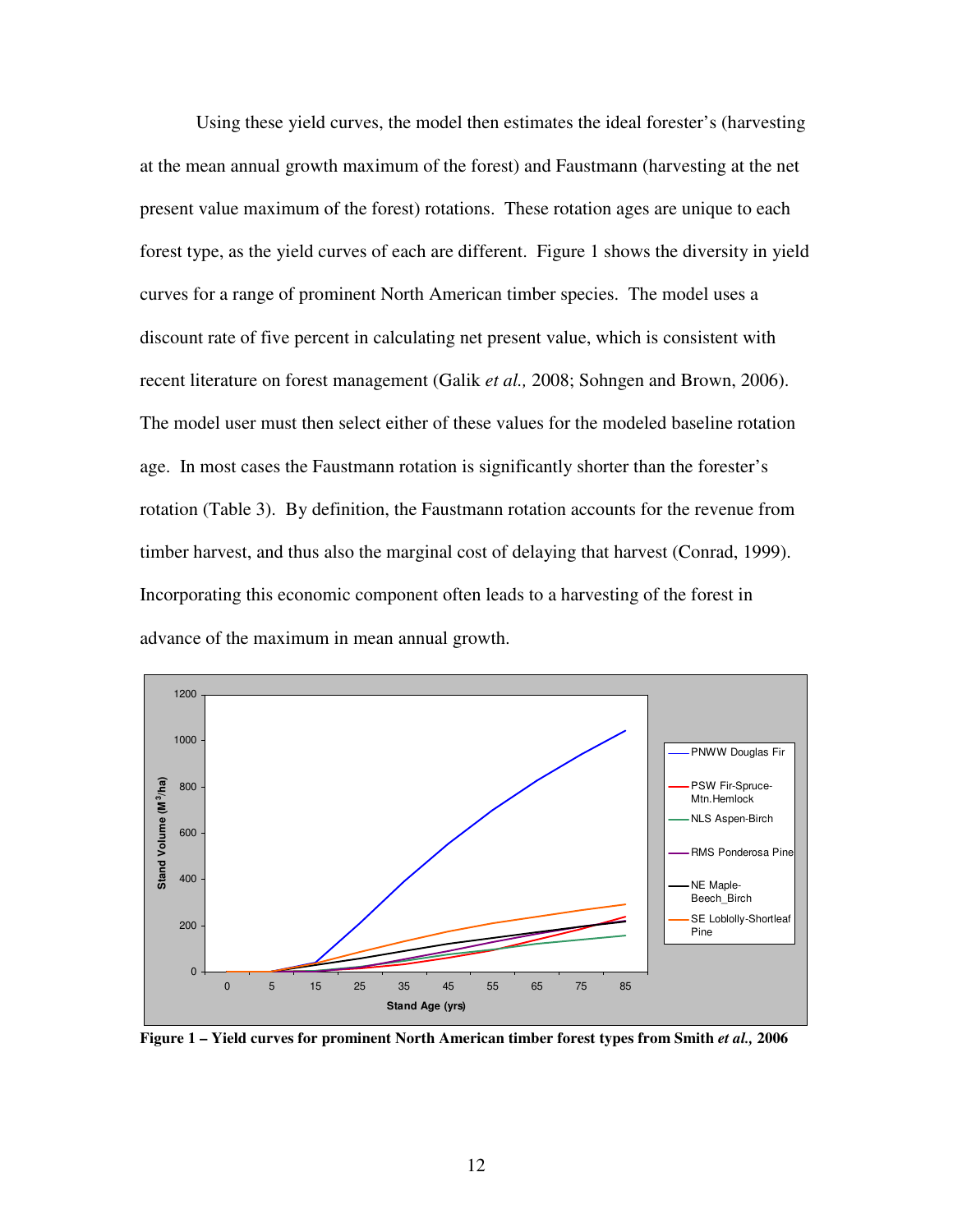| Table 3 - Model-generated Optimal Rotation Ages for Prominent North American Forest<br>Types |     |    |  |  |  |
|----------------------------------------------------------------------------------------------|-----|----|--|--|--|
| <b>Forester's Rotation</b><br><b>Faustmann Rotation</b>                                      |     |    |  |  |  |
| SE Loblolly-Shortleaf Pine                                                                   | 45  | 26 |  |  |  |
| NE Maple-Beech-Birch                                                                         | 55  | 25 |  |  |  |
| <b>PNWW Douglas Fir</b>                                                                      | 65  | 34 |  |  |  |
| <b>NLS Aspen-Birch</b>                                                                       | 75  | 37 |  |  |  |
| <b>RMS Ponderosa Pine</b>                                                                    | 125 | 47 |  |  |  |
| PSW Fir-Spruce-Mtn.Hemlock                                                                   | 125 | 48 |  |  |  |

**Table 3 - Model-generated Optimal Rotation Ages for Prominent North American Forest** 

The user subsequently enters the number of years by which the baseline rotation age is to be extended, the number of stand ages in the project and the area of each stand. The model then runs both the extended rotation case as well as the baseline case where applicable (VCS) through a 100 year project lifespan, calculating creditable carbon for the DOE, CCX and VCS methodologies. All reported model-generated values are in Mg CO2e/ha/yr, and from this point on in this paper, modeled "creditable carbon" refers to these outputs. All cumulative carbon values are discounted over time. Discounting in forest carbon offsetting is necessary from both an economic and a biological perspective. As these creditable carbon estimation are being used in the end to calculate revenue over time, they should be discounted in the same manner as this revenue would be (van Kooten *et al.*, 1995; Newell and Stavins, 2000).

The analyses in this paper utilize the calculated Faustmann condition for the baseline rotation age, simulating management of the forest for maximum revenue. The baseline rotation was then extended by five years to obtain the extended rotation scenario. The magnitude of this extension was intended to mimic the decision of a forest owner looking to moderately alter their management regime. A forest owner must recognize the detriment of delaying timber revenue from too long of a rotation age extension, as well as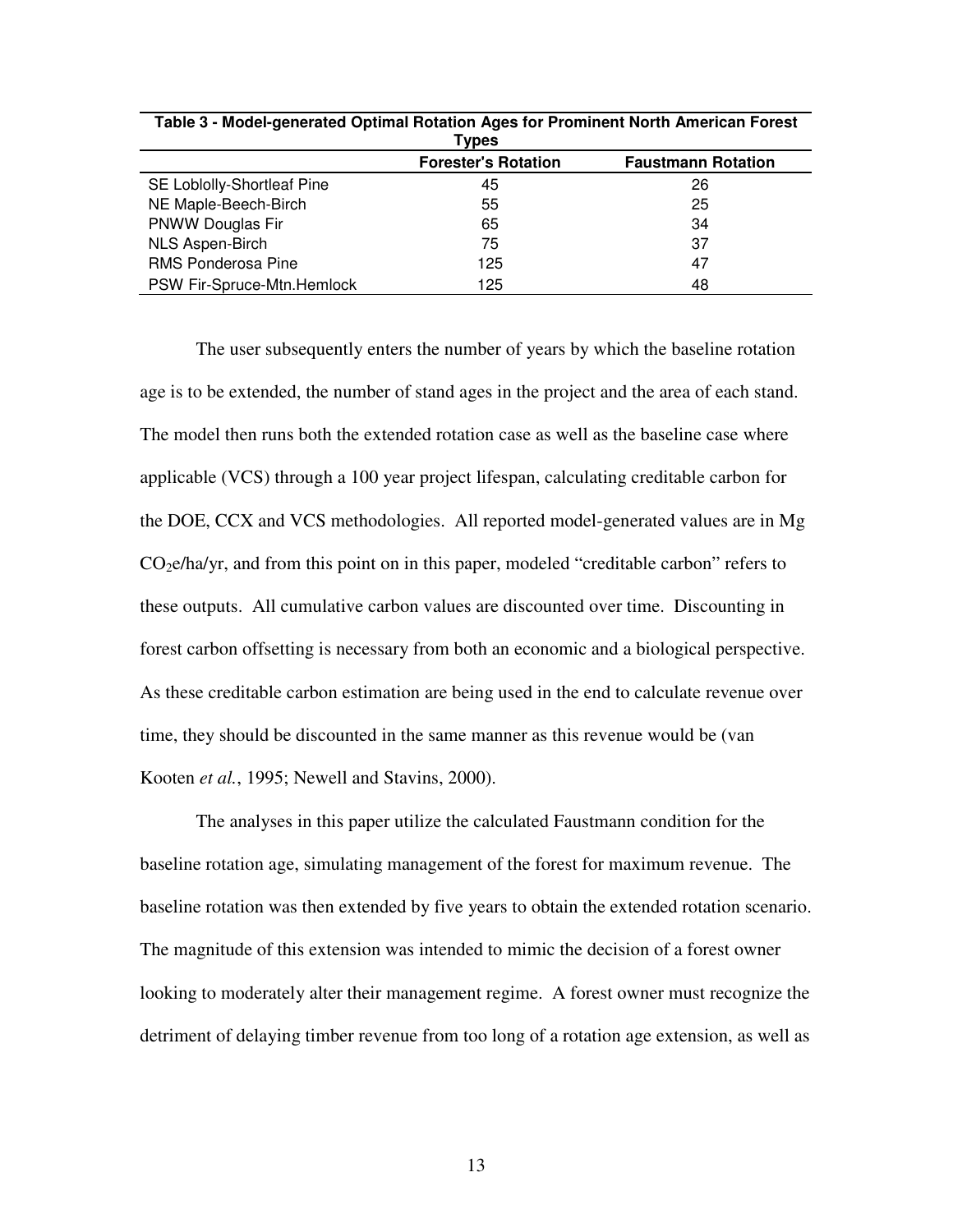the overhead costs of establishing a carbon accounting program which may make too short of a rotation age extension financially ineffectual.

Each of the 46 forest types in the model was run using the same five year rotation extension scenario. The baseline Faustmann rotation is of a different length for each forest type as a result of differences in productivity. As a result, it is important to note that the extension of the baseline rotation by five years represents a greater percentage increase in forests with a shorter rotation length. Thus, the rotation extension scenarios modeled in this analysis may not be equally realistic across all forest types, but were nevertheless necessary for cross-comparison.

#### **Carbon Pool Methodology**

#### Live Tree

In a mature forest stand, the live tree pool represents the majority of aboveground carbon, as evidenced by the example of Douglas fir (Figure 2). Ecosystem level equations that the USFS has developed from the most recent FIA data were obtained (pers. comm., J. Smith U.S. Forest Service (12/09/08)), and live tree carbon was estimated for each forest type using the formula:

*Live Tree Carbon* =  $0.5 * (a+b*Volume^c)$ 

where carbon is in Mg/ha and volume is in  $M^3/h$ a. Live tree coefficients can be found in Appendix 1.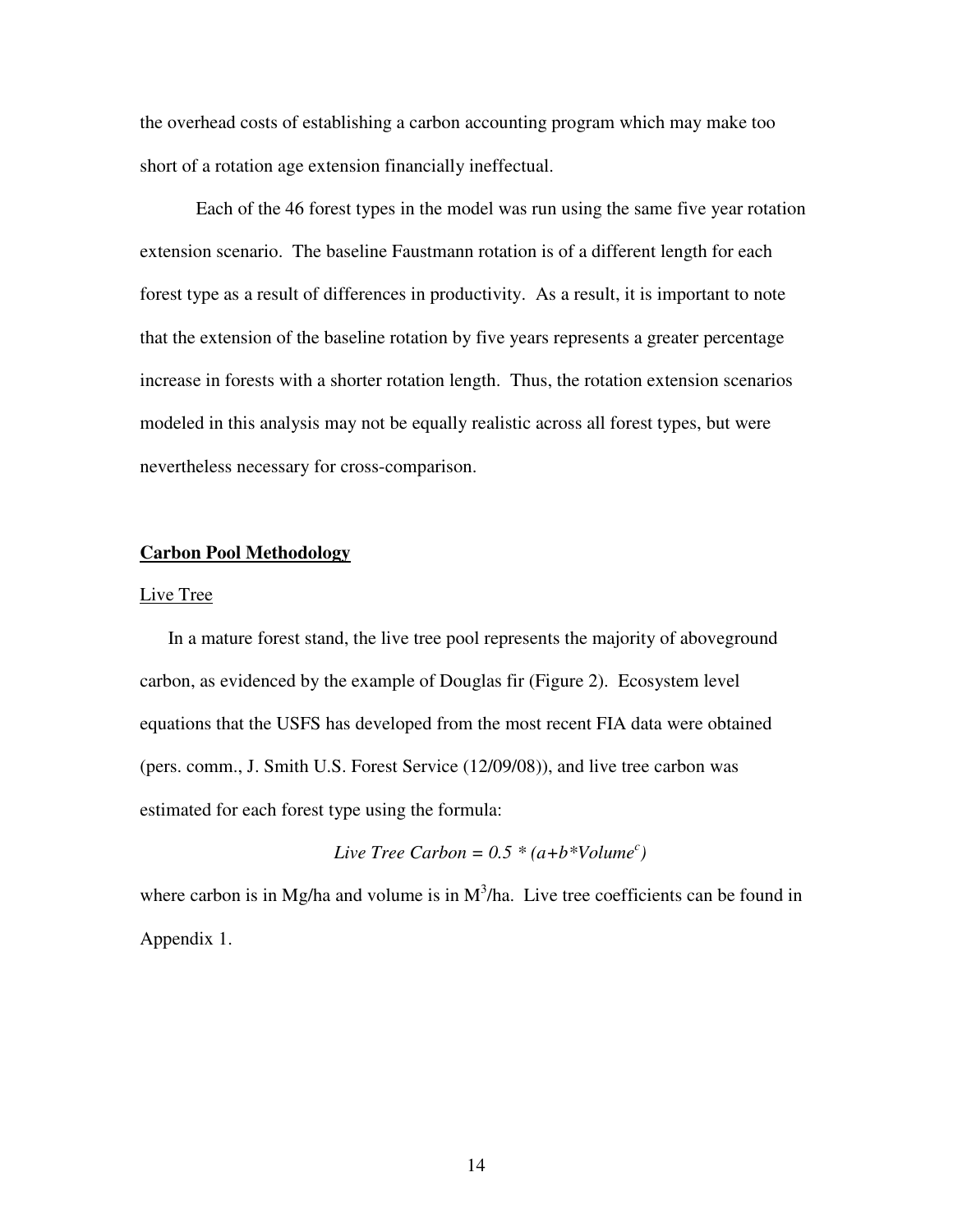

**Figure 2 – Aboveground forest carbon partitioning in a PNWW Douglas fir stand at age of optimal Faustmann harvest (34 yrs)** 

## Standing Deadwood

Standing deadwood pool equations were similarly generated from U.S. Forest Service FIA-based data for each forest type (pers. comm., J. Smith U.S. Forest Service (12/09/08)), and follow the formula:

*Standing Deadwood Carbon = 0.5 \* (a\* Volume<sup>b</sup> )* 

where carbon is in Mg/ha and volume is in  $M^3/h$ a. Standing deadwood coefficients can

be found in Appendix 1.

## Understory

The carbon in understory vegetation is generally a small portion of the total carbon in any given forest stand (U.S. EPA, 2008). Understory carbon was estimated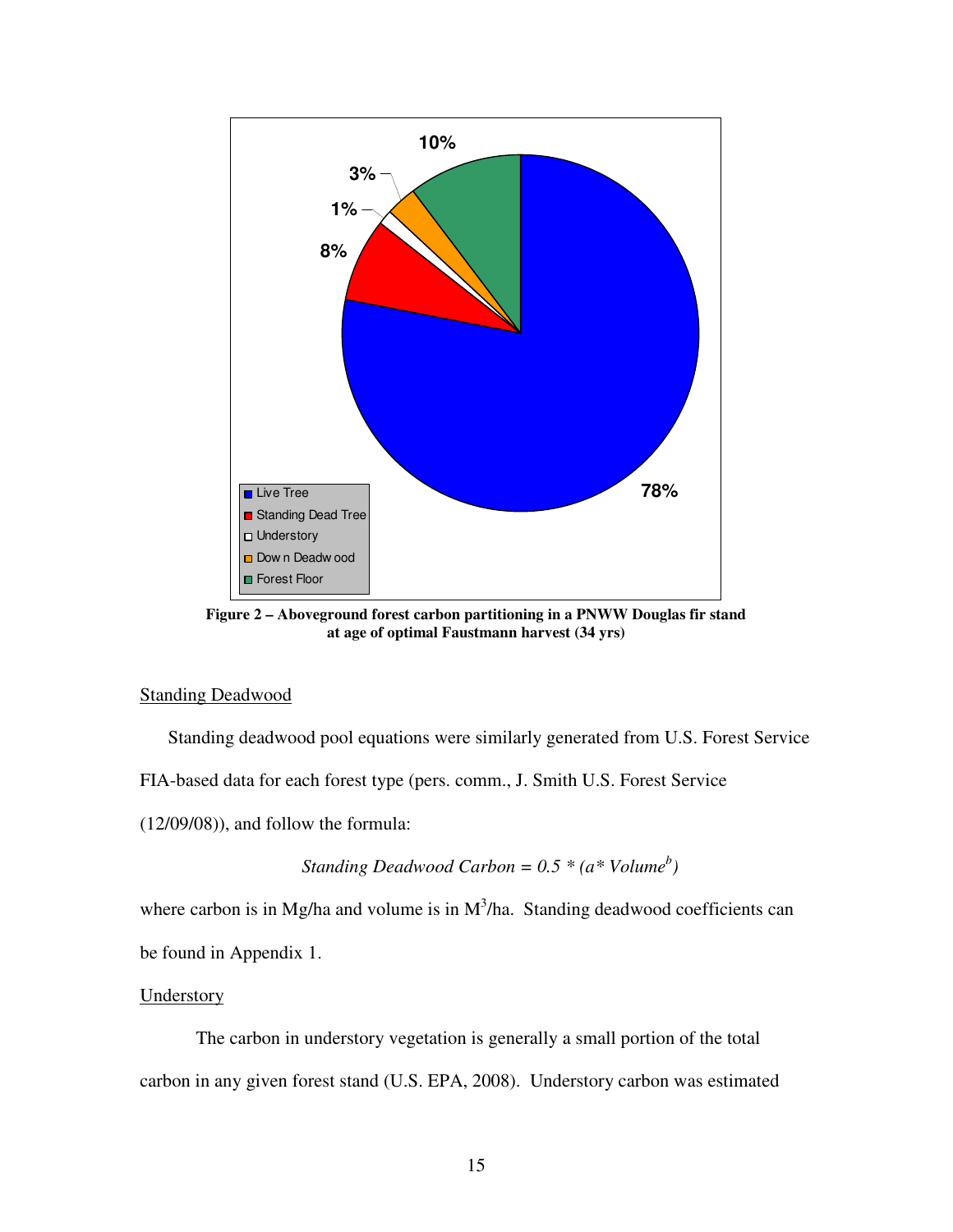using methodology outlined in Annex 3.12 of the EPA's Inventory of U.S. Greenhouse Gas Emissions and Sinks: 1990-2006, from here on referred to as "Annex 3.12". Under this methodology, a ratio of understory carbon to live tree carbon was established for each forest-type using the formula:

#### $Ratio = exp<sup>0</sup>(a-(b<sup>*</sup>(ln (live tree carbon))))$

where carbon is in Mg/ha. The forest type classifications found in Annex 3.12 were slightly different than those used in this model for some forest types. In these cases, the understory forest type that most closely described the species composition of the model forest type was used. The understory coefficients used in this analysis can be found in Appendix 2.

#### Down Deadwood

 The biomass in a stand as down deadwood is derived from two sources: accumulation from growing trees and slash from harvesting operations. In this model, down deadwood accumulation was estimated to be a certain percentage of live tree carbon, as defined by forest-type specific ratios from Annex 3.12. The forest type classifications found in Annex 3.12 were slightly different than those used in this model for some forest types. In these cases, the down deadwood forest type that most closely described the species composition of the model forest type was used.

 Modeling of down deadwood from logging slash was also forest type-specific. Initial values for logging slash as a portion of growing-stock volume at year of harvest were established using factors from Tables 5 and D-9 of Smith *et al.*, (2006). This value was subjected to an annual decay function which was also forest type specific (pers. comm., J. Smith U.S. Forest Service (3/04/09)). The slash-derived carbon was added to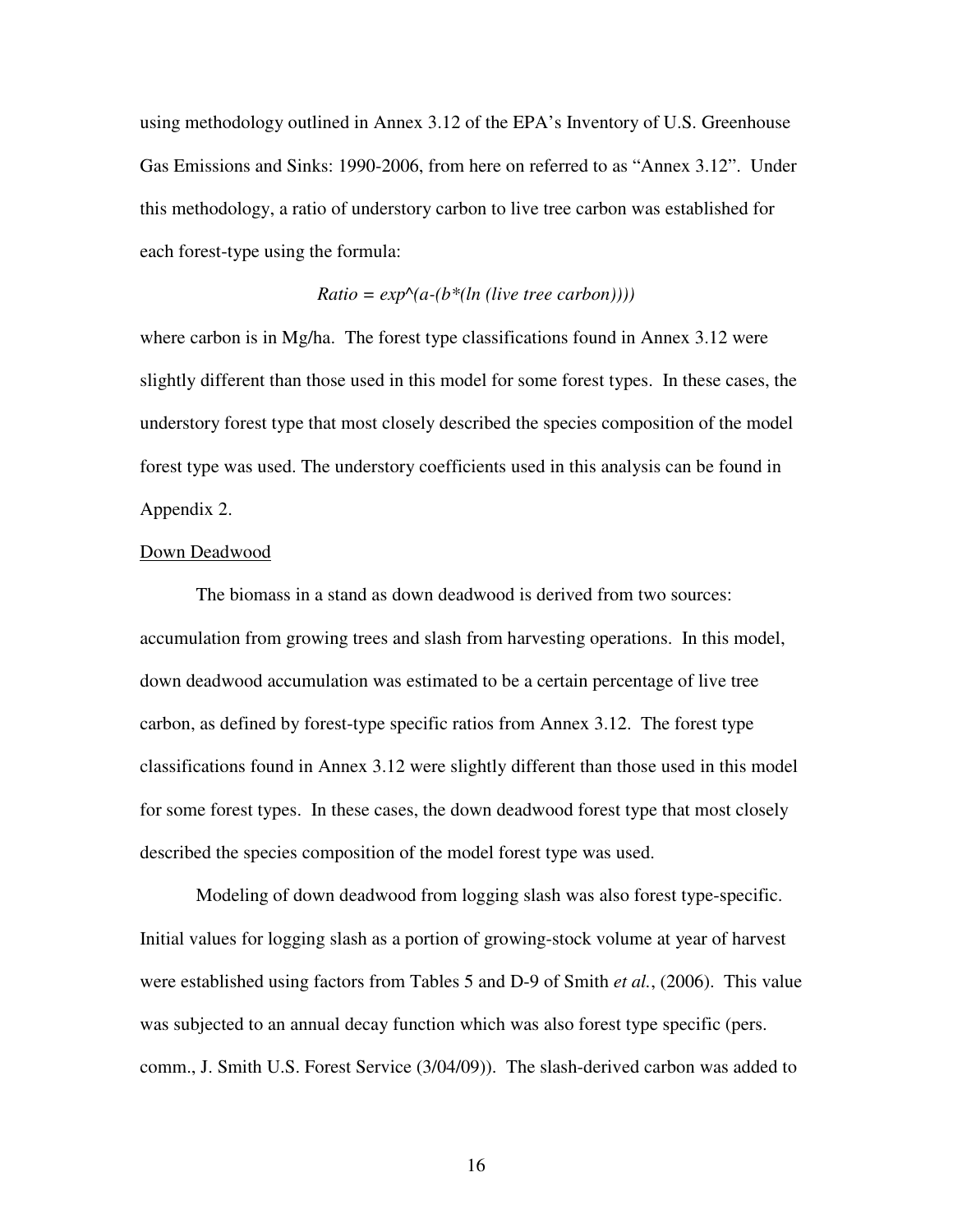the carbon from accumulation to obtain a total for the down deadwood pool. The coefficients used in this analysis for generating down deadwood pool values can be found in Appendix 2.

#### Forest Floor

Forest floor carbon is one of the most dynamic pools within any forest ecosystem (Smith and Heath, 2002). It is dependent upon both a biomass accumulation rate and a detrital decay rate, both of which are ecosystem specific. Accumulation and decay rates for this analysis were taken from Smith and Heath, (2002), and are determined by the following formulas:

$$
Accumulation = (a * age) / (b + age) \qquad \qquad Decay = c * exp^{-(age/d)}
$$

where accumulation and decay rates are in Mg C/ha and age is the stand age in years. The forest-type classifications found in Smith and Heath (2002) were more broadly defined than those used in this model, being divided into four geographic regions and between three and six species mixes per region. For this analysis, the forest floor forest type that most closely described the region and species composition of the model forest type was used. The accumulation and decay coefficients for forest floor carbon used in this analysis can be found in Appendix 3.

# Mineral Soil Carbon

Much has been written about the potential importance of soil from a carbon sequestration point of view, especially with regards to land-use change (Lal, 2004; Post and Kwon, 2008). However, the mineral soil carbon pool has not been included in this analysis for two reasons. First, it has been shown that the changes in soil carbon over the length of a timber management rotation on historically forested lands are relatively small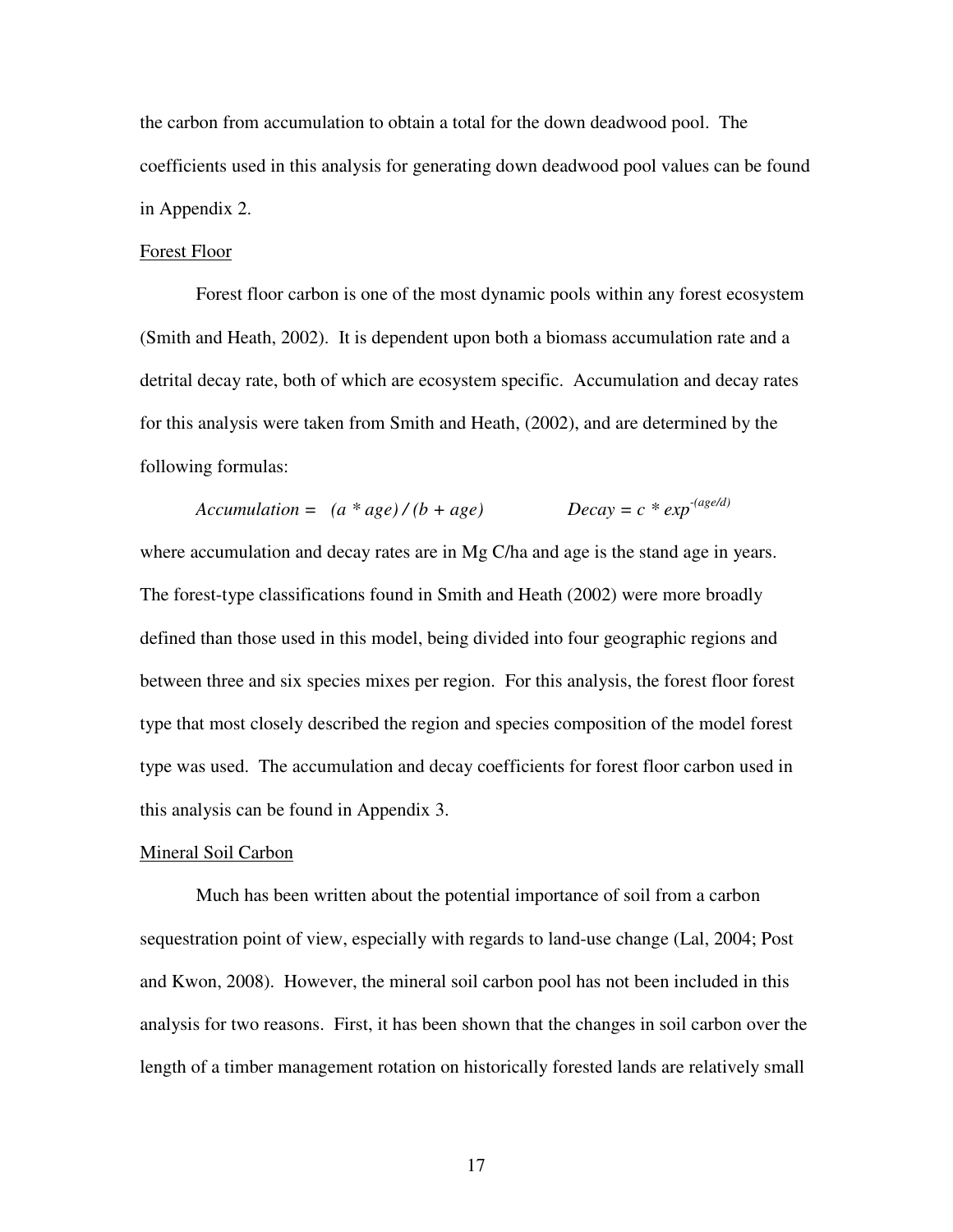(Richter, 1999; Schlesinger and Lichter, 2001). For this analysis, it is assumed that all management decisions are being made on historically timber-productive lands. Thus from a soil carbon standpoint the effects of extending the rotation age of a forest on these lands are likely minimal. Additionally, it has been shown that there can be wide variability in soil carbon content even within a certain forest-type, based on sub-regional climate factors and individual site history (Amichev and Galbraith, 2004). Thus, as the intent of this analysis is to model changes in forest carbon at the forest-type level, it would be improper to assume any one soil carbon condition to be representative of the ecosystem as a whole.

#### Wood Products

 The DOE, CCX and VCS accounting methodologies each give the forest manager the ability to account for the carbon sequestered in long-lived wood products generated from harvested timber. This analysis uses the 100-year methodology for wood products accounting, which gives a forest owner credit for any carbon still sequestered in in-use or landfilled wood products 100 years after harvest. The following multi-step approach was used to estimate creditable carbon in wood products:

- 1. Obtain the following parameters for the forest type in question (Table 4 of Smith *et al.,* (2006)):
	- Fraction of growing stock that is softwood and hardwood
	- Fraction of softwood growing stock that is sawtimber size  $(> 9 \text{ in dbh})$ , and pulpwood size (5-9 in. dbh)
	- Fraction of hardwood growing stock that is sawtimber size ( $> 11$  in dbh), and pulpwood size (5-11 in. dbh)
	- Specific gravity of hardwoods and softwoods
- 2. Using the timber volume at the time of harvest from Smith *et al.,* (2006) and the parameters from step one, calculate the carbon at the time of harvest in hardwood and softwood pulpwood and sawtimber respectively. Assume that the carbon content of biomass is 50%. An example calculation is shown below: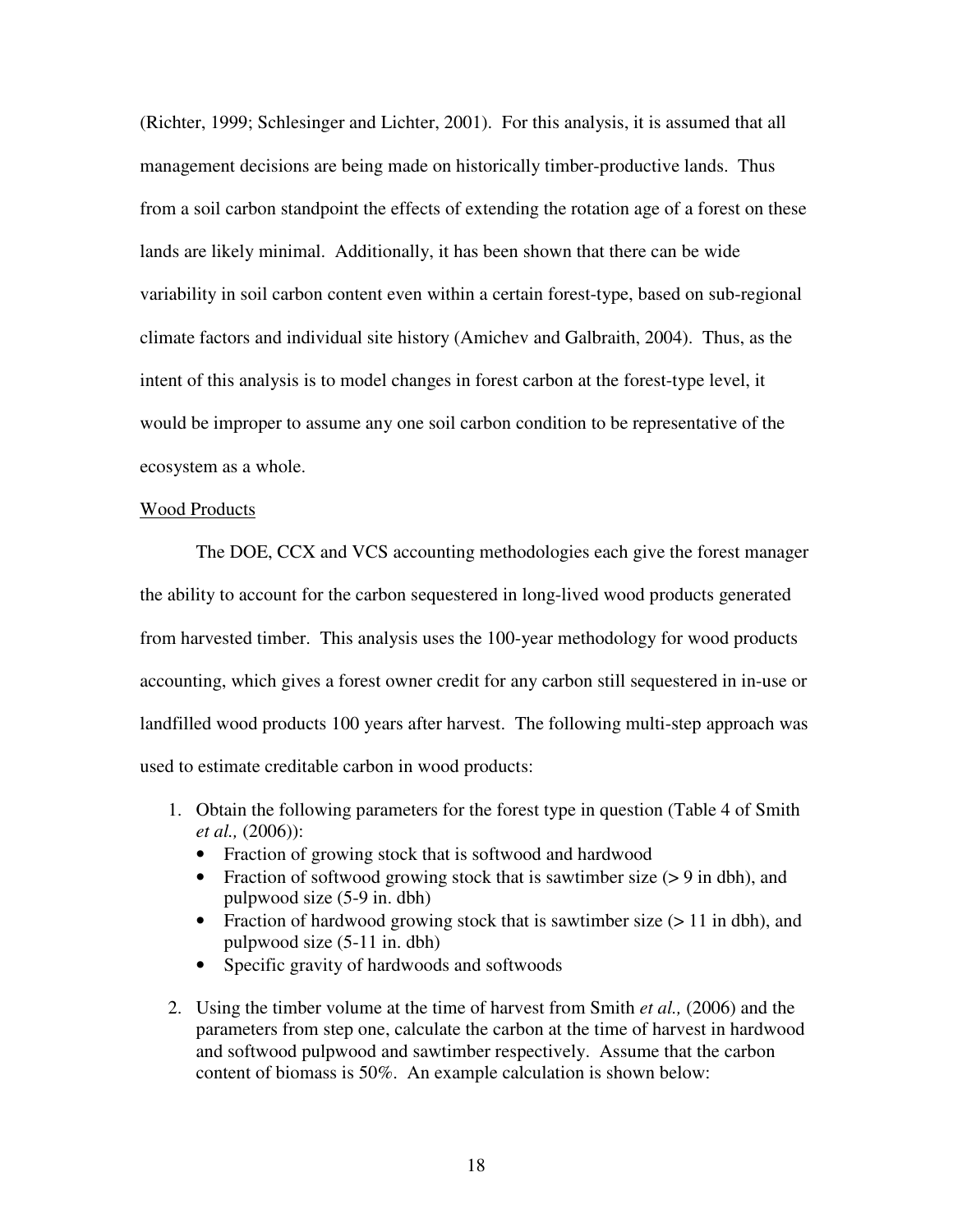*HW sawtimber (Mg/ha)* =  $0.5 * Vol.$  ( $M^3/ha$ )  $* HW$  fraction  $*$  sawtimber fraction

- 3. Obtain the percentage remaining both in use and in landfills for HW sawtimber, HW pulpwood, SW sawtimber and SW pulpwood for the geographic region in which the forest is located (Table 6 of Smith *et al.,* (2006)).
- 4. Calculate the creditable carbon potential from harvest by multiplying the values from steps 2 and 3, and summing the in-use and landfill components.

 The 100-year wood products potential was calculated on an annual basis in this analysis, but credit was not accounted for until the year after timber harvest. After this point, the landowner receives credit for those wood products in each subsequent year. Should a forest undergo multiple rotations during a modeling period, the wood products from each harvest are added together. The wood products coefficients used in this analysis can be found in Appendices 4 and 5.

### **Carbon Accounting Methodologies**

This model compares creditable carbon performance across the accounting methodologies from the DOE Carbon Registry, and CCX and VCS Carbon Protocols. Each accounting methodology is unique with respect to which carbon pools are allowed to be included in analysis (Table 4). Additionally, each protocol establishes different methodologies for accounting for project baseline and incorporating deductions for risk buffer establishment and leakage.

| Table 4 – Carbon Pools Accounted for in Selected Forest Offset Protocols |           |                             |            |               |              |                      |
|--------------------------------------------------------------------------|-----------|-----------------------------|------------|---------------|--------------|----------------------|
|                                                                          | Live Tree | <b>Standing</b><br>Deadwood | Understory | Down Deadwood | Forest Floor | <b>Wood Products</b> |
| <b>DOE</b>                                                               |           |                             |            |               |              | x                    |
| <b>CCX</b>                                                               |           |                             |            |               |              | $x^*$                |
| VCS                                                                      |           | $x^*$                       | $x^*$      | $x^*$         | $x^*$        | $x^*$                |
|                                                                          |           |                             |            |               |              |                      |

 $x -$ Denotes carbon pool is included in protocol  $x^*$  - denotes optionally included carbon pool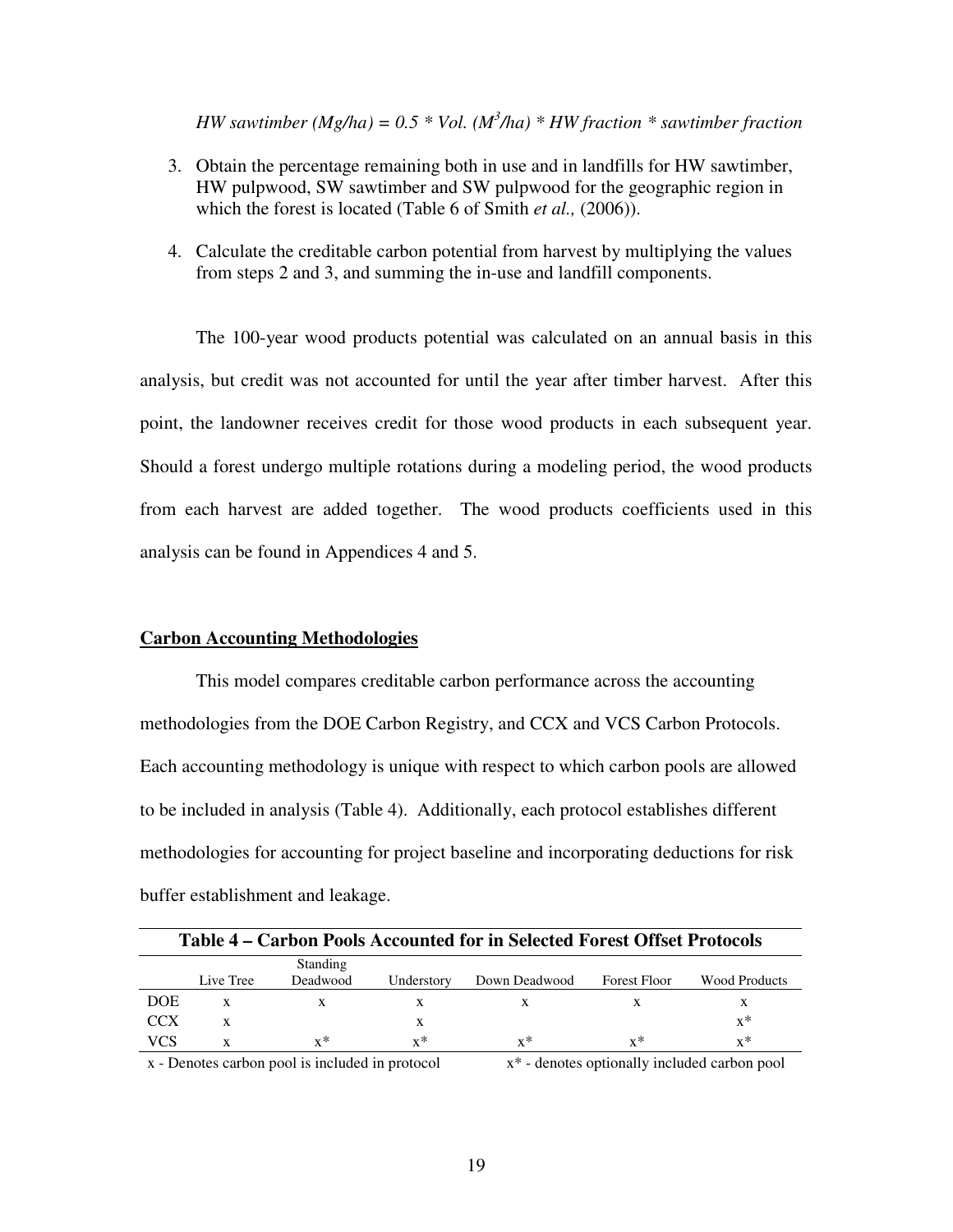#### Department of Energy 1605(b) – (DOE)

 Under the Energy Policy Act of 1992, the DOE established a voluntary program to measure and record actions taken to either reduce GHGs or increase carbon storage in soil or plants (Office of Policy and International Affairs, 2006). With respect to forests, the program is only a registry intended for the reporting of carbon sequestration gains, and not a market mechanism by which those recorded gains can be bought and sold. In this point it is markedly different from the CCX and VCS protocols also examined in this analysis.

 DOE establishes four on-site carbon pools and an additional wood products pool for reporting purposes. The forest manager has the option of calculating and recording carbon changes in any combination of pools for which they have data. In this analysis, all pools are included. The definitions of the four DOE on-site carbon pools as well as their corresponding pools in this analysis are listed in Table 5 (Office of Policy and International Affairs, 2007). DOE establishes a project baseline based upon the carbon in the stand at the inception of the forestry project. This is known as the "base-year" baseline methodology. All carbon that accrues in the system over the course of the project lifetime is counted as creditable carbon. DOE does not address the issues of leakage or establishing a credit buffer for catastrophic risk.

#### Chicago Climate Exchange (CCX)

 CCX is a voluntary trading system aimed at reducing the emissions of GHGs. In the absence of a formal government-mandated cap-and-trade system for the reduction of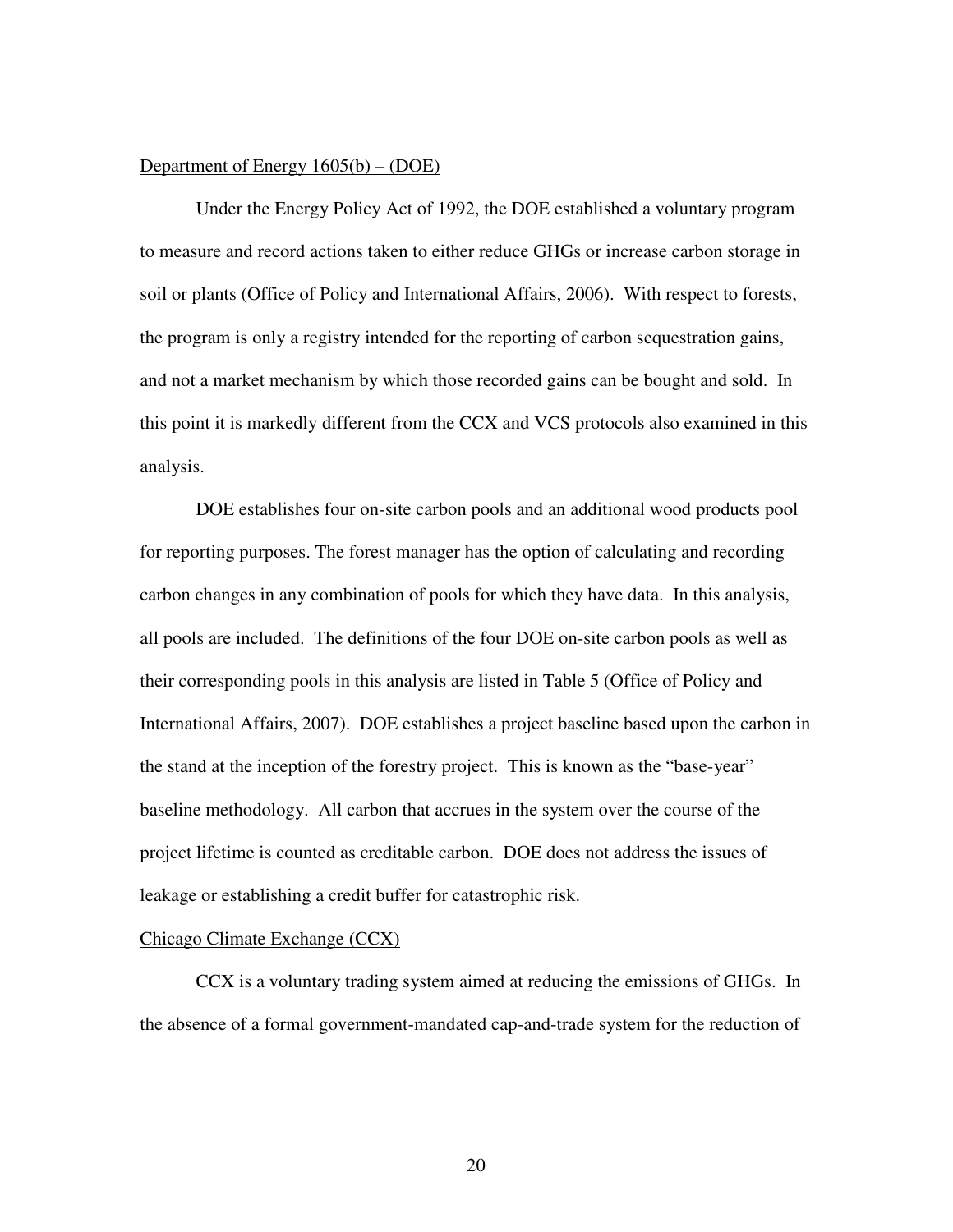| Carbon Pool                  | Definition                                                                                                                                                                                                                                                                                                                                                                          | Corresponding Model Pool |
|------------------------------|-------------------------------------------------------------------------------------------------------------------------------------------------------------------------------------------------------------------------------------------------------------------------------------------------------------------------------------------------------------------------------------|--------------------------|
| Trees                        | All above- and below-ground portions of all live Live Tree, Standing<br>and dead trees, including the merchantable stem; Deadwood, Down<br>limbs, tops, and cull sections; stump; foliage;<br>bark and root bark; and coarse tree roots (greater<br>than 2 mm in diameter)                                                                                                          | Deadwood                 |
| <b>Understory Vegetation</b> | All live vegetation except that defined as live<br>trees.                                                                                                                                                                                                                                                                                                                           | Understory               |
| <b>Forest Floor</b>          | All dead organic matter above the mineral soil<br>horizons, including litter, humus, and other<br>woody debris                                                                                                                                                                                                                                                                      | <b>Forest Floor</b>      |
| Soil                         | All organic carbon in mineral horizons to a depth Not Included<br>of 1m, excluding coarse tree roots                                                                                                                                                                                                                                                                                |                          |
| <b>Wood Products</b>         | Products derived from the harvested wood from a Wood Products<br>forest, including fuel-wood and logs and the<br>products derived from them such as cut timber,<br>plywood, wood pulp, paper, etc. Includes both<br>products in use and in disposal systems such as<br>landfills (but which have not yet decayed,<br>releasing carbon to the atmosphere as $CO2$ and/or<br>$CH4$ ). |                          |

## **Table 5 – DOE Carbon Pool Definitions**

GHGs, CCX serves as a legally-binding and third-party verified system for trading in North American carbon credits (CCX, 2009). The promotion and verification of forest offset projects to sequester carbon has been an integral part to CCX trading since the market's inception in 2003. The CCX market in its present design expires in 2010. However, this analysis models well past that date to examine how the methodology employed by CCX compares to other accounting schemes on a long-term basis. As such, the results of this analysis should not be taken as representative of carbon credit potential in the actual CCX market, as no such market is guaranteed to exist past 2010.

 Under CCX methodology, only the above-ground and below-ground living biomass carbon is required for project accounting. Carbon in long-lived wood products can be included in project accounting at the discretion of the project developer, and has been in this analysis. Above-ground biomass is defined as stem wood, stem bark, and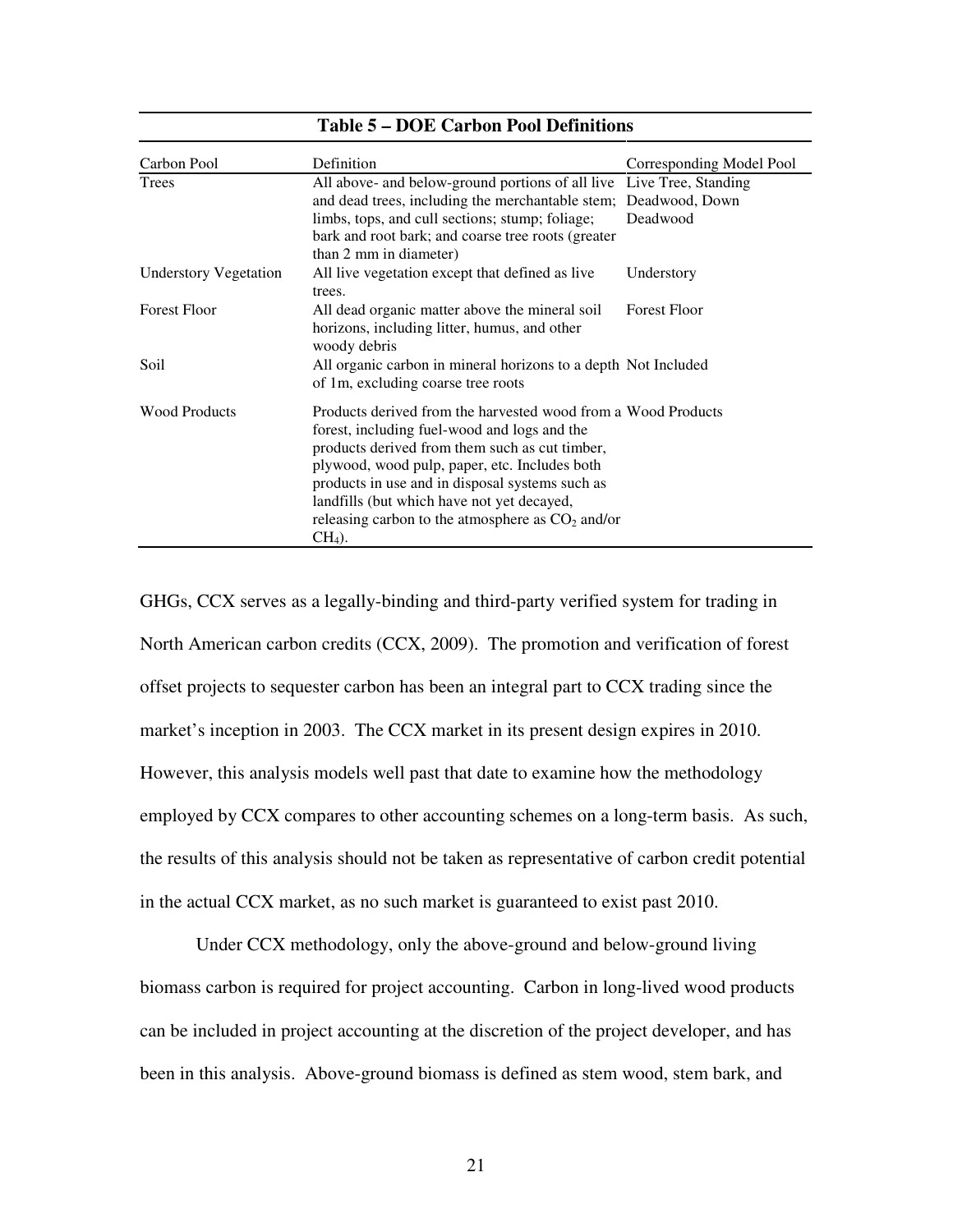branches, while below-ground biomass is comprised of coarse roots (CCX, 2006). In this model, above-ground and below-ground biomass is comprised of the live tree and understory model pools. CCX uses a base-year baseline methodology.

CCX requires a deduction for uncertainty when project carbon accrual is modeled instead of annually inventoried on-site. The deduction is to be the minimum of either 20% or two times the reported statistical error of the methodology used for baseline inventory (CCX, 2006). In this analysis, an uncertainty deduction of 20% was used. CCX also requires the placement of 20% of creditable carbon into a Forest Carbon Reserve Pool which makes them ineligible for market sale until the end of the end of the compliance period.<sup>9</sup> This pool is managed to buffer against any unanticipated loss of sequestered carbon through catastrophic events such as fire or pest emergence.

#### Voluntary Carbon Standard (VCS)

 $\overline{a}$ 

 VCS presents a set of protocols through which programs that reduce GHG emissions or increase GHG sequestration can be verified for the world's carbon markets (VCS, 2007). VCS itself does not establish a functional market for carbon credits, but serves as a standardization framework for credit verification in many different carbon markets. VCS contains methodologies and technological guidelines for registering carbon credits from AFOLU (Agriculture, Forestry and Other Land Use) projects, including those specifically aimed at extending the rotation age of managed forests.

VCS establishes that projects should consider the same carbon pools covered by IPCC guidelines (VCS, 2007). The definitions of those pools as well as their corresponding pools in this analysis are listed in Table 6 (IPCC, 2006). Under VCS

<sup>&</sup>lt;sup>9</sup> As the present CCX protocol expires in 2010, all unused buffer credits are scheduled to be returned to the forest owner at that point. However, in the hypothetical scenarios modeled here the reserve buffer extends until the end of the modeling window.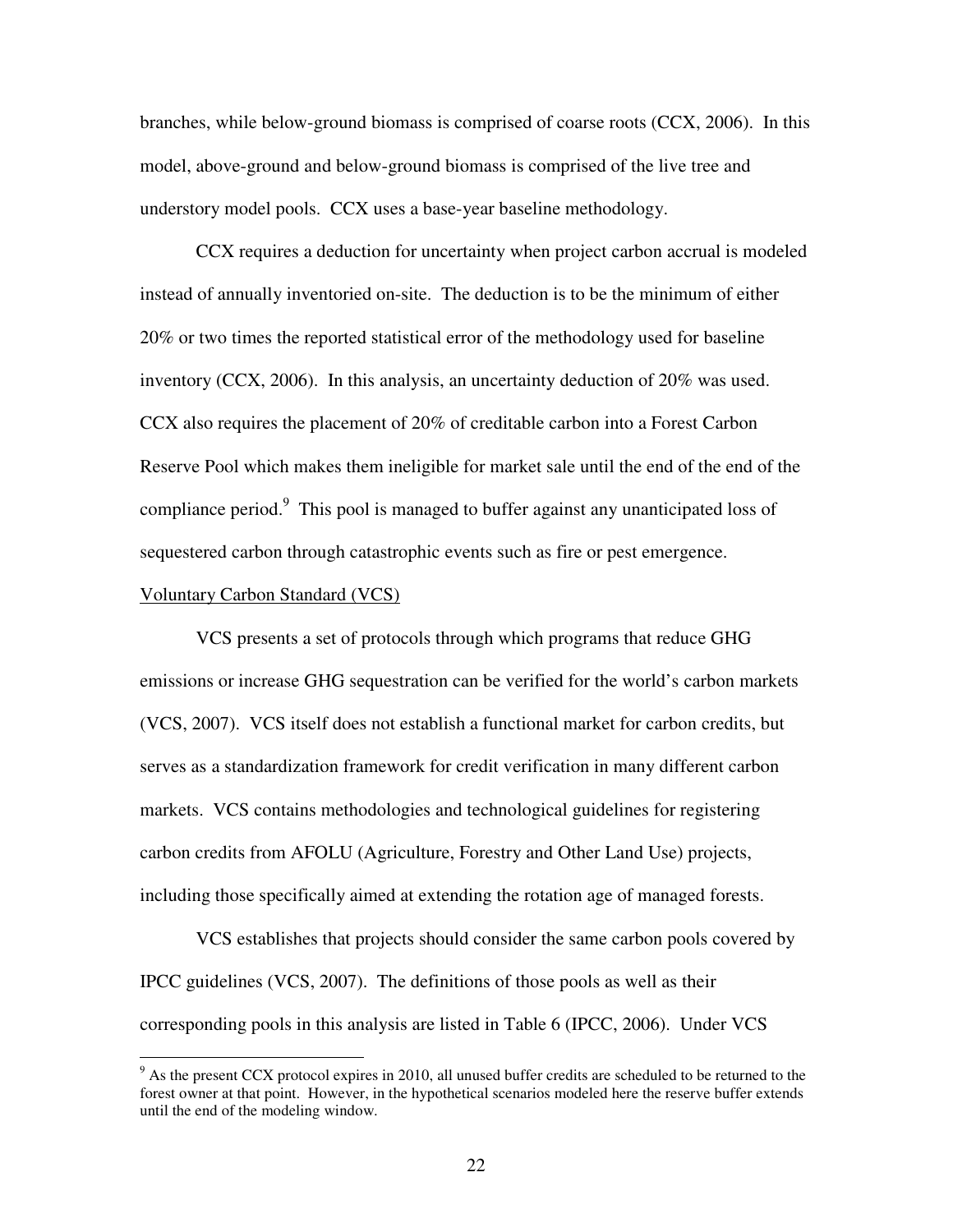methodology, a project is required to include any and all pools which are expected to decrease above a *de minimis* limit of 5% of the total increase in carbon stock, and other pools are deemed optional. Additionally, long-lived wood products must be included. For the purposes of this analysis, all pools (except for the mineral soil pool) were included to account for the potential variability in land-owner discretion on optional pools.

|                             |                                                                                                                                                                                                                                                                                               | <b>Corresponding Model</b>                               |
|-----------------------------|-----------------------------------------------------------------------------------------------------------------------------------------------------------------------------------------------------------------------------------------------------------------------------------------------|----------------------------------------------------------|
| Carbon Pool                 | Definition                                                                                                                                                                                                                                                                                    | Pool                                                     |
| Aboveground Biomass         | All biomass of living vegetation, both woody and                                                                                                                                                                                                                                              | Live Tree, Understory                                    |
|                             | herbaceous, above the soil including stems, stumps,<br>branches, bark, seeds, and foliage.                                                                                                                                                                                                    | (Combined with<br>Belowground)                           |
| <b>Belowground Biomass</b>  | All biomass of live roots. Fine roots of less than<br>(suggested) 2mm diameter are often excluded<br>because these often cannot be distinguished<br>empirically from soil organic matter or litter.                                                                                           | Live Tree, Understory<br>(Combined with)<br>Aboveground) |
| Deadwood                    | Includes all non-living woody biomass not<br>contained in the litter, either standing, lying on the<br>ground, or in the soil. Dead wood includes wood<br>lying on the surface, dead roots, and stumps, larger<br>than or equal to 10 cm in diameter.                                         | Standing Deadwood,<br>Down Deadwood                      |
| Litter                      | Includes all non-living biomass with a size greater<br>than the limit for soil organic matter (suggested 2)<br>mm) and less than the minimum diameter chosen for<br>dead wood (e.g. 10 cm), lying dead, in various states<br>of decomposition above or within the mineral or<br>organic soil. | <b>Forest Floor</b>                                      |
| Soil                        | Includes organic carbon in mineral soils to a<br>specified depth chosen by the country and applied<br>consistently through the time series. The default for<br>soil depth is 30 cm.                                                                                                           | Not Included                                             |
| Long-lived Wood<br>Products | Products derived from the harvested wood from a<br>forest, including fuelwood and logs and the products<br>derived from them such as sawn timber, plywood,<br>wood pulp, and paper.                                                                                                           | <b>Wood Products</b>                                     |

**Table 6 – VCS Carbon Pool Definitions** 

 Forest projects under VCS must also pass an additionality test (VCS, 2007). In this manner, the project must be shown to not be mandated by any existing laws, nor be accepted as common practice in the project region. Once this additionality test is passed, the forest owner must also establish a Business As Usual (BAU) baseline scenario as to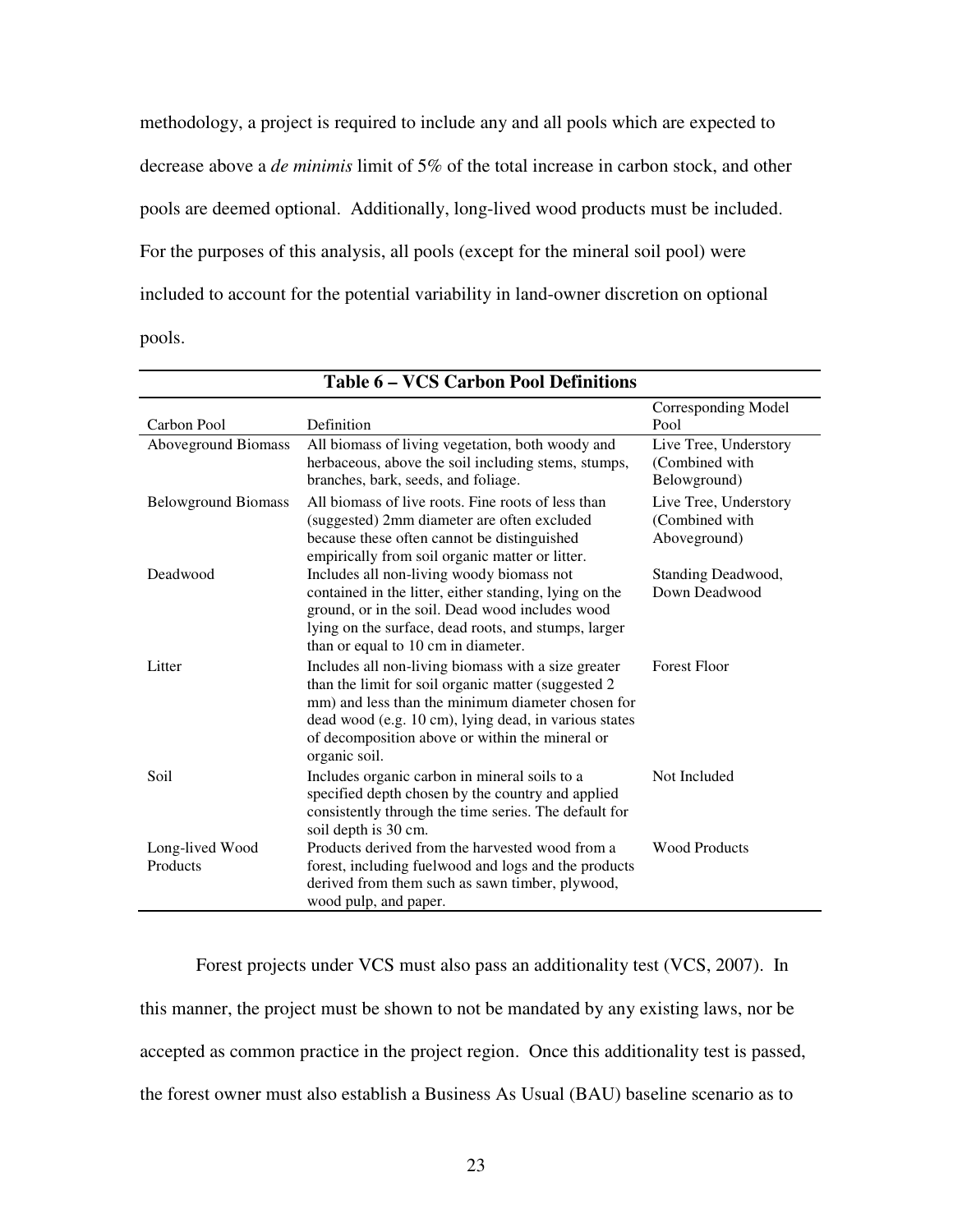what would have happened in the stand in the absence of management changes. In the model presented here, a baseline Faustmann rotation age is selected by the user, and thus serves as the BAU scenario.

VCS requires a leakage deduction to account for project management changes that may have effects on other forests outside the management area but still within the United States. A low leakage risk is estimated for projects which extend the rotation age by 1-10 years. All the rotation age extensions considered in this analysis were less than 10 years, thus a low leakage risk deduction of 10% was utilized.

 VCS also requires a risk-estimated buffer to be set aside in order to protect against catastrophic forest loss. Project risk must be classified as high, medium or low (each with a corresponding numerical buffer deduction) based on an assessment of four factors: on-site fire potential, the existence of high-value timber on-site, illegal logging potential and the potential of the project to create unemployment.<sup>10</sup> For projects that extend rotation age, VCS deems that the only factor that could elevate the risk level above low is fire potential. Risk level is considered low when the fire return interval in the stand is greater than 50 years, low to medium when it is less than 50 years and fire prevention measures are in place, and high when it is less than 50 years and no fire prevention is in place. In this analysis, it is assumed that all managed lands have fire prevention in place.

Regional fire return interval for this analysis was determined using the USFS LANDFIRE database. Regions with a return interval greater than 50 were assessed a 10% buffer deduction, and those less than 50 were assessed a 20% buffer deduction. For example, the Northeastern United States has a fire return interval of over 100 years

 $\overline{a}$ 

 $10$  For a more thorough explanation of how each of these factors can affect the risk of forestry projects, see the VCS Guidance for AFOLU projects at http://www.v-c-s.org/docs/Guidance%20for%20AFOLU%20Projects.pdf,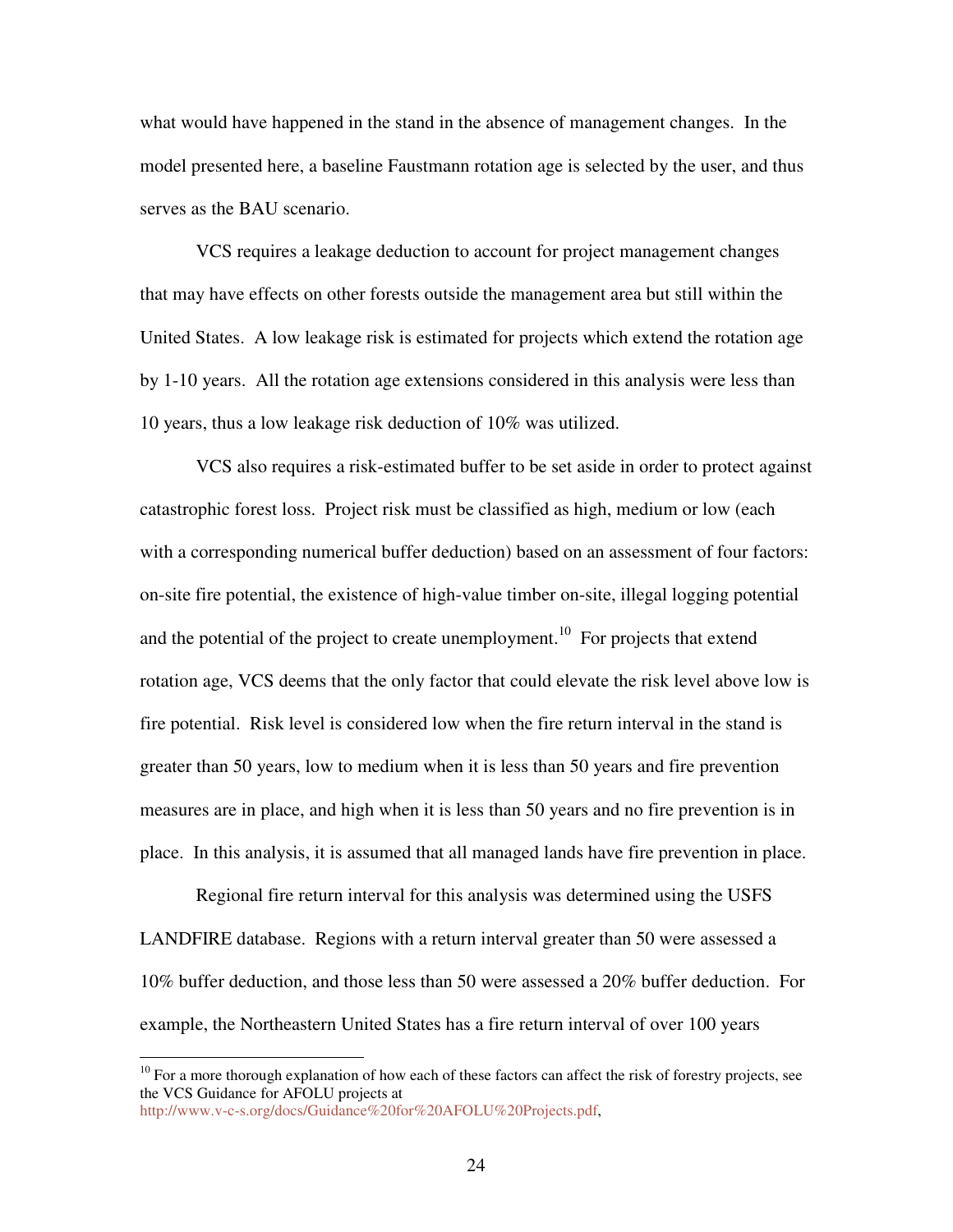(Figure 3). Thus, in the calculation of creditable carbon, a 10% deduction has to be made and placed into a reserve buffer in case fire sweeps through the stand and negates a portion of the carbon sequestered over the project lifetime.



**Figure 3 – Fire Return Interval for North American forests generated from the USFS LANDFIRE database (http://www.landfire.gov/)**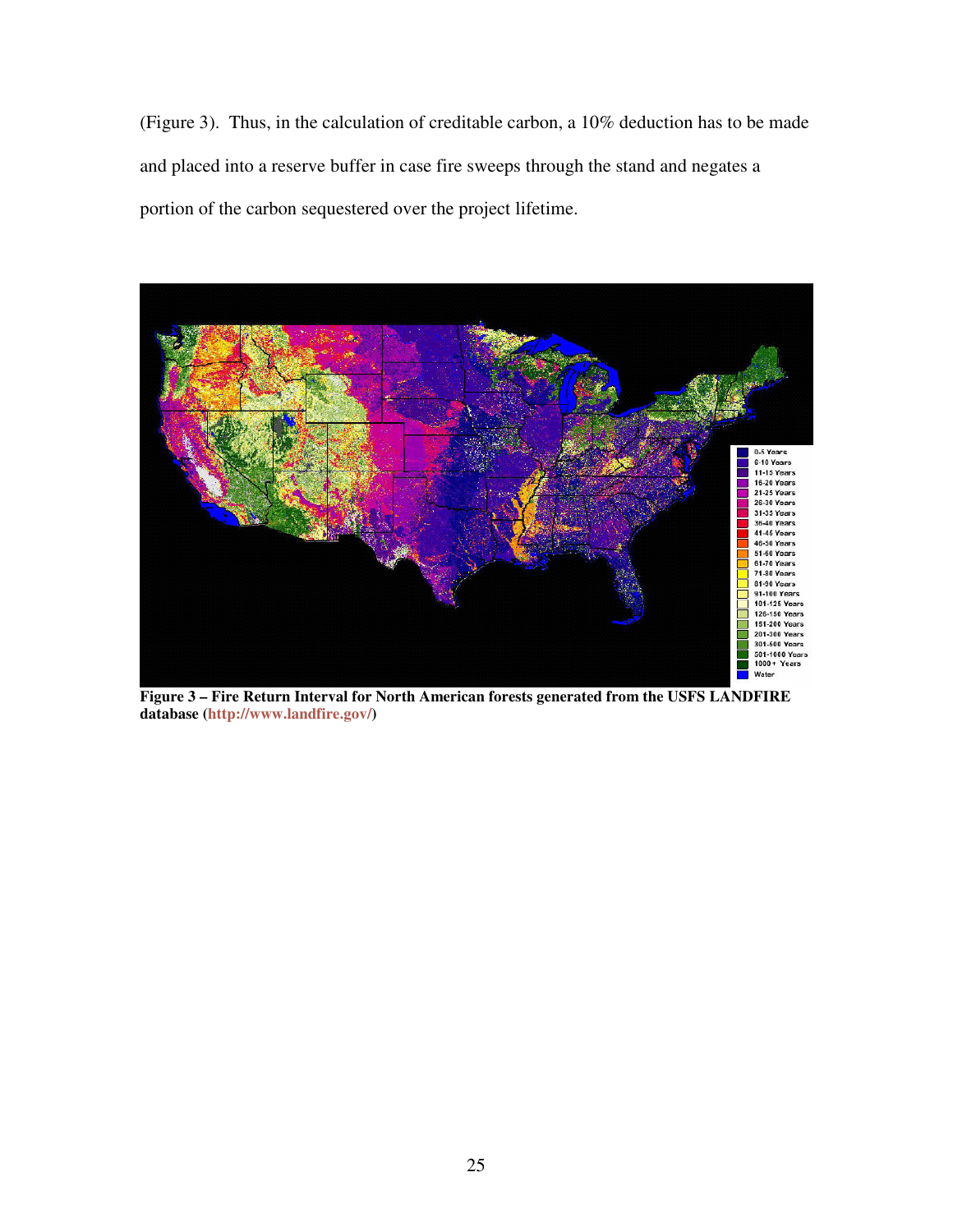# **Results**

 From the modeling done in this study, it is clear that the potential creditable carbon across different forest types is highly variable. Running a five year rotation extension scenario on all 46 forest types in the model, the amount of carbon generated ranges from 0.2 to 1.6 Mg  $CO<sub>2</sub>e/ha/yr$  for DOE, 0.1 to 1.1 Mg  $CO<sub>2</sub>e/ha/yr$  for CCX and 0.1 to 0.6 Mg  $CO<sub>2</sub>e/ha/yr$  for VCS. Complete results for all model runs can be found in Appendix 6. Pacific Northwest forest types perform the best on a per area basis under each of the three methodologies, accruing as much as two or three times more carbon per hectare compared to forests in other geographic regions. Five of the top six performing forest types under each accounting methodology are in the Pacific Northwest (Figure 4).



**Figure 4 – Forest types generating the most creditable carbon potential from rotation length extension**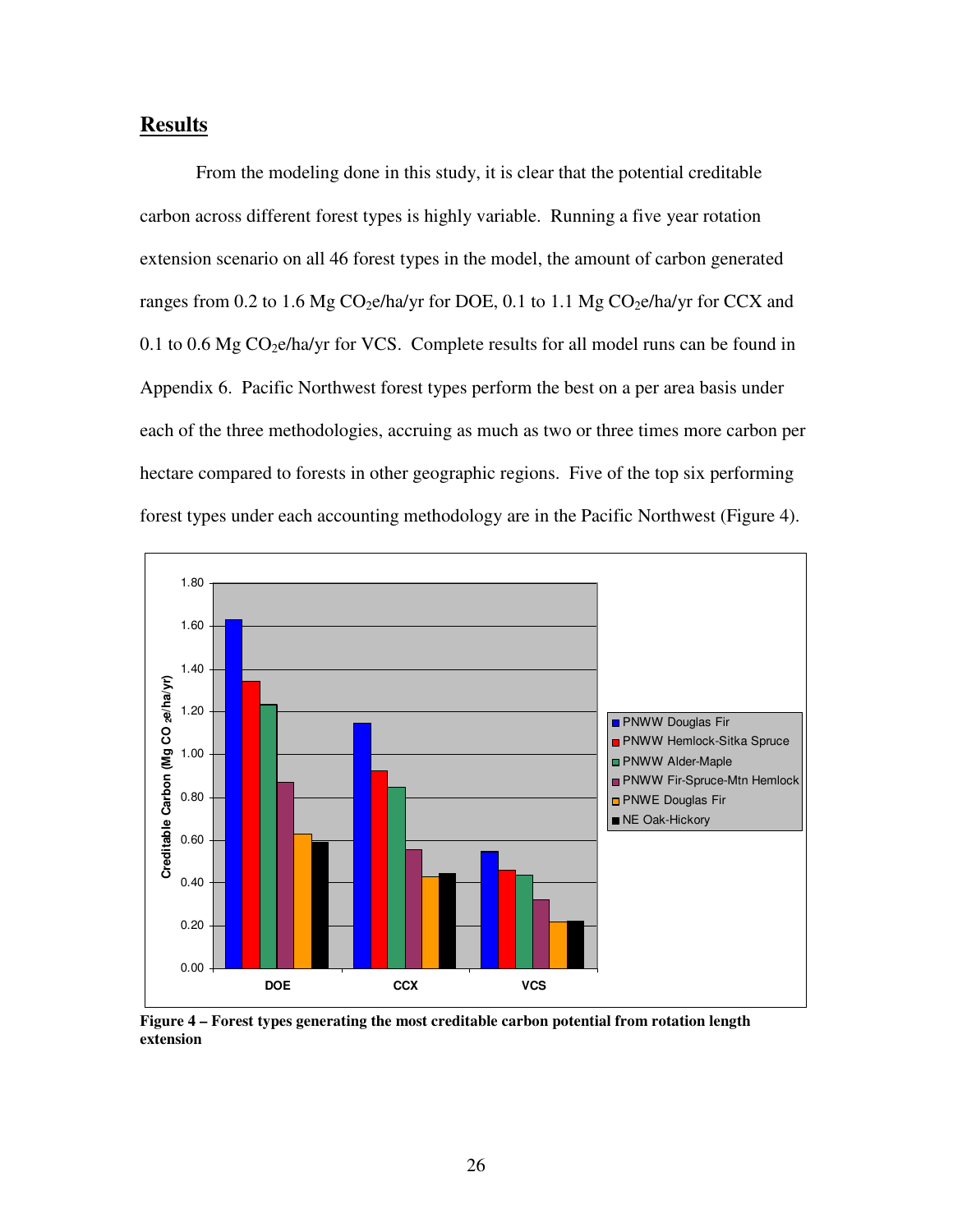Stand volume during the time of rotation age extension emerges as the primary driver of these differences in creditable carbon between forest types. A forest stand of a species mix with rapid volume growth will sequester more carbon per hectare in a year compared to one with slower volume growth. An examination of the volume tables in Smith *et al*., (2006) used for this analysis show that Pacific Northwest forest types do indeed display the highest volumes and fastest growth rates. These higher volumes enhance the carbon stock across every pool examined in the model, and lead to a higher carbon yearly increment. This in turn produces greater creditable carbon across a fiveyear rotation age extension.

The same species grown in different regions will not necessarily generate the same amount of creditable carbon on per area basis. Douglas fir is an excellent example of this phenomenon. As Figure 5 shows, the model-generated creditable carbon potential for Douglas fir is highly variable across the Western United States in all three accounting methodologies examined. For each methodology, a Douglas fir forest on the Western side of the Pacific Northwest is estimated to generate over five times as much creditable carbon for the same rotation age extension project than one in the Southern Rocky Mountain region.

While Pacific Northwest forests may generate the most creditable carbon to an individual landowner on a per area basis, they do not necessarily hold the greatest potential for aggregated ecosystem-level sequestration. The national acreage of each forest type must also be assessed to determine relative aggregate creditable carbon potential. Using area data from the USFS FIA database obtained through the FIDO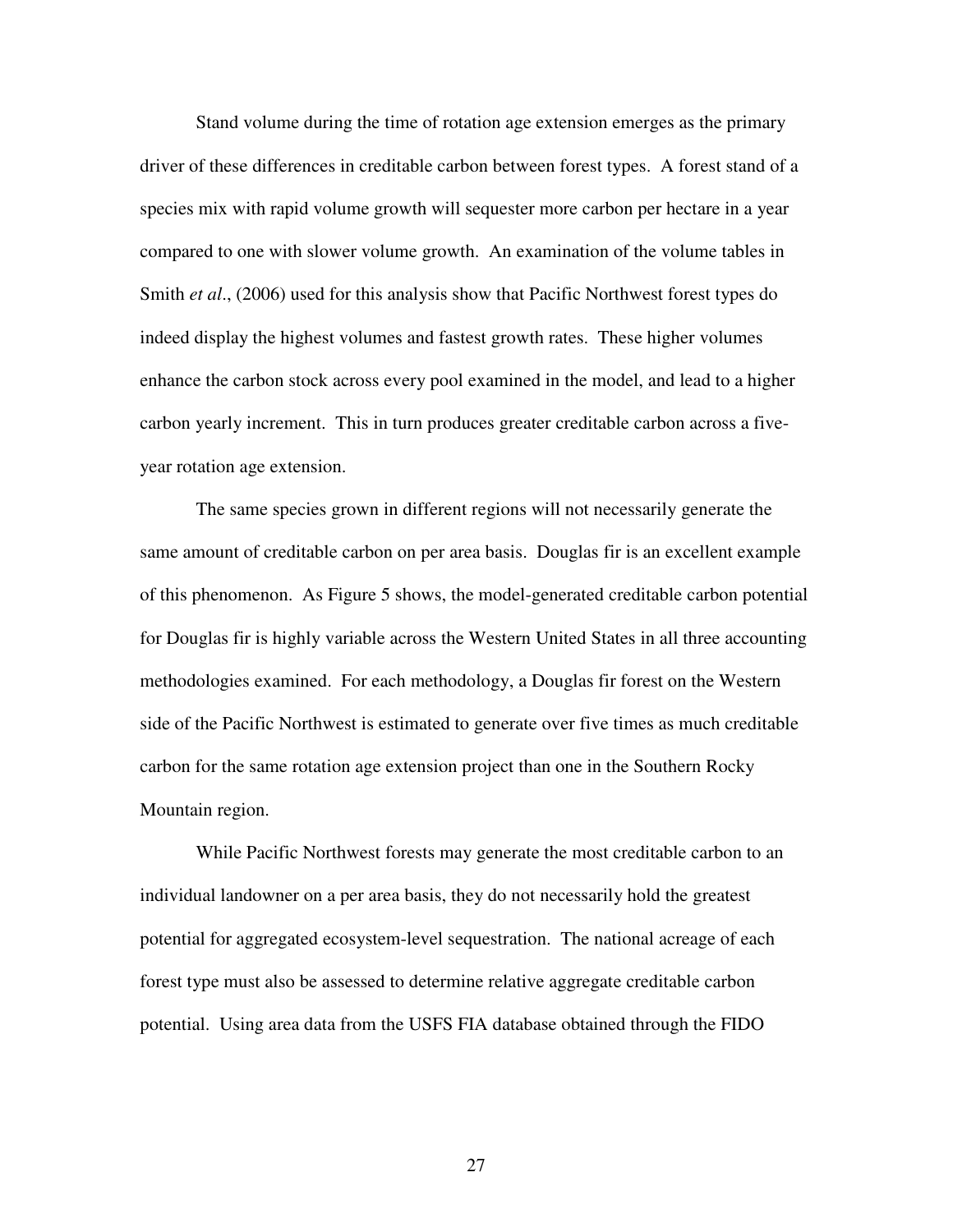

**Figure 5 – Regional variation in creditable carbon potential in Douglas fir forests** 

(Forest Inventory Data Online) tool<sup>11</sup>, the aggregate sequestration potential of each forest type was calculated. FIDO annual sample data covers only a subset of North American forest land, thus these calculations do not accurately represent total carbon sequestration potential. However, as the FIA sampling program is intended the provide data on a representative cross-section of North American forests, these calculations do conserve the relative performance among forest types. As Table 7 shows, the only Pacific Northwest forest in the top five with respect to aggregate carbon credit potential is PNWW Douglas fir.

Another finding of this analysis is that the addition of more regulatory complexity in forest offset policy, while intended to provide a greater deal of program legitimacy, also greatly reduces the creditable carbon accruing to a forest owner. For every forest type in the model, CCX and VCS creditable carbon were each compared to DOE to

 $\overline{a}$ 

<sup>&</sup>lt;sup>11</sup> The FIDO tool is available at http://199.128.173.26/fido/index.html, data accessed on 4/7/09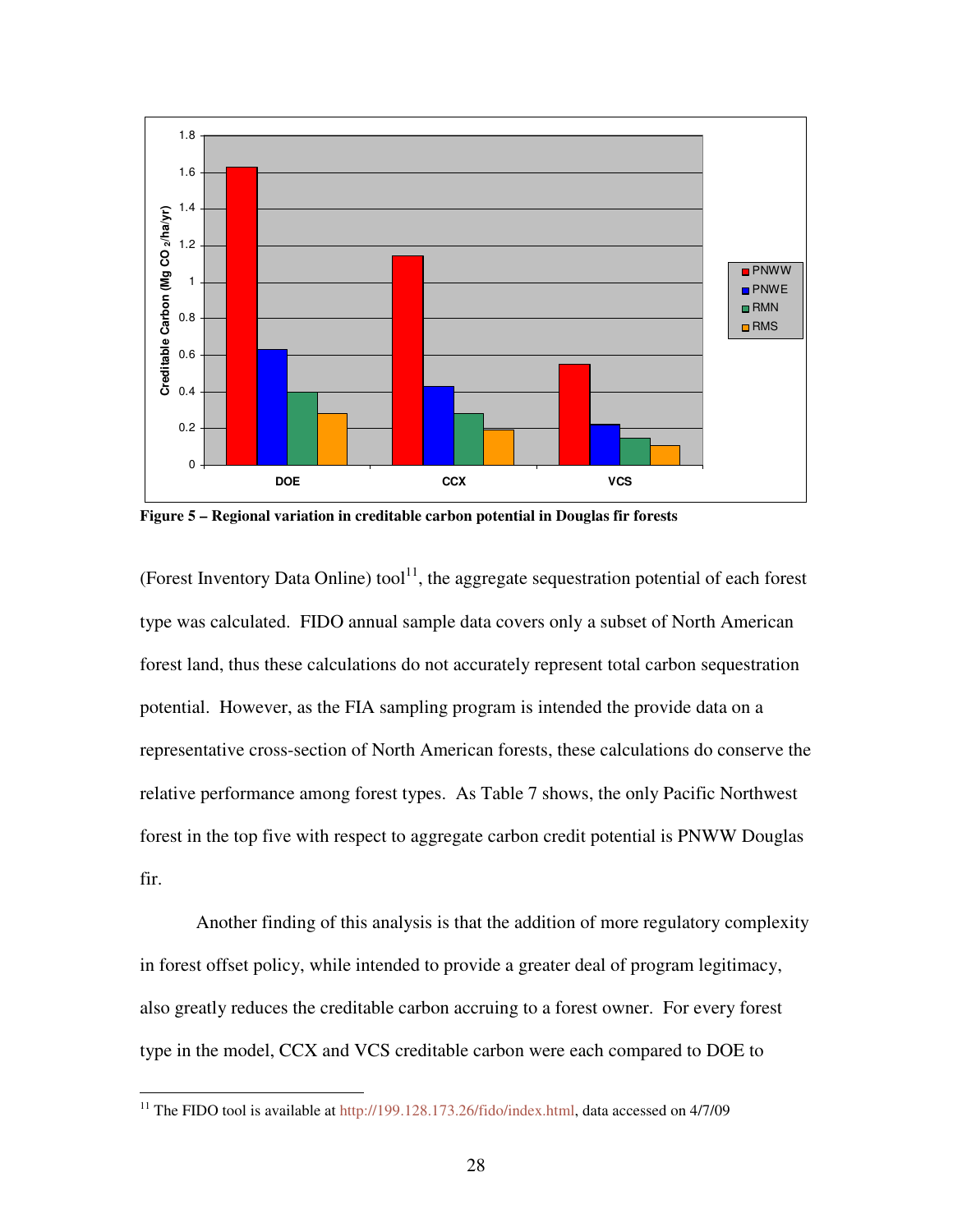| Table 7 - Top Forest Types for Aggregated Creditable Carbon Potential |                                 |                                                       |                                                                                          |  |  |  |
|-----------------------------------------------------------------------|---------------------------------|-------------------------------------------------------|------------------------------------------------------------------------------------------|--|--|--|
| <b>Forest Type</b>                                                    | <b>FIA Area</b><br>Sampled (ha) | <b>DOE Creditable</b><br>Carbon<br>(Mg $CO2e/ha/yr$ ) | <b>Total Creditable</b><br><b>Carbon Potential of</b><br>sampled area<br>(Tg $CO2e/yr$ ) |  |  |  |
| <b>PNWW Douglas Fir</b>                                               | 5,802,011                       | 1.63                                                  | 9.45                                                                                     |  |  |  |
| SC Oak-Hickory                                                        | 24,257,977                      | 0.30                                                  | 7.20                                                                                     |  |  |  |
| NE Maple-Beech-Birch                                                  | 16,136,146                      | 0.42                                                  | 6.78                                                                                     |  |  |  |
| NE Oak-Hickory                                                        | 11,104,779                      | 0.59                                                  | 6.55                                                                                     |  |  |  |
| SC Loblolly-Shortleaf Pine                                            | 13,207,150                      | 0.48                                                  | 6.28                                                                                     |  |  |  |

assess the differences between methodologies. The DOE Registry was used as the reference methodology for carbon accounting, as it includes all carbon pools and accounts for no buffer, leakage or uncertainty deductions, and the other two protocols were subsequently compared against this standard. For every forest type, creditable carbon decreased from DOE to CCX and again from CCX to VCS as deductions were made for leakage (VCS), modeling uncertainty (CCX) and risk buffer establishment (VCS and CCX). CCX methodology was estimated to generate only 60 to 80% of the creditable carbon of DOE. More strikingly, VCS generated only 29 to 52% of DOE creditable carbon. A graphical representation of the variation in creditable carbon across protocols and forest types is presented in Figure 7 for major regional timber species across the United States.<sup>12</sup>

The use of BAU baseline methodology in VCS also emerges as a major driver behind the reduction of creditable carbon. Figure 6 shows that across a diversity of prominent timber types, creditable carbon would more than double if VCS hypothetically employed a base-year baseline approach instead of a BAU baseline. This indicates

 $\overline{a}$ 

 $12$  The most prominent domestic forest types for timber were determined using the USFS FIA FIDO tool for annual removals data. For states that were not represented in the on-line data base, 2005 forest service removals data was used from Howard, (2007).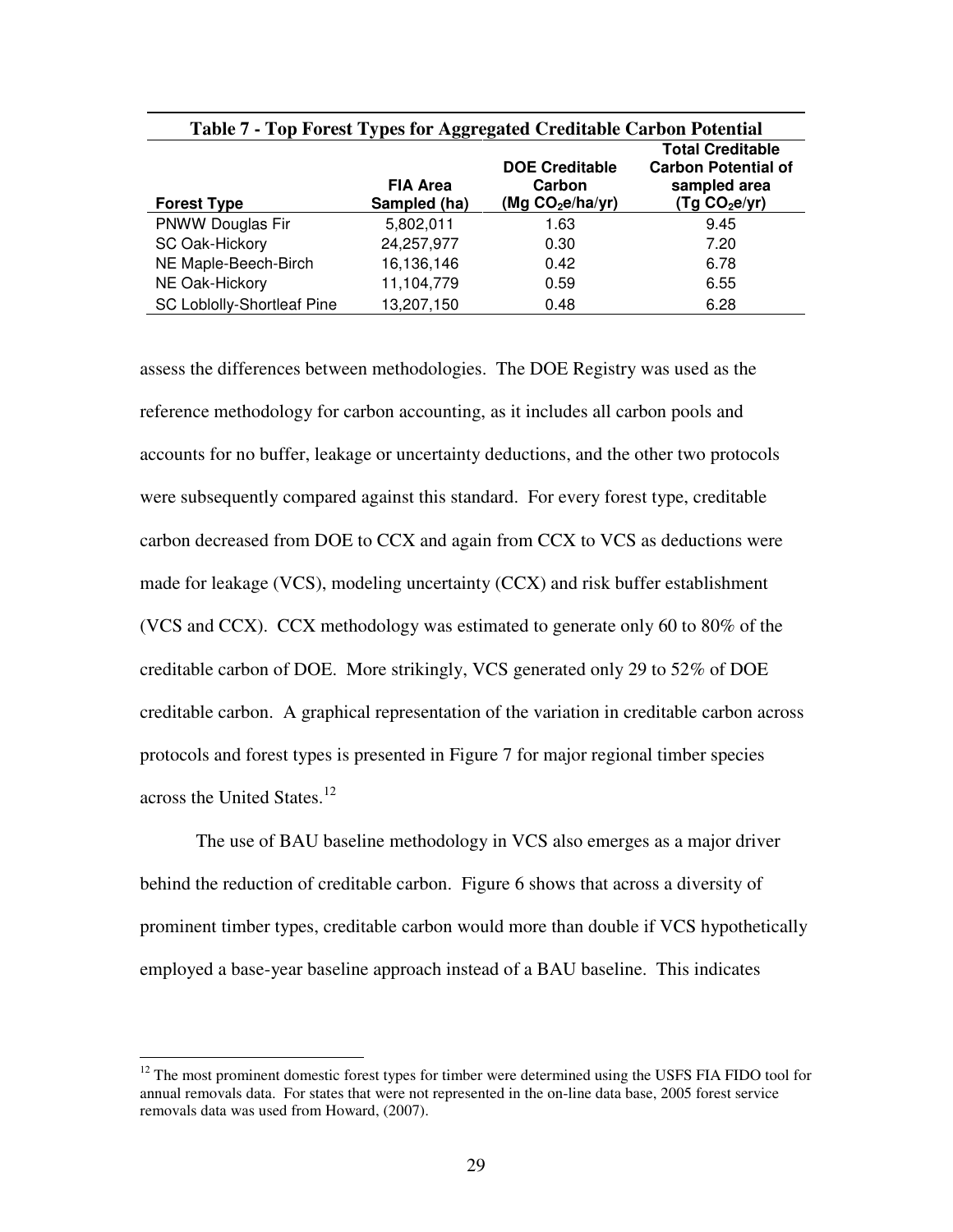substantial policy-dependent differences in the magnitude of carbon credit potential in forests of every region.

Forest owners may be most interested in a comparison between CCX and VCS methodologies, as both represent functional protocols where carbon accounting can be immediately translated into offset payments in a carbon market. There is some degree of variability in the relative performance between these two methodologies across forest types. For each forest type, CCX generates more creditable carbon than VCS; however the VCS percent of CCX ranges from a low of 39.4% to a high of 79.5% (Table 8). Some of the variability in the relative performance of accounting methodologies across forest types can be attributed to geographic location. Three of the top five performing



**Figure 6 - The effect of VCS BAU baseline methodology on creditable carbon Potential in common North American forest types**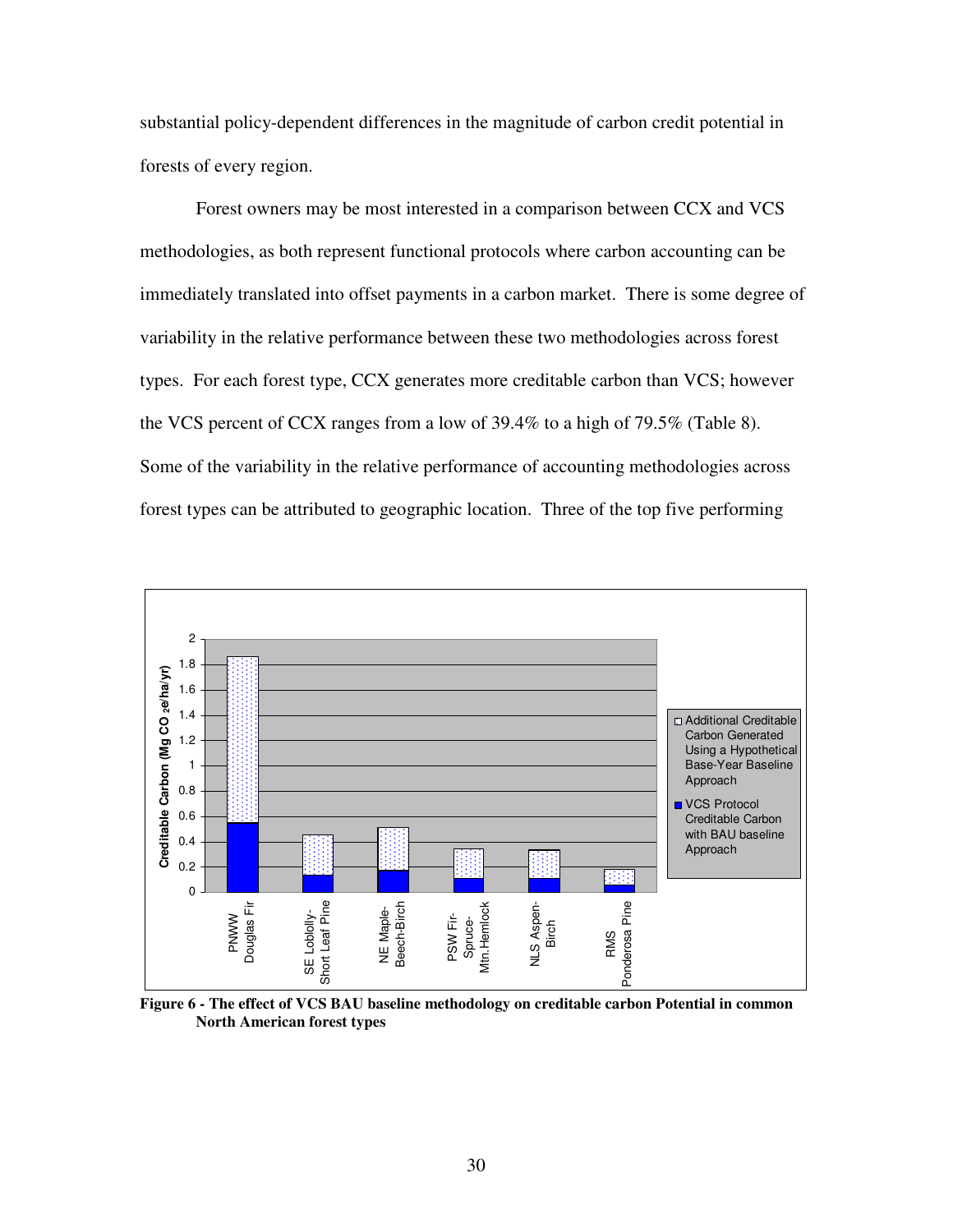

**Figure 7 - Creditable Carbon generation potential from a five-year rotation length extension across a selection of North American timber species.**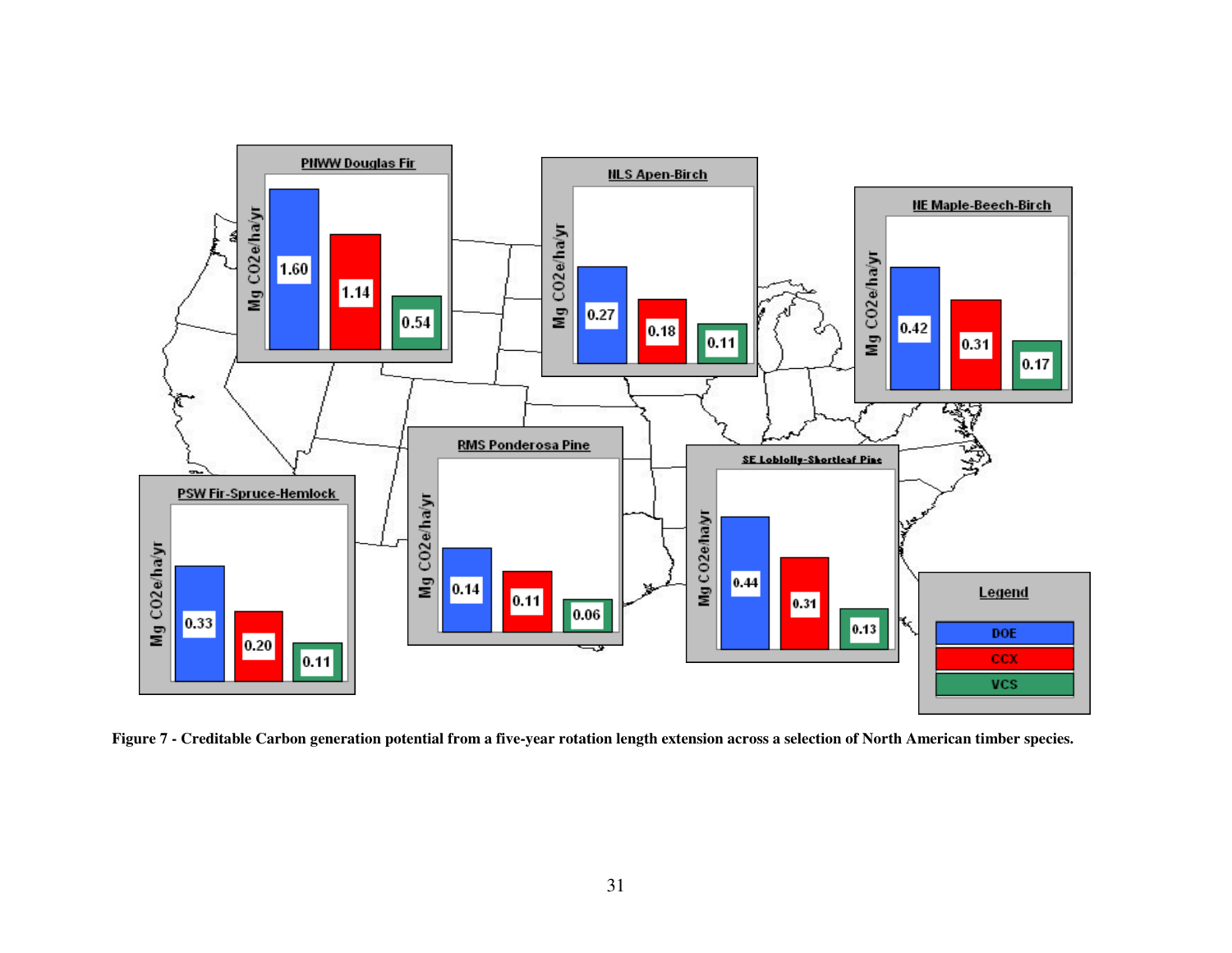ecosystems for VCS with respect to CCX are in the Northern Lake States (Figure 8), while three of the bottom five are in the Southeast (Figure 9). However, a more thorough investigation of the data indicates that other forest types of either the same geographic location or same species mix do not show similar performance, indicating that other factors are at work in determining cross-protocol performance.

 It is possible that the project window selected for this analysis, that is the number of years that project carbon generation is being assessed over, could be affecting the estimations of creditable carbon. As a project proceeds over time, carbon on the stand will and ebb and flow as a function of timber harvest and tree growth. As a stand ages, most forests undergo a period of slow initial growth followed by a period of more rapid growth and finally a mature asymptotic plateau. Carbon is accumulating during this whole process, but will subsequently decrease to a local minimum if the stand is harvested. The amount of carbon remaining in the stand after harvest will be highly dynamic, depending upon the on-site management practices.

The position of the forest in its harvest cycle at the end of the project window could be one of the issues driving observed differences across forest types in crossprotocol performance. Since rotation ages are necessarily variable across forest types due to differences in forest growth curves, some forest types are approaching their harvest age at the end of the project window while others have just been harvested. Any fixed time window for cross-comparison will thus be subject to this effect.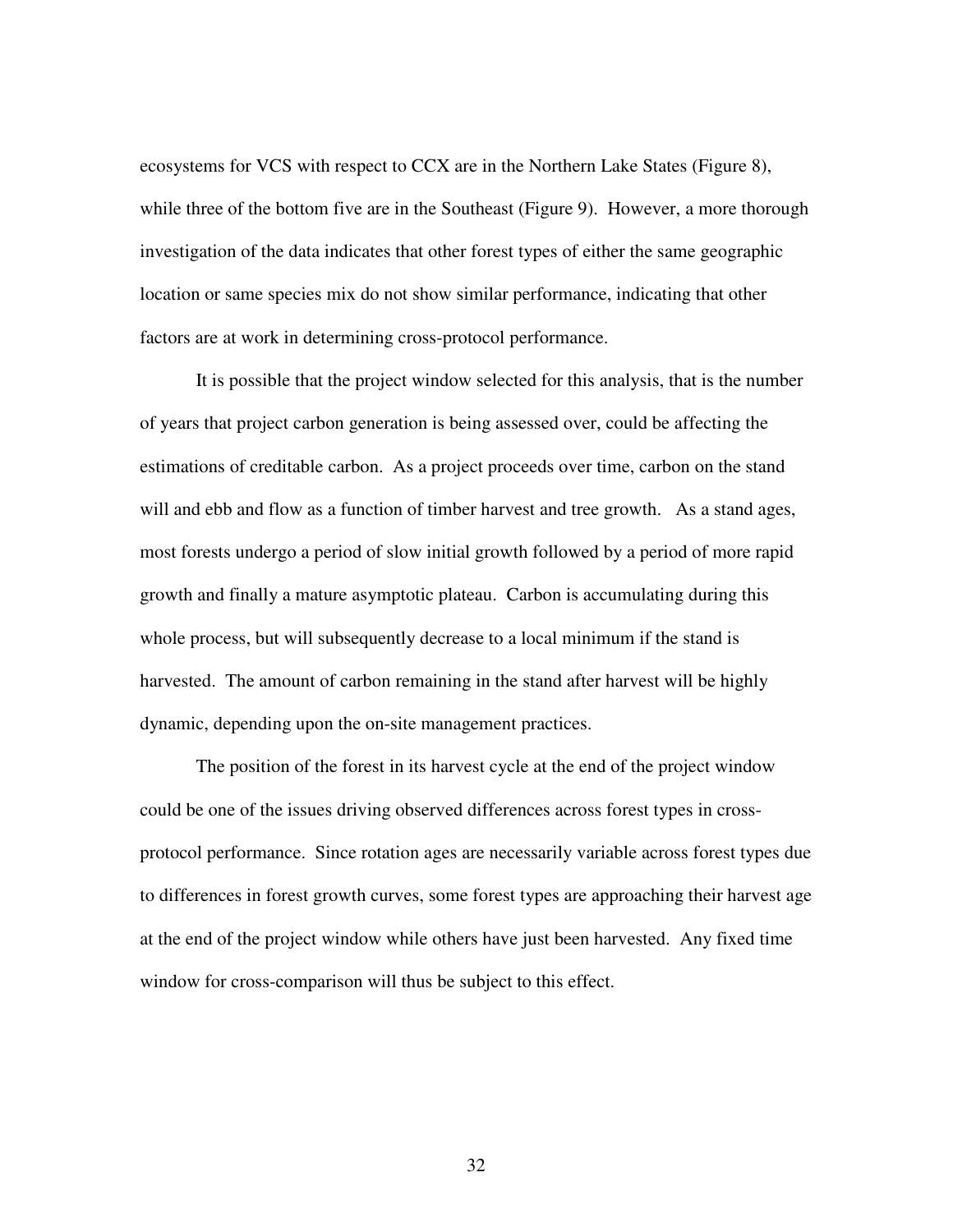

**Figure 8 – Strongest performing forest types under VCS with respect to CCX** 



**Figure 9 – Weakest performing forest types under VCS with respect to CCX**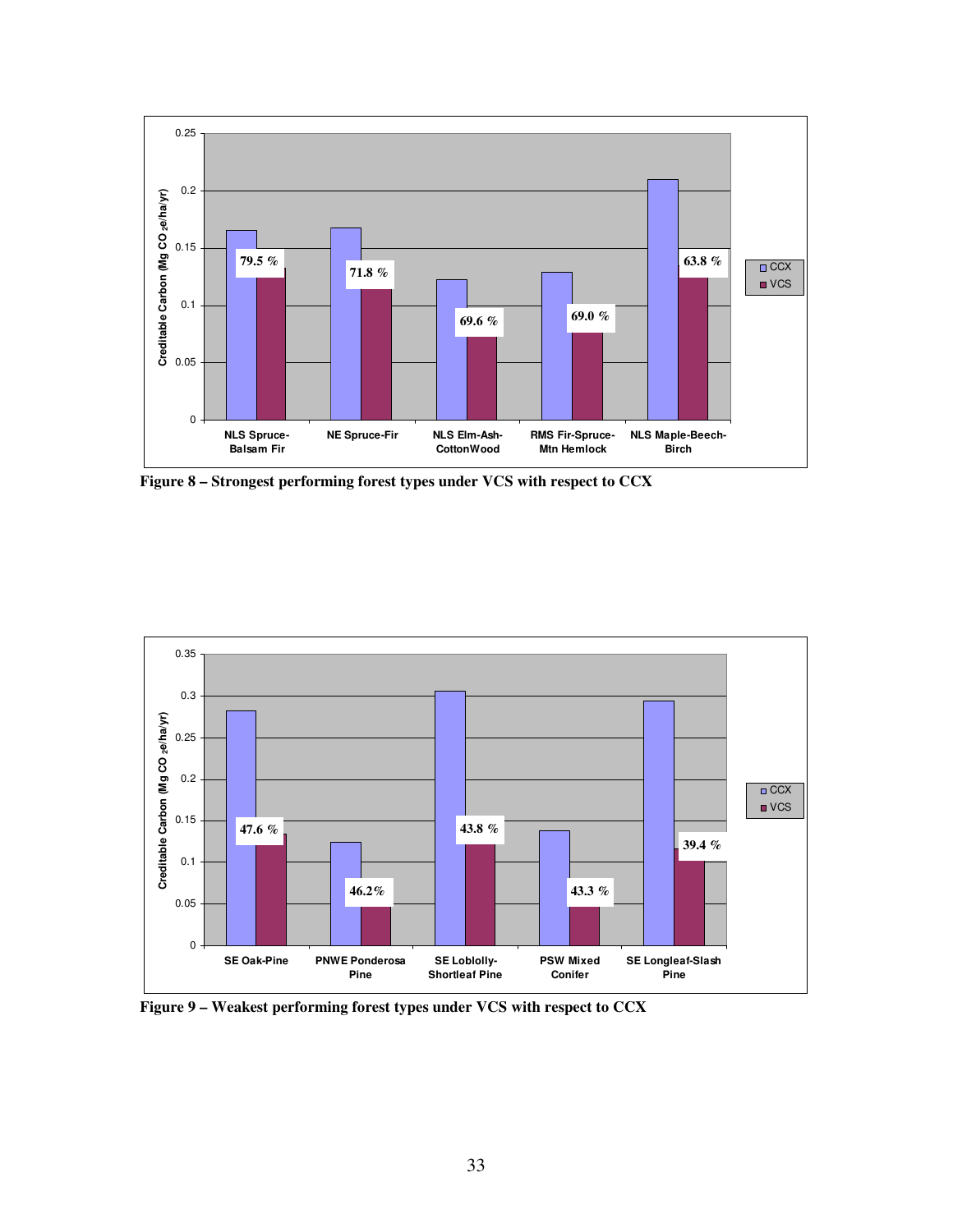| UTOSS-PTOWCOI UOIIIparisoii |                               |         |                                    |         |  |  |
|-----------------------------|-------------------------------|---------|------------------------------------|---------|--|--|
|                             | 100-year Fixed Project Window |         | 1-rotation Variable Project Window |         |  |  |
|                             |                               | $VCS$ % |                                    | $VCS$ % |  |  |
| Rank                        | Forest Type                   | of CCX  | Forest Type                        | of CCX  |  |  |
| 1                           | NLS Spruce-Balsam Fir         | 79.5%   | NLS Spruce-Balsam Fir              | 74.4%   |  |  |
| $\overline{2}$              | NE Spruce-Fir                 | 71.8%   | RMS Fir-Spruce-Mtn Hemlock         | 68.4%   |  |  |
| 3                           | NLS Elm-Ash-CottonWood        | 69.6%   | NE Spruce-Fir                      | 64.5%   |  |  |
| $\overline{4}$              | RMS Fir-Spruce-Mtn Hemlock    | 69.0%   | NLS Elm-Ash-CottonWood             | 64.1%   |  |  |
| 5                           | NLS Maple-Beech-Birch         | 63.8%   | RMS Aspen-Birch                    | 62.2%   |  |  |
|                             |                               |         |                                    |         |  |  |
|                             |                               |         |                                    |         |  |  |
|                             |                               |         |                                    |         |  |  |
| 42                          | <b>SE</b> Oak-Pine            | 47.6%   | SC Oak-Pine                        | 42.6%   |  |  |
| 43                          | <b>PNWE Ponderosa Pine</b>    | 46.2%   | SE Longleaf-Slash Pine             | 40.6%   |  |  |
| 44                          | SE Loblolly-Shortleaf Pine    | 43.8%   | SE Oak-Gum-Cypress                 | 40.2%   |  |  |
| 45                          | PSW Mixed Conifer             | 43.3%   | SE Oak-Hickory                     | 39.3%   |  |  |
| 46                          | SE Longleaf-Slash Pine        | 39.4%   | SE Oak-Pine                        | 37.3%   |  |  |

| Table 8 - Strongest and Weakest Performing Forest Types in |
|------------------------------------------------------------|
| <b>Cross-Protocol Comparison</b>                           |

 This analysis also explored calculating creditable carbon over a variable project window of one extended rotation length instead of a fixed 100-year project window. Results were once again generated on a per year basis to facilitate cross-comparison between the variable project lengths. The two conclusions drawn from the 100-year project window analysis still hold true for the variable project window scenario. Pacific Northwest forest types with high stand volumes emerge as the ecosystems with the most creditable carbon potential on a per unit area basis (Figure 10). Additionally, DOE generates more creditable carbon than CCX in every case, as does CCX compared to VCS. Unfortunately, using a variable project window still does not adequately address the differences in cross-protocol performance between forest types. Table 8 shows that there is still regional and species variability among the forest types which perform the strongest and weakest in cross-protocol comparison.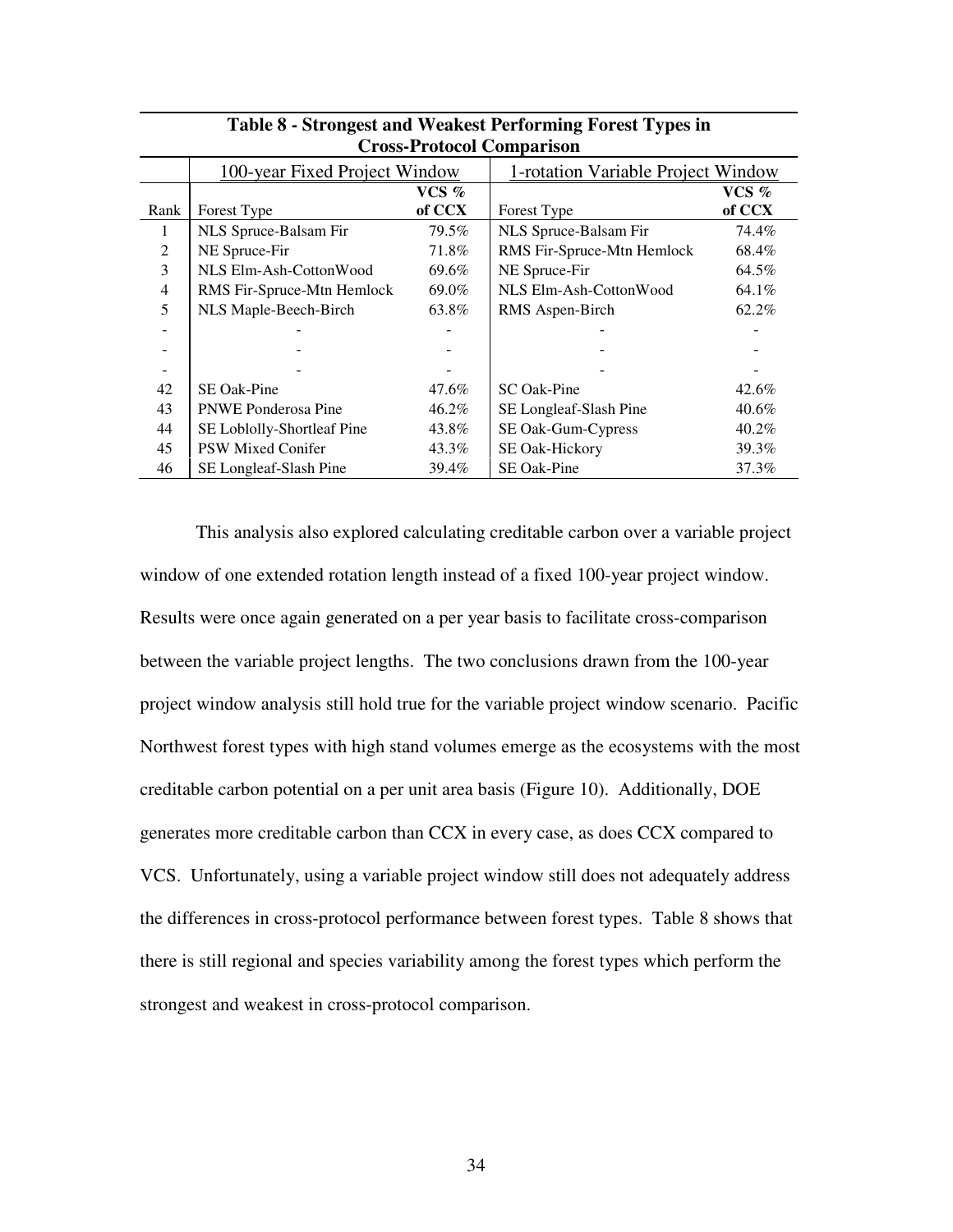

**Figure 10 – Forest types generating the most creditable carbon potential from rotation length extension under a variable project window**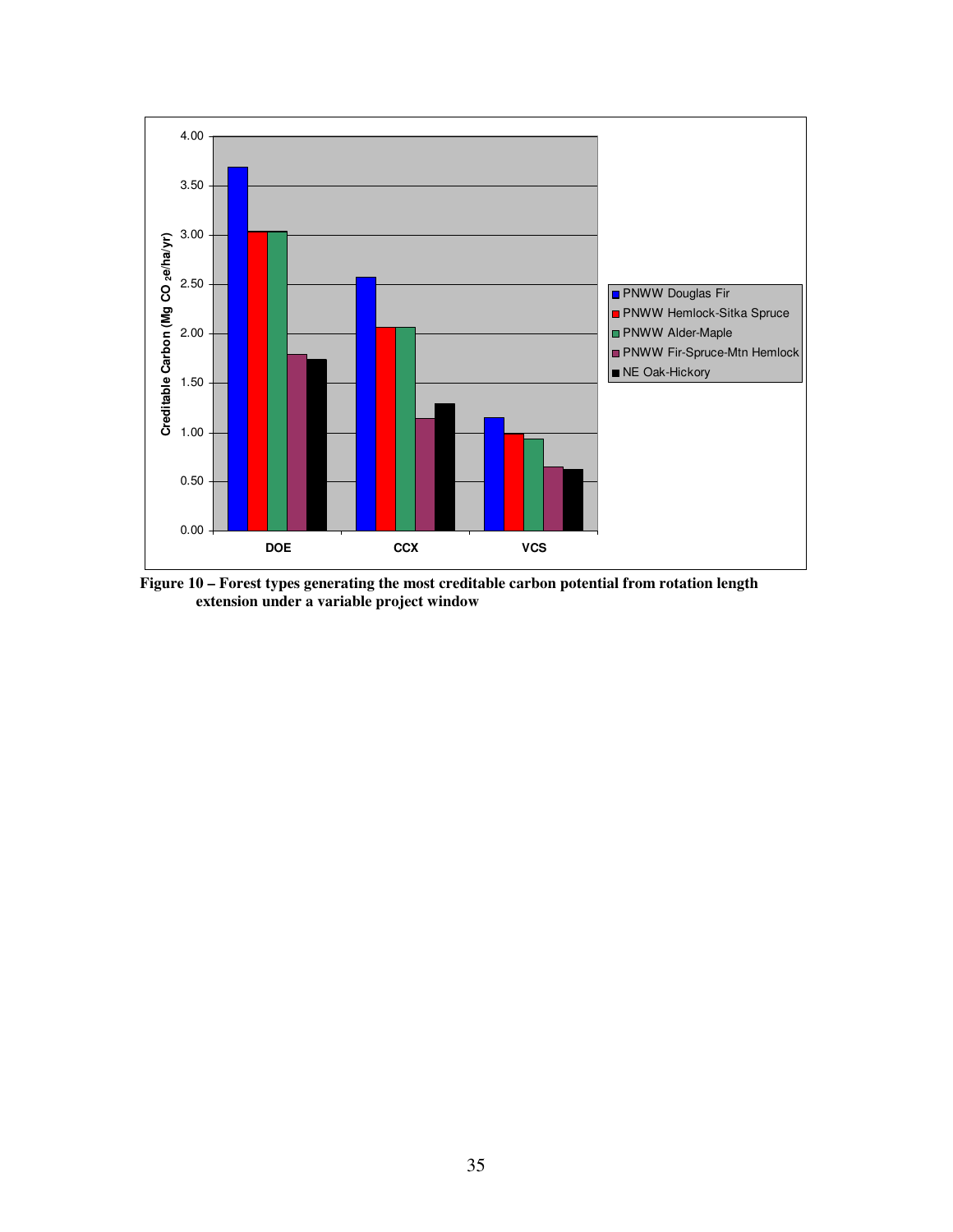# **Discussion**

The analysis presented in this study has highlighted two important aspects of forest carbon offsets that have implications on forest owners and policymakers alike. First, creditable carbon potential across forest types is highly variable. Stand volume during the time of rotation age extension emerges as the primary driver for these differences in creditable carbon among forest types, and thus Pacific Northwest forests were estimated to generate the most creditable carbon on a per unit area basis. Advantageous climatic conditions for tree growth (moderate temperature and high moisture) lead Pacific Northwest forests to generally be some of the most productive and well-stocked in the country (Mills and Zhou, 2003). All other factors being equal, it then would follow that forest owners in the Pacific Northwest would be more inclined to initiate rotation age extension projects than their counterparts in other regions.

However, for the forest manager active in timber production and considering a project to extend the rotation age of their forest, there must also be a consideration of lost timber revenue. Cyclical variations in timber prices have historically played a large role in forest owner determinations of when to harvest. The extension of rotations for carbon sequestration must also take into account the effect on timber revenue and these intertemporal variations in timber prices. The timber harvest volume will likely be greater after five years of extra growth from an extended rotation, but discounting could lead to a reduction in the net present value of that timber. While more productive forest types will generate more creditable carbon over a five year rotation age extension, the greater forgone profits from moving the timber harvest five years into the future must also be considered.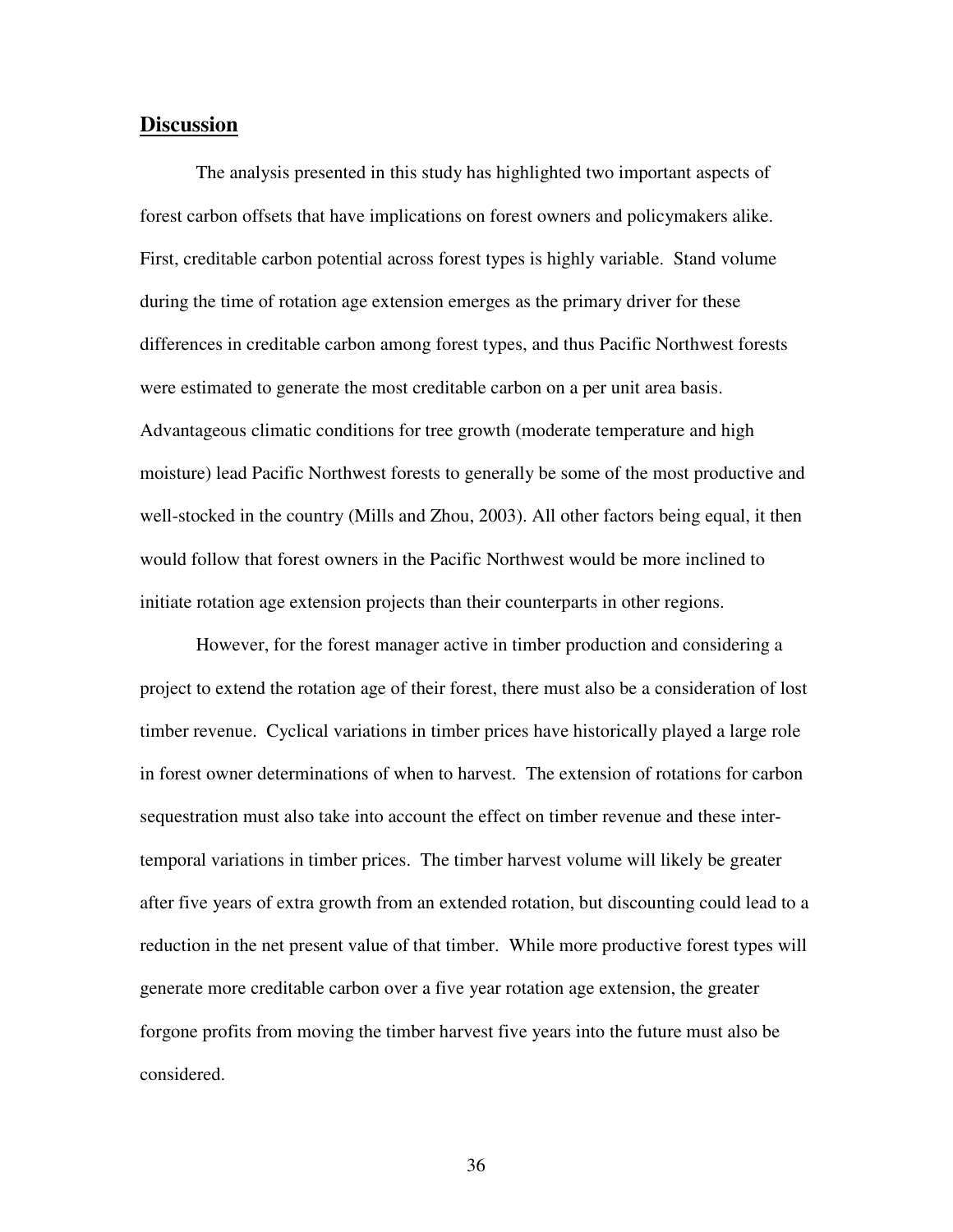Table 9 presents a comparison of both generated carbon credit and lost timber volume for a range of common timber forest types. The data shows that those forest types which generate more creditable carbon also stand to lose more timber volume from a rotation age extension. Thus, an assessment of the most favorable forest type for carbon offsetting will depend on the relative performance of carbon accrual analyzed in this study, an assessment of regional carbon and timber prices, and predictions of future trends in those prices.

| Table 9 - A comparison of Generated Creditable Carbon and Lost Timber<br>Revenue Over 100 years from a Rotation Age Extension Project |                                     |       |      |      |  |  |  |
|---------------------------------------------------------------------------------------------------------------------------------------|-------------------------------------|-------|------|------|--|--|--|
| <b>VCS</b><br>Timber Losses<br>CCX.<br>DOE                                                                                            |                                     |       |      |      |  |  |  |
|                                                                                                                                       | $M^3/ha$<br>Mg CO <sub>2</sub> e/ha |       |      |      |  |  |  |
| <b>PNWW Douglas Fir</b>                                                                                                               | 164.6                               | 115.5 | 55.2 | 18.2 |  |  |  |
| SE Loblolly-Shortleaf Pine                                                                                                            | 44.5                                | 30.9  | 13.5 | 6.4  |  |  |  |
| NE Maple-Beech-Birch                                                                                                                  | 31.2<br>4.5<br>16.8<br>42.4         |       |      |      |  |  |  |
| PSW Fir-Spruce-Mtn.Hemlock                                                                                                            | 32.7                                | 19.7  | 10.8 | 1.1  |  |  |  |
| NLS Aspen-Birch                                                                                                                       | 27.5                                | 18.3  | 11.1 | 1.7  |  |  |  |
| RMS Ponderosa Pine                                                                                                                    | 14.8                                | 10.4  | 5.8  | 0.6  |  |  |  |

While Pacific Northwest forests with rapid volume growth were shown in this analysis to generate the most creditable carbon on a per area basis, they do not necessarily hold the greatest aggregate carbon sequestration potential. Forest types with a combination of rapid volume growth and large acreage are those that hold the greatest sequestration potential at a national level (Table 7). It is important to identify these forest types as integral to the policy effort to promote forest carbon offsetting. As these forests hold the greatest aggregate sequestration potential, policy should be aimed at fostering the growth of management for carbon among owners of these forest types.

The second focus of this analysis was on the effects of differences in forest carbon offset accounting methodologies. It was found that the addition of more stringent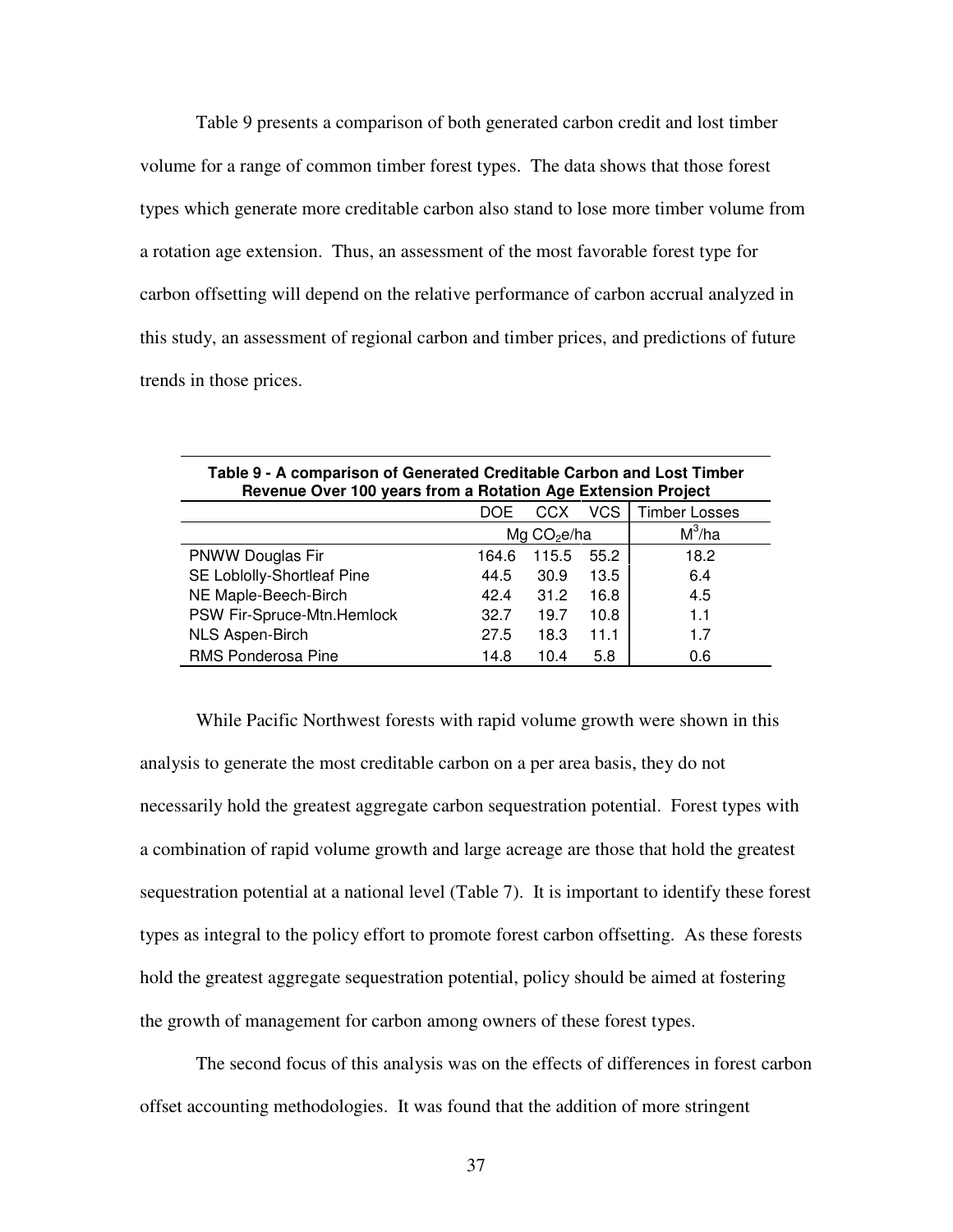methodology to account for issues of leakage, uncertainty, baseline and risk buffer establishment serves to substantially decrease the amount of creditable carbon accruing to the forest owner. Results showed a decrease in creditable carbon from DOE to CCX and again from CCX to VCS for every forest type modeled. The use of a BAU baseline methodology was shown to be particularly influential in decreasing creditable carbon to the forest owner. The inclusion of these deductions in accounting programs is necessary to give them more legitimacy and long-term viability. However, it is important to understand that making these deductions in most cases decreases the profitability of forest carbon sequestration to the landowner. The exception would be the case in which increasing methodological legitimacy in carbon accounting leads to a higher carbon price in the open market, thus compensating for the associated decrease in creditable carbon.

As presented in this analysis, the forest owner is a profit-maximizing entity presently managing for long-run timber revenue. Offset policy must create a framework in which the forest owner is stimulated to forego some timber revenue for a number of years in exchange for receiving offset payments. Forest offset policy which is by nature overly cautionary in its methodology may serve to deter the profit-minded forest owner from considering carbon sequestration as part of their management portfolio.

In order to promote the development of forest carbon offsetting, it is essential that the price of carbon be established high enough to stimulate management change. It has been shown that the amount of additional carbon sequestered from rotation age extensions would increase more than tenfold if the price of carbon were to increase from \$25 to \$200 per tonne (Sohngen and Brown, 2006). At present without the stimulus of national cap and trade legislation the price of carbon sits below the threshold necessary to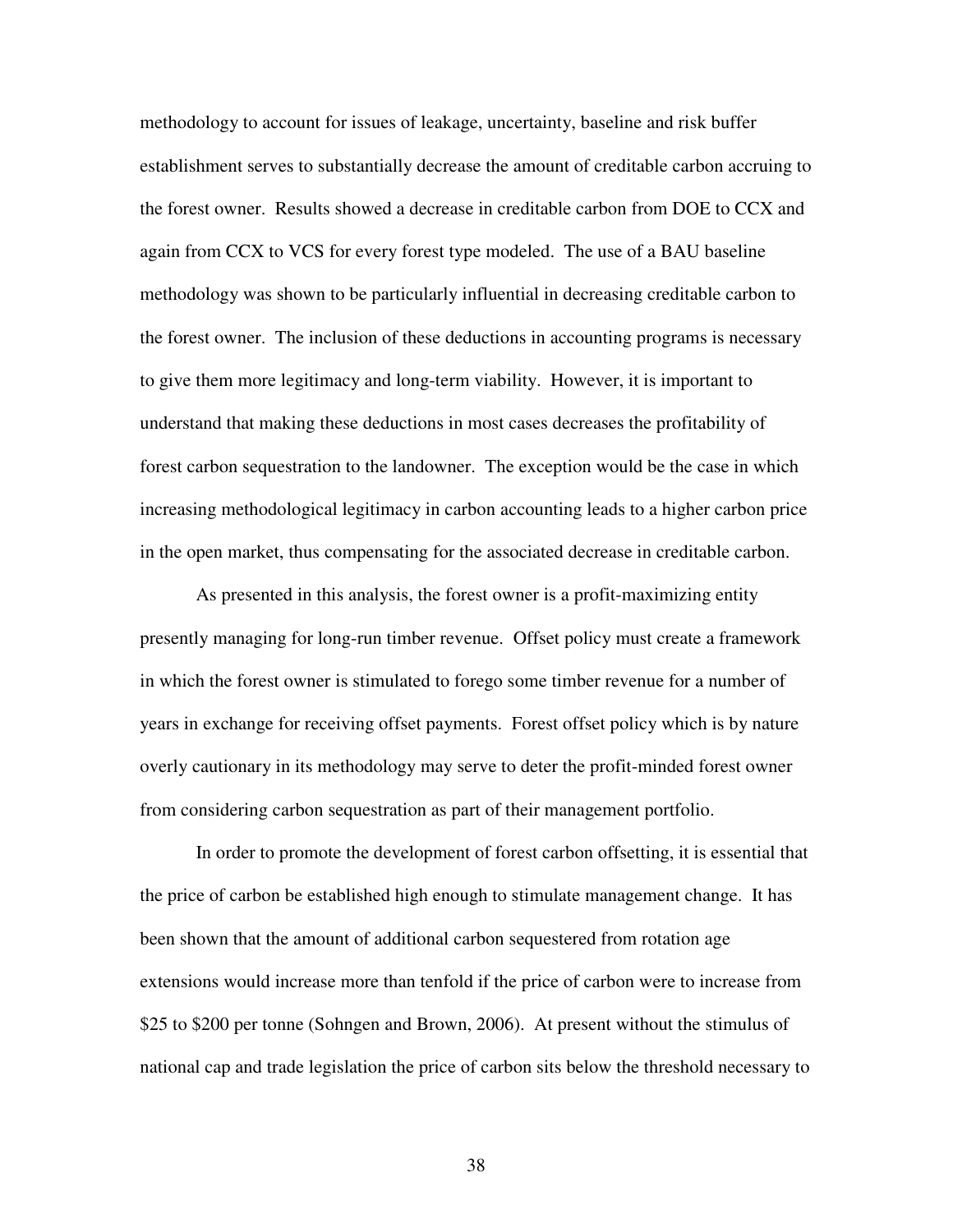induce management changes, and thus forest carbon offsetting has yet to gain serious traction among forest managers. It would also be prudent to promote the notion that more methodologically legitimate offsets are of a higher quality, and thus deserving of higher value. In this manner, the offset market as a whole can be legitimized while simultaneously stimulating participation. If forest owners believe that high quality offsets will translate into more carbon revenue they will naturally gravitate towards them.

One issue likely of interest to forest owners that was not readily resolved through this modeling analysis was that of accounting methodology cross-performance. While there appeared to be some elements of regional preference when comparing CCX to VCS, no straightforward correlations were able to be determined. This is an important issue from the standpoint of both the forest owner and the policymaker. As the price for carbon offsets generated under CCX and VCS are not likely to be the same, the forest owner should be concerned with the creditable carbon each generates relative to the differences in the respective offset prices. The policy-maker should be interested in this issue in an effort to avoid the generation of policy that favors one region over another.

 The use of a fixed project window (such as the 100-year method used in this analysis) may not be the most appropriate method for comparing creditable carbon potential across forest types. The position of the forest in its harvest cycle at the end of the project window could be one of the issues driving observed differences across forest types in cross-protocol performance. A stand near its maximum carbon storage potential at the end of the project estimation window will appear to accrue much more carbon than one which has just been harvested and thus contains a lower level of sequestered carbon. Since rotation ages are necessarily variable across forest types due to differences in forest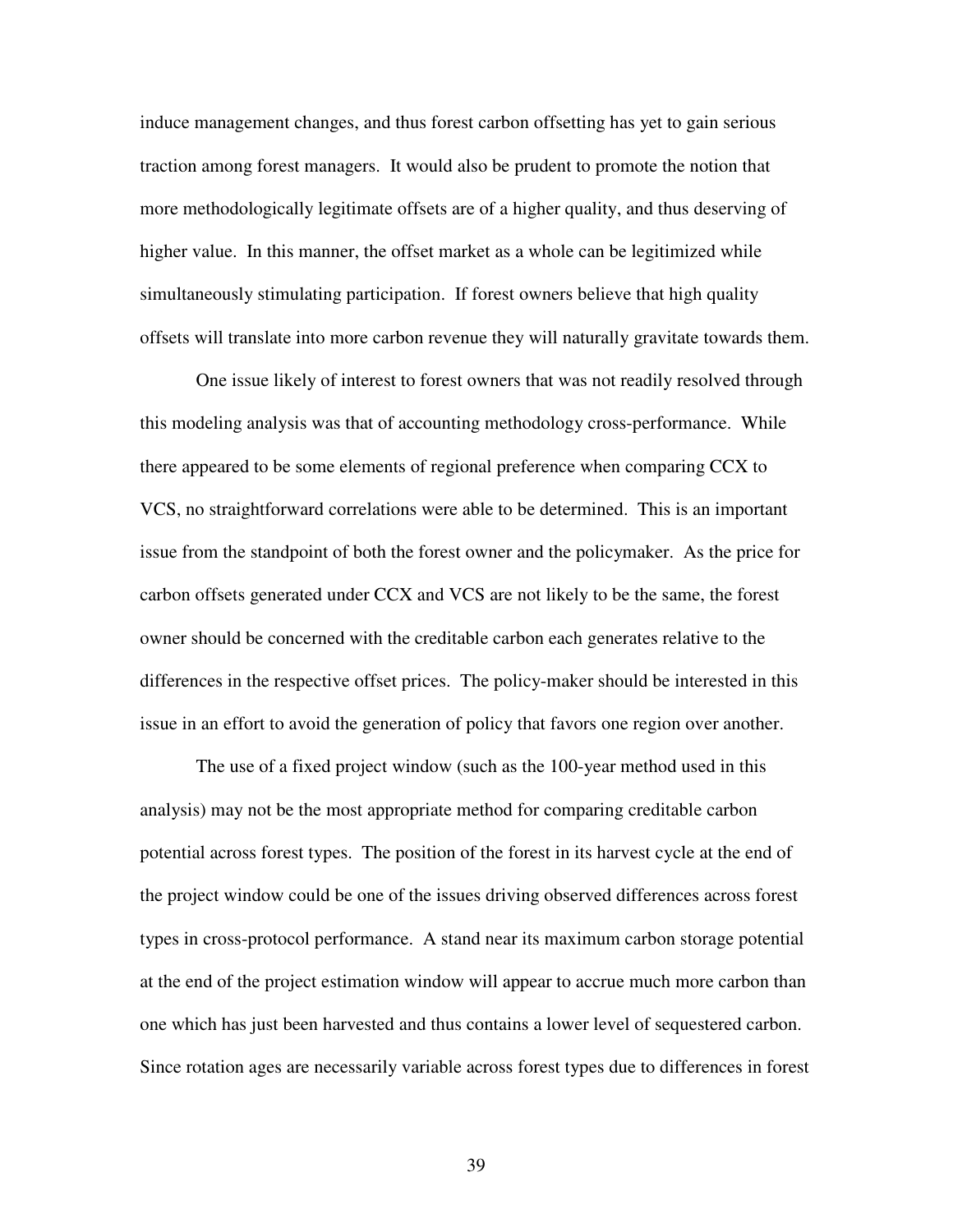growth curves, some forest types are approaching their harvest age at the end of the project window while others have just been harvested.

 This analysis also explored calculating creditable carbon over a variable project window of one new management rotation length, however there were still no drivers found that adequately explain the relative difference in cross-protocol performance across forest types. An additional problem arises when using the variable project window methodology, as the effects of discounting play a role in the perception of creditable carbon potential across ecosystems. Forest types with a longer rotation length will have a portion of their carbon accrual discounted more heavily (i.e. - it will be in the more distant future) and thus will be estimated to have relatively less creditable carbon potential than those forest types with a shorter rotation length. Thus, forests with a shorter optimal rotation will appear to generate more creditable carbon in comparison to longer rotations under a variable window approach versus a fixed window approach. The fact that differences in volume curves across forest types necessitate the use of different rotation ages makes the task of cross-comparison of protocols across forest types statistically difficult by any project window methodology.

From the forest owner standpoint, it is important to understand the methodological differences in offset programs in order to make the most informed decision about beginning a carbon sequestration project. The final decision to proceed with any project for a profit-maximizing forest owner comes down to a comparison of timber revenue loses versus carbon revenue gains. However, the forest owner presently has many different market options in which to register their forest for offset purposes. They are thus placed in a position of needing to educate themselves on the benefits and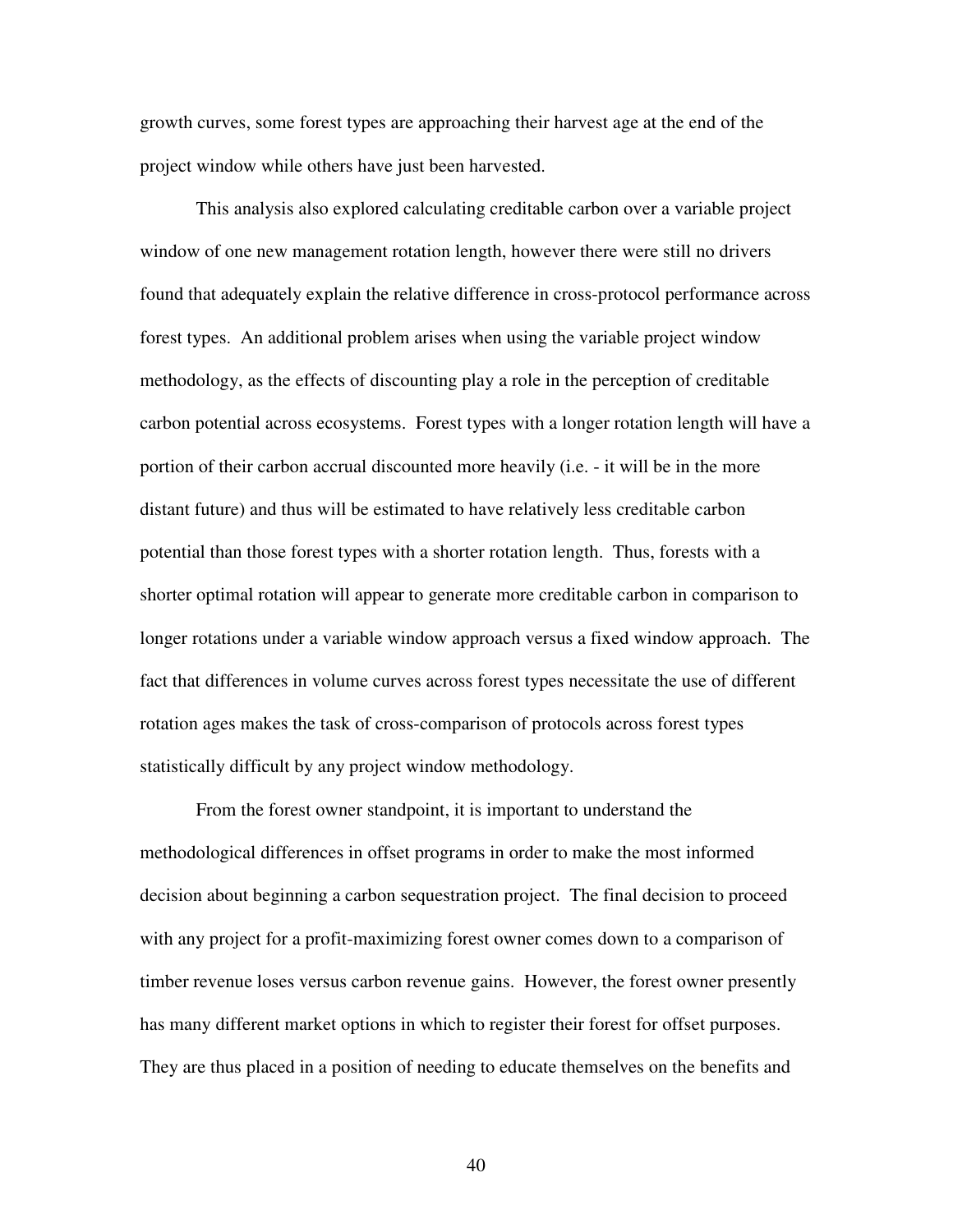risks of each program, and then finding the market that will generate them the most revenue in the long-run.

This paper describes a confusing situation for forest owners trying to model their forests rotation ages to capture carbon values. There are important methodological differences between registries and protocols developed to quantify forest carbon offsets, as shown by the modeling of DOE, CCX and VCS methodologies in this analysis. Looking to the future, protocol standardization at the national level will be essential in streamlining the forest offsetting process. Addressing the issues of leakage, permanence and baseline in forest carbon offset policy is essential for offset legitimization. The creation of one standardized methodology which addresses each of these issues uniformly across all forest carbon projects would greatly simplify the process for forest owners and foster the incorporation of carbon sequestration into forest management portfolios.

 Additionally, a standardized accounting program would lead to an alleviation of concerns over long-term market viability. At present, forest owners may be unsure of which market to place their carbon sequestration projects in due to an uncertainty over how long any of the programs will remain viable. Long-term investment strategies are a key component to forest management; however the climate presently surrounding carbon offsetting is not conducive to this long-term view. Methodological and market standardization would likely lead to greater participation in forest management for carbon.

Forest carbon offsetting policy is in its infancy. As a result, a great deal of modeling still needs to be done for forest owners to properly assess the economic potential of management changes in their forests to accelerate carbon sequestration. This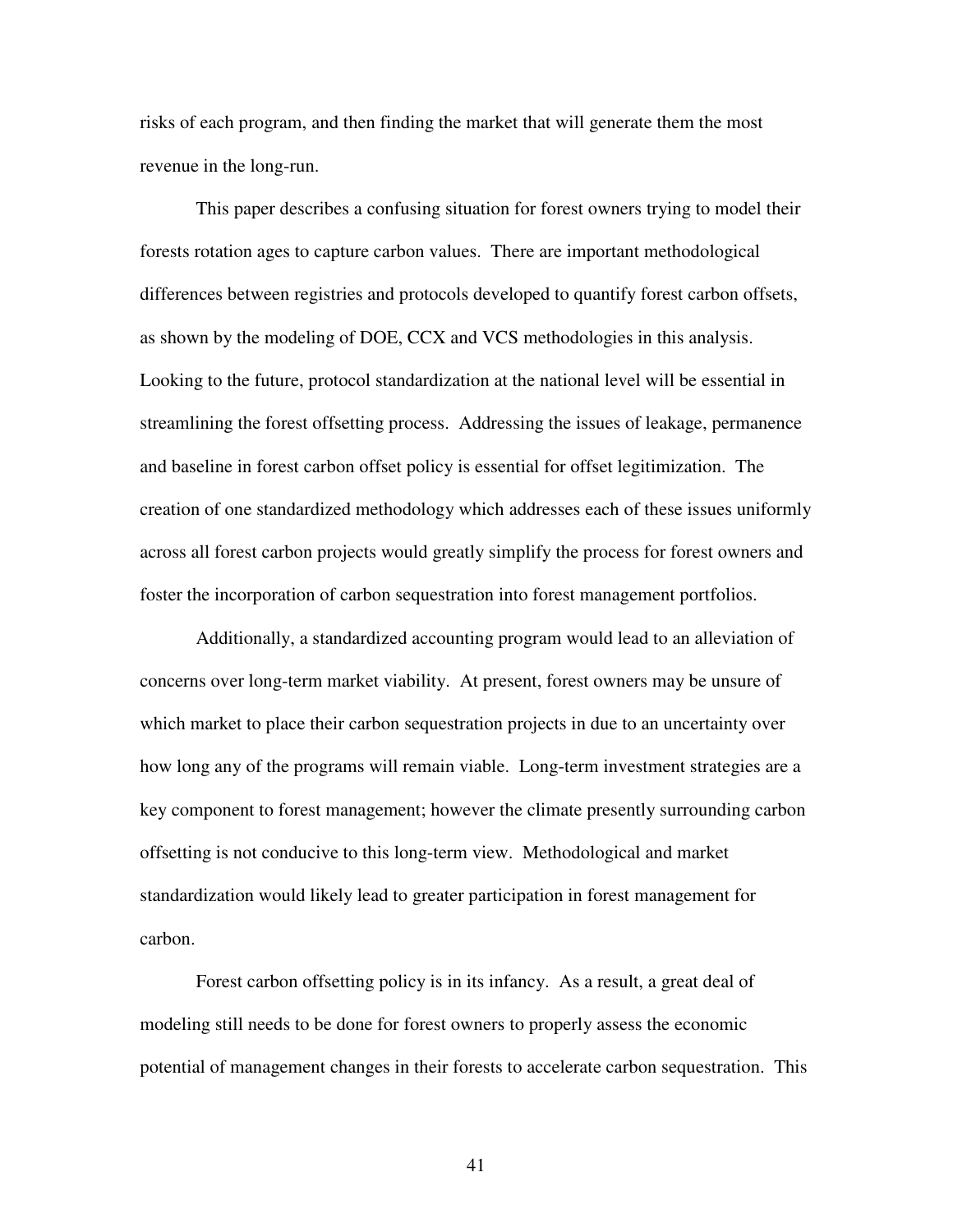analysis represents a first step in identifying important differences among forest types as well as among carbon offset accounting methodologies. Forest management has the potential to play a vital role in mitigating climate change, but in order to do so a legitimate and robust framework must be developed which provides incentives for land owners to participate in carbon sequestration.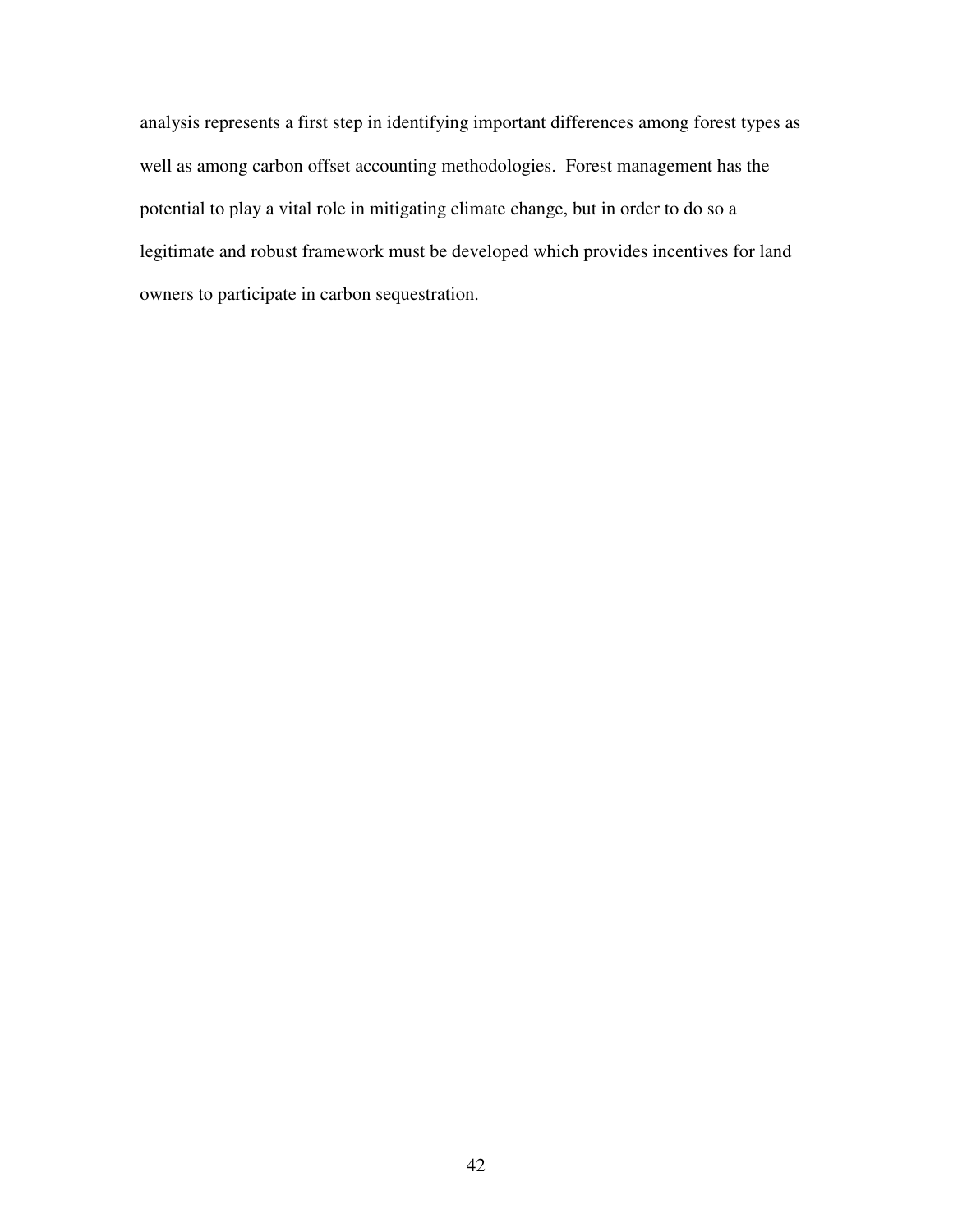# **Works Cited**

- Amichev, B.Y., and Galbraith, J.M. 2004. *A revised methodology for estimation of forest soil carbon from spatial soils and forest inventory data sets*. Environmental Management. **33(Suppl. 1)**: S74-S86.
- Beane, J.L., Hagan, J.M., Whitman, A.A., and Gunn, J.S. 2008. *Forest carbon offsets: A scorecard for evaluating project quality*. Manomet Center for Conservation Sciences Report MCCS NCI 2008-1, Brunswick, Maine
- Chicago Climate Exchange. 2006. *Chapter 9: CCX Exchange offsets and exchange early action credits.*  http://www.chicagoclimatex.com/docs/offsets/CCX\_Rulebook\_Chapter09\_Offset sAndEarlyActionCredits.pdf., viewed 2/20/09
- Chicago Climate Exchange. 2009. *Managed forest carbon emission offsets*. http://www.chicagoclimatex.com/docs/offsets/CCX\_Managed\_Forest\_Carbon\_Of fsets.pdf, viewed 3/9/09
- Conrad, J.M. 1999. *Resource Economics*. New York: Cambridge University Press, 213p.
- Galik, C., Richter, D.deB., Mobley, M., Olander, L., and Murray, B. 2008. *A Critical Comparison and Virtual "Field Test" of Forest Management Carbon Offset Protocols*. Climate Change Policy Partnership, Durham, NC. 45p.
- Howard, J.L. 2007. *U.S. Timber Production, Trade, Consumption and Price Statistics 1965 to 2005*. Res. Pap. FPL-637. Madison, WI: U.S. Department of Agriculture, Forest Service, Forest Products Laboratoy. 91p.
- IPCC. 2007. *Climate Change 2007: Synthesis Report. Contribution of Working Groups I, II and III to the Fourth Assessment Report of the Intergovernmental Panel on Climate Change [Core Writing Team, Pachauri, R.K and Reisinger, A.(eds.)]*. IPCC, Geneva, Switzerland. 104p.
- IPCC. 2006. *2006 IPCC Guidelines for National Greenhouse Gas Inventories, Prepared by the National Greenhouse Gas Inventories Programme. Eggleston H.S., Buendia L., Miwa K., Ngara T. and Tanabe K. (eds)*. Published: IGES, Japan.
- Lal, R. 2004. *Soil carbon sequestration to mitigate climate change*. Geoderma. **123**: 1-22.
- Mills, J., and Zhou, X. 2003, Projecting national forest inventories for the 2000 RPA timber assessment, Gen Tech. Rep. PNW-568. Portland, OR: U.S. Department of Agriculture, Forest Service, Pacific Northwest Research Station. 58p.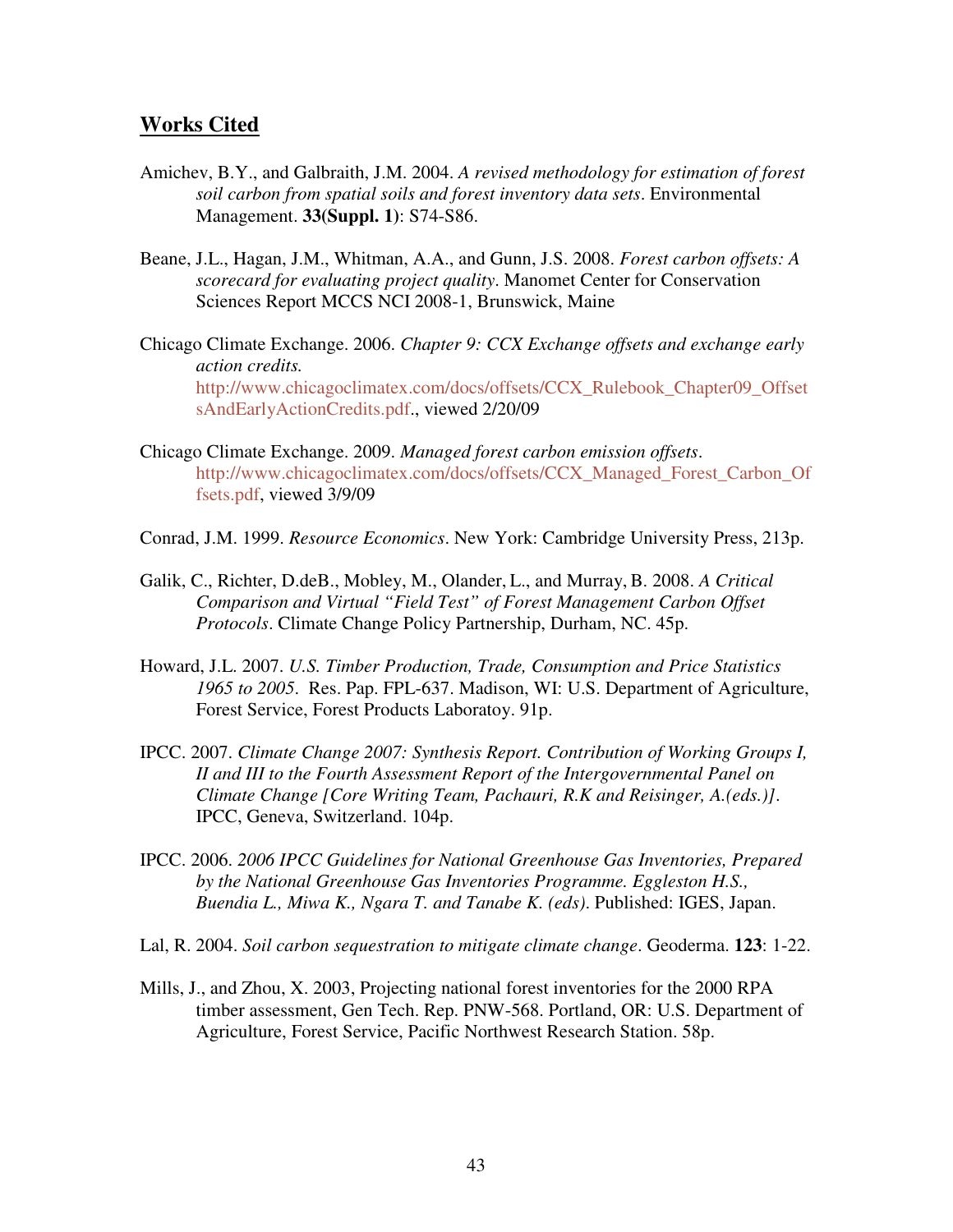- Newell, R..G., and Stavins, R.N. 2000. *Climate change and forest sinks: Factors affecting the costs of carbon sequestration*. Journal of Environmental Economics and Management. **30:** 211-235.
- Office of Policy and International Affairs. 2007. *Technical guidelines: Voluntary reporting of greenhouse gases (1605(b)) program*. U.S. Department of Energy, Washington D.C. 318p.
- Office of Policy and International Affairs. 2006. *General guidelines for voluntary greenhouse gas reporting*. U.S. Department of Energy, Washington D.C., 139p.
- Pearson, T., Brown, S., and Andrasko, K. 2008. *Comparison of registry methodologies for reporting carbon benefits for afforestation projects in the United States*. Environmental Science and Policy. **11**: 490-504.
- Post, W.M and Kwon, K.C. 2008. *Soil carbon sequestration and land-use change: processes and potential.* Global Change Biology. **6**: 317-327.
- Richter D.deB., Markewitz, D., Trumbore. S.E., and Wells C.G. 1999. *Rapid accumulation and turnover of soil carbon in a re-establishing forest*. Nature. **400**: 56-58.
- Schlesinger, W.H., and Lichter, J., 2001. *Limited carbon storage in soil and litter of*  experimental forest plots under increased atmospheric  $CO_2$ . Nature. **411**: 466-469.
- Smith, J.E., Heath, L.S., Skog, K.E., and Birdsey, R.A. 2006. *Methods for calculating forest ecosystem and harvested carbon with standard estimates for forest types of the United States*. Gen. Tech. Rep. NE-343. Newtown Square, PA: U.S. Department of Agriculture, Forest Service, Northeastern Research Station. 46p.
- Smith, J.E., and Heath, L.S. 2002. *A model of forest floor carbon mass for United States forest types*. Res. Pap. NE-722. Newtown Square, PA: U.S. Department of Agriculture, Forest Service, Northeastern Research Station. 37p.
- Sohngen, B., and Brown, S. 2006. *The cost and quantity of carbon sequestration by extending the forest rotation age*. AED Economics, Ohio State University, Columbus. 34p.
- USDA. 2007. *Forest Inventory and Analysis Fiscal year 2006 business report*. FS-884. U.S. Department of Agriculture, Forest Service, Washington DC. 39p.
- U.S. EPA. 2009. *Inventory of U.S. Greenhouse Gas Emissions and Sinks: 1990-2007: Public Review Draft.* Washington DC, U.S. EPA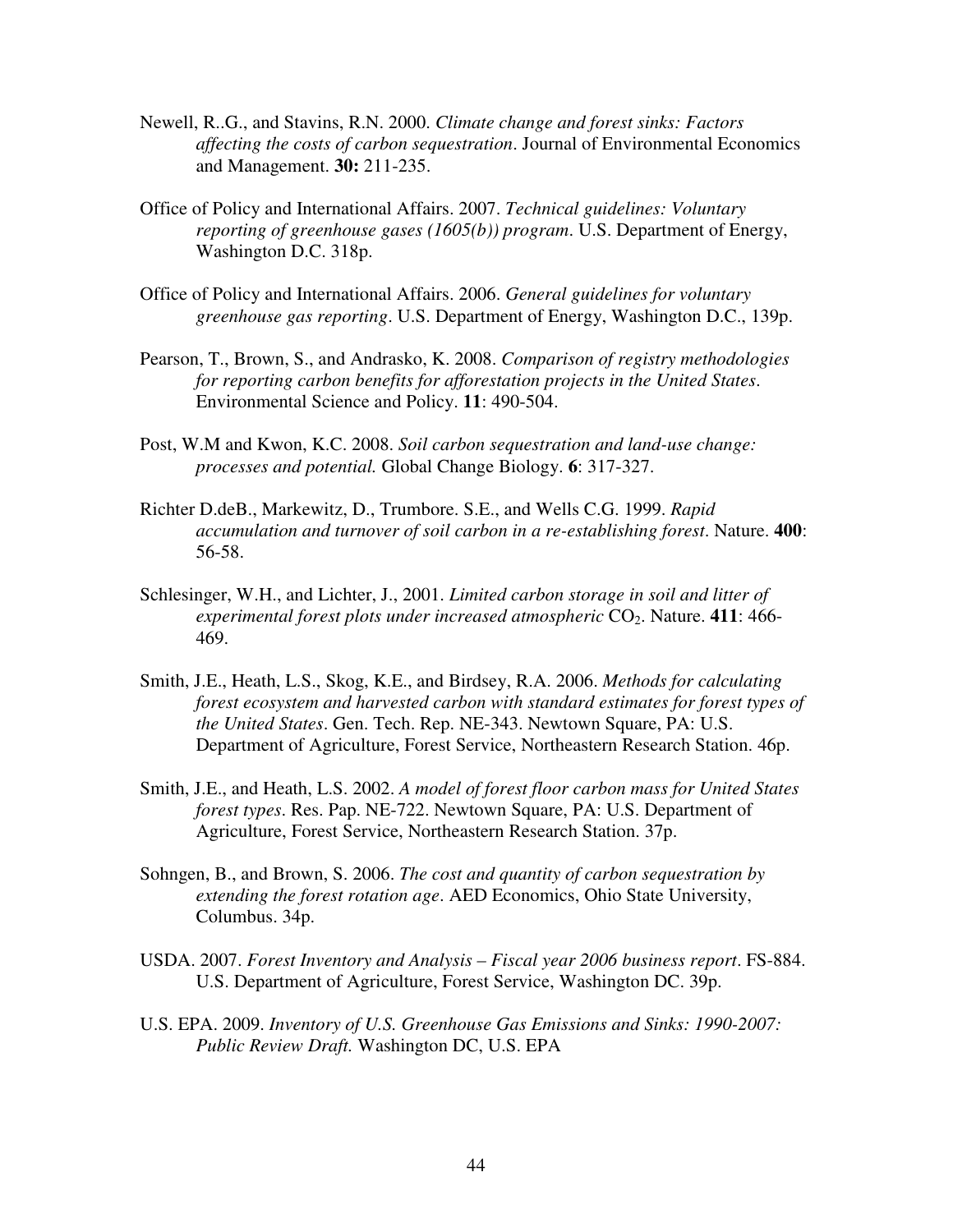- U.S. EPA. 2008. *Inventory of U.S. Greenhouse Gas Emissions and Sinks: 1990-2006*. Washington DC, U.S. EPA
- van Kooten, G.C., Binkley, C.S., and Delcourt, G. 1995. *Effect of carbon taxes and subsidies on optimal forest rotation age and supply of carbon services*. American Journal of Agriculture Economics. **77**: 365-374.
- van Kooten, G.C., Eagle, A.J., Manley, J., and Smolak, T. 2004. *How costly are carbon offsets? A meta-analysis of carbon forest sinks*. Environmental Science and Policy. **7**: 239-251
- Voluntary Carbon Standard. 2007. *Voluntary Carbon Standard: Guidance for agriculture, forestry and other land use projects*. http://www.v-cs.org/docs/AFOLU%20Guidance%20Document.pdf., viewed 2/19/09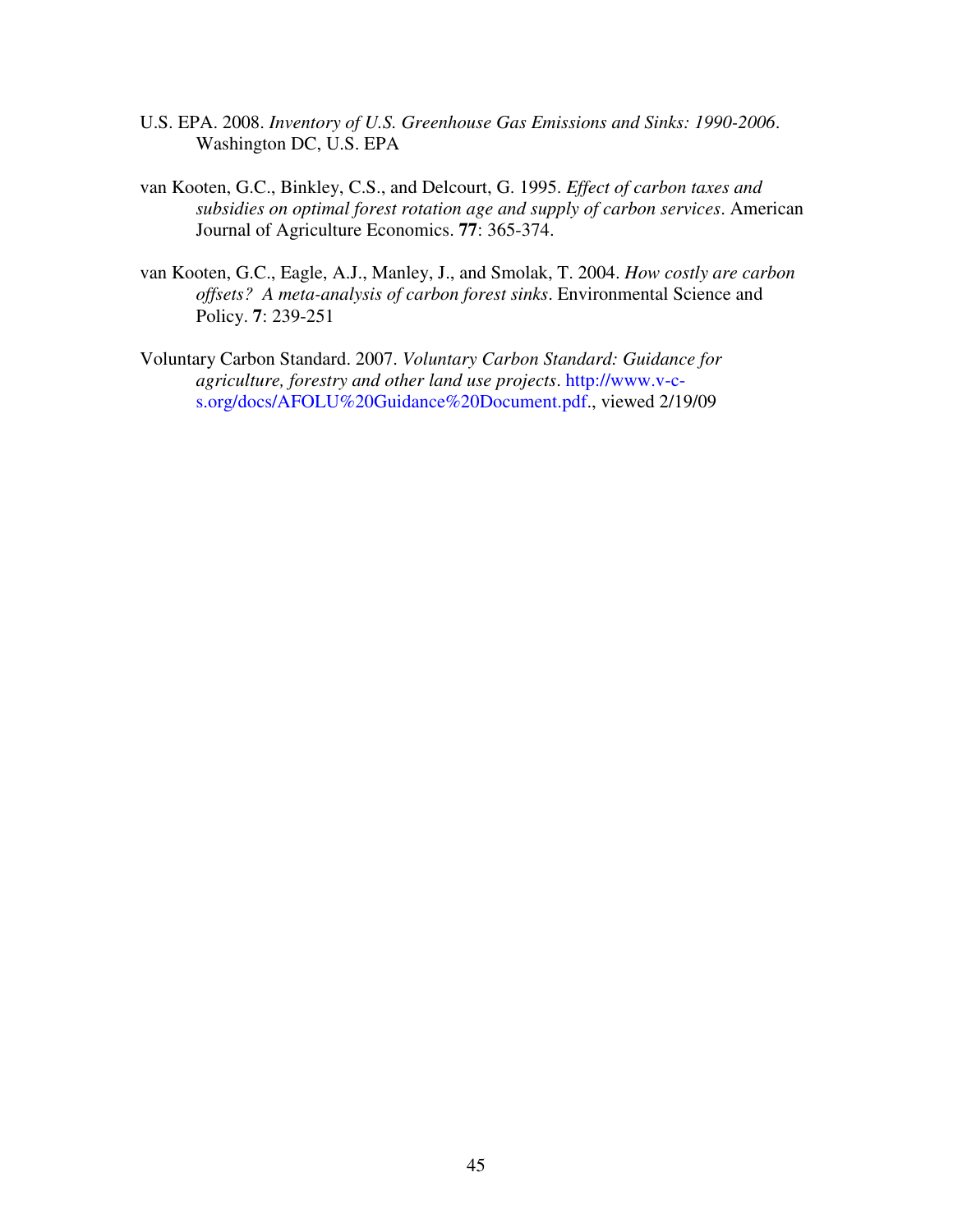| <b>Appendix 1 - Live Tree and Standing Deadwood Coefficients for Carbon Pool Calculation</b> |           |           |           |          |          |
|----------------------------------------------------------------------------------------------|-----------|-----------|-----------|----------|----------|
|                                                                                              |           |           |           | Standing | Standing |
|                                                                                              | Live Tree | Live Tree | Live Tree | Deadwood | Deadwood |
| <b>Forest Type</b>                                                                           | CoeffA    | CoeffB    | CoeffC    | CoeffA   | CoeffB   |
| NE Aspen-Birch                                                                               | 26.384    | 2.964     | 0.790     | 1.000    | 0.499    |
| NE Maple-Beech-Birch                                                                         | 32.572    | 2.804     | 0.823     | 3.041    | 0.306    |
| NE Oak-Hickory                                                                               | 32.041    | 2.171     | 0.882     | 3.332    | 0.191    |
| NE Oak-Pine                                                                                  | 41.520    | 1.512     | 0.919     | 1.725    | 0.311    |
| NE Spruce-Fir                                                                                | 31.715    | 2.271     | 0.829     | 5.893    | 0.190    |
| NE White-Red-Jack Pine                                                                       | 37.326    | 2.012     | 0.850     | 2.841    | 0.254    |
| NLS Aspen-Birch                                                                              | 24.107    | 2.225     | 0.844     | 1.962    | 0.400    |
| NLS Elm-Ash-CottonWood                                                                       | 27.498    | 2.405     | 0.859     | 3.755    | 0.253    |
| NLS Maple-Beech-Birch                                                                        | 22.920    | 2.681     | 0.851     | 3.442    | 0.219    |
| NLS Oak-Hickory                                                                              | 38.538    | 2.511     | 0.878     | 2.949    | 0.236    |
| NLS Spruce-Balsam Fir                                                                        | 17.053    | 2.787     | 0.812     | 1.320    | 0.472    |
| NLS White-Red-Jack Pine                                                                      | 1.358     | 3.767     | 0.752     | 2.844    | 0.266    |
| NPS Elm-Ash-Cottonwood                                                                       | 27.498    | 2.405     | 0.859     | 3.755    | 0.253    |
| NPS Maple-Beech-Birch                                                                        | 22.920    | 2.681     | 0.851     | 3.442    | 0.219    |
| NPS Oak-Hickory                                                                              | 38.538    | 2.511     | 0.878     | 2.949    | 0.236    |
| NPS Oak-Pine                                                                                 | 33.883    | 2.119     | 0.859     | 1.364    | 0.394    |
| <b>PNWE Douglas Fir</b>                                                                      | 9.982     | 3.271     | 0.786     | 3.935    | 0.312    |
| PNWE Fir-Spruce-Mtn Hemlock                                                                  | 14.031    | 1.832     | 0.855     | 4.550    | 0.358    |
| PNWE Lodgepole Pine                                                                          | 10.059    | 2.751     | 0.746     | 1.177    | 0.501    |
| <b>PNWE Ponderosa Pine</b>                                                                   | 11.925    | 1.597     | 0.871     | 1.000    | 0.455    |
| PNWW Alder-Maple                                                                             | 22.715    | 1.000     | 0.951     | 2.190    | 0.466    |
| PNWW Douglas Fir                                                                             | 29.866    | 1.204     | 0.942     | 1.237    | 0.559    |
| PNWW Fir-Spruce-Mtn Hmlck                                                                    | 16.944    | 2.345     | 0.846     | 4.235    | 0.415    |
| PNWW Hemlock-Sitka Spruce                                                                    | 30.012    | 1.000     | 0.948     | 1.546    | 0.562    |
| PSW Fir-Spruce-Mtn Hemlock                                                                   | 16.944    | 2.345     | 0.846     | 4.235    | 0.415    |
| PSW Mixed Conifer                                                                            | 13.551    | 1.899     | 0.874     | 1.000    | 0.608    |
| PSW Western Oak                                                                              | 17.307    | 3.520     | 0.810     | 1.996    | 0.348    |
| <b>RMN</b> Douglas Fir                                                                       | 9.982     | 3.271     | 0.786     | 3.935    | 0.312    |
| RMN Fir-Spruce-Mtn Hemlock                                                                   | 14.031    | 1.832     | 0.855     | 4.550    | 0.358    |
| RMN Lodgepole Pine                                                                           | 10.059    | 2.751     | 0.746     | 1.177    | 0.501    |
| <b>RMN</b> Ponderosa Pine                                                                    | 11.925    | 1.597     | 0.871     | 1.000    | 0.455    |
| RMS Aspen-Birch                                                                              | 17.787    | 3.353     | 0.764     | 3.062    | 0.376    |
| <b>RMS</b> Douglas Fir                                                                       | 15.527    | 3.337     | 0.802     | 2.200    | 0.460    |
| RMS Fir-Spruce-Mtn Hemlock                                                                   | 11.807    | 3.130     | 0.774     | 6.923    | 0.293    |
| RMS Lodgepole Pine                                                                           | 11.636    | 2.650     | 0.752     | 1.177    | 0.501    |
| RMS Ponderosa Pine                                                                           | 9.537     | 3.706     | 0.738     | 1.944    | 0.292    |
| SE Loblolly-Shortleaf Pine                                                                   | 34.818    | 1.242     | 0.892     | 1.000    | 0.324    |
| SE Longleaf-Slash Pine                                                                       | 14.913    | 1.000     | 0.933     | 1.000    | 0.184    |
| SE Oak-Gum-Cypress                                                                           | 22.242    | 4.018     | 0.754     | 1.770    | 0.329    |
|                                                                                              |           |           |           |          |          |
| SE Oak-Hickory                                                                               | 28.976    | 3.213     | 0.803     | 2.256    | 0.257    |
| SE Oak-Pine                                                                                  | 21.645    | 2.626     | 0.811     | 1.000    | 0.351    |
| SC Elm-Ash-Cottonwood                                                                        | 49.633    | 1.477     | 0.932     | 2.393    | 0.284    |
| SC Loblolly-Shortleaf Pine                                                                   | 37.244    | 1.553     | 0.846     | 1.203    | 0.271    |
| SC Oak-Gum-Cypress                                                                           | 22.504    | 5.035     | 0.721     | 4.234    | 0.121    |
| SC Oak-Hickory                                                                               | 46.794    | 1.964     | 0.876     | 2.396    | 0.186    |
| SC Oak-Pine                                                                                  | 30.637    | 2.734     | 0.798     | 1.133    | 0.337    |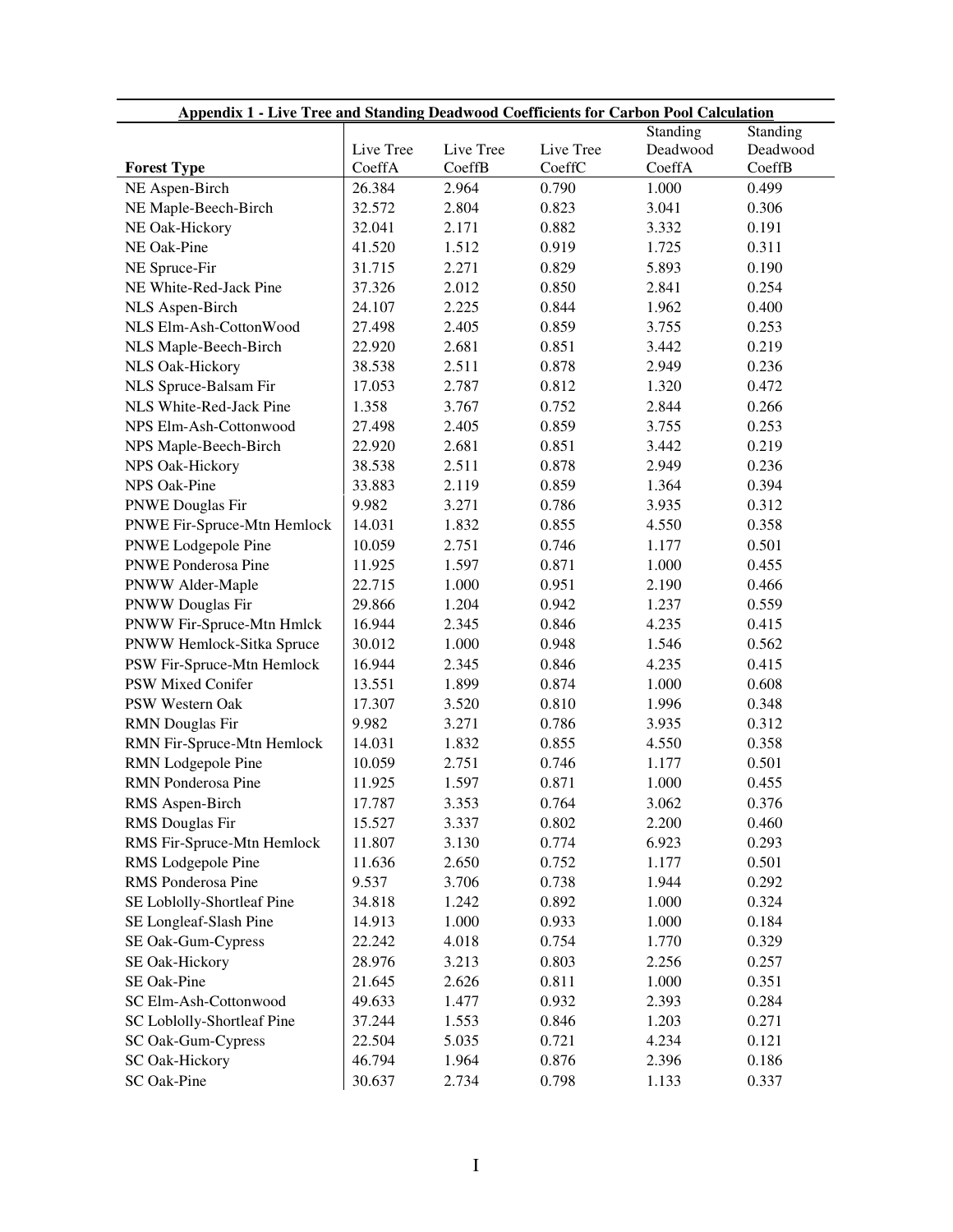| <b>Appendix 2 - Understory and Down Deadwood Coefficients for Carbon Pool Calculation</b> |                      |                      |                  |                     |                |                   |                 |
|-------------------------------------------------------------------------------------------|----------------------|----------------------|------------------|---------------------|----------------|-------------------|-----------------|
|                                                                                           | <b>SW</b><br>HW      |                      |                  |                     |                |                   |                 |
|                                                                                           |                      |                      |                  | Down                | Logging        | Logging           |                 |
|                                                                                           |                      |                      | Understory       | Deadwood            | Slash as       | Slash as          | Slash           |
| <b>Forest Type</b>                                                                        | Understory<br>CoeffA | Understory<br>CoeffB | Maximum<br>Ratio | Ratio<br>Multiplier | %of<br>harvest | $%$ of<br>harvest | Decomp.<br>Rate |
| NE Aspen-Birch                                                                            | 0.855                | 1.032                | 2.023            | 0.078               | 0.471          | 0.602             | 12.11           |
| NE Maple-Beech-Birch                                                                      | 0.892                | 1.079                | 2.076            | 0.071               | 0.471          | 0.602             | 12.11           |
| NE Oak-Hickory                                                                            | 0.842                | 1.053                | 2.057            | 0.068               | 0.471          | 0.602             | 12.11           |
| NE Oak-Pine                                                                               | 1.96                 | 1.235                | 4.203            | 0.061               | 0.471          | 0.602             | 12.11           |
| NE Spruce-Fir                                                                             | 0.825                | 1.121                | 2.14             | 0.092               | 0.471          | 0.602             | 17.88           |
| NE White-Red-Jack Pine                                                                    | $\mathbf{1}$         | 1.116                | 2.098            | 0.055               | 0.471          | 0.602             | 17.88           |
| NLS Aspen-Birch                                                                           | 0.777                | 1.018                | 2.023            | 0.081               | 0.384          | 0.441             | 12.11           |
| NLS Elm-Ash-CottonWood                                                                    | 0.65                 | 0.997                | 2.037            | 0.061               | 0.384          | 0.441             | 12.11           |
|                                                                                           | 0.863                | 1.12                 | 2.129            | 0.076               | 0.384          | 0.441             | 12.11           |
| NLS Maple-Beech-Birch                                                                     | 0.965                | 1.091                | 2.072            | 0.077               | 0.384          | 0.441             | 12.11           |
| NLS Oak-Hickory                                                                           | 1.656                |                      |                  |                     |                |                   |                 |
| NLS Spruce-Balsam Fir<br>NLS White-Red-Jack Pine                                          |                      | 1.318                | 2.136            | 0.087               | 0.384          | 0.441             | 17.88           |
|                                                                                           | 0.74                 | 1.014                | 2.046            | 0.072               | 0.384          | 0.441             | 17.88           |
| NPS Elm-Ash-Cottonwood                                                                    | 1.37                 | 1.177                | 2.055            | 0.069               | 0.384          | 0.441             | 12.11           |
| NPS Maple-Beech-Birch                                                                     | 1.126                | 1.201                | 2.13             | 0.063               | 0.384          | 0.441             | 12.11           |
| NPS Oak-Hickory                                                                           | 1.139                | 1.138                | 2.072            | 0.068               | 0.384          | 0.441             | 12.11           |
| NPS Oak-Pine                                                                              | 2.014                | 1.215                | 4.185            | 0.069               | 0.384          | 0.441             | 12.11           |
| <b>PNWE Douglas Fir</b>                                                                   | 1.544                | 1.064                | 4.626            | 0.103               | 0.133          | 0.081             | 32.28           |
| PNWE Fir-Spruce-Mtn Hmlck                                                                 | 1.583                | 1.156                | 4.806            | 0.106               | 0.133          | 0.081             | 32.28           |
| PNWE Lodgepole Pine                                                                       | 1.79                 | 1.257                | 4.823            | 0.093               | 0.133          | 0.081             | 32.28           |
| PNWE Ponderosa Pine                                                                       | 1.768                | 1.213                | 4.768            | 0.103               | 0.133          | 0.081             | 32.28           |
| PNWW Alder-Maple                                                                          | 2.094                | 1.23                 | 4.745            | 0.095               | 0.133          | 0.081             | 12.11           |
| PNWW Douglas Fir                                                                          | 1.727                | 1.108                | 4.609            | 0.1                 | 0.133          | 0.081             | 32.28           |
| PNWW Fir-Spruce-Mtn Hmlck                                                                 | 1.77                 | 1.164                | 4.807            | 0.09                | 0.133          | 0.081             | 32.28           |
| PNWW Hemlock-Sitka Spruce                                                                 | 2.081                | 1.218                | 4.693            | 0.099               | 0.133          | 0.081             | 32.28           |
| PSW Fir-Spruce-Mtn Hemlock                                                                | 1.983                | 1.268                | 4.806            | 0.109               | 0.133          | 0.081             | 32.28           |
| <b>PSW Mixed Conifer</b>                                                                  | 4.032                | 1.785                | 4.768            | 0.1                 | 0.133          | 0.081             | 32.28           |
| PSW Western Oak                                                                           | 1.571                | 1.038                | 4.745            | 0.042               | 0.133          | 0.081             | 12.11           |
| <b>RMN</b> Douglas Fir                                                                    | 2.342                | 1.36                 | 4.731            | 0.062               | 0.305          | 0.246             | 43.46           |
| RMN Fir-Spruce-Mtn Hmlck                                                                  | 2.129                | 1.315                | 4.749            | 0.1                 | 0.305          | 0.246             | 43.46           |
| RMN Lodgepole Pine                                                                        | 2.571                | 1.5                  | 4.773            | 0.058               | 0.305          | 0.246             | 43.46           |
| RMN Ponderosa Pine                                                                        | 2.099                | 1.344                | 4.776            | 0.087               | 0.305          | 0.246             | 43.46           |
| RMS Aspen-Birch                                                                           | 1.858                | 1.11                 | 4.745            | 0.064               | 0.305          | 0.246             | 18.13           |
| <b>RMS</b> Douglas Fir                                                                    | 5.145                | 2.232                | 4.829            | 0.077               | 0.305          | 0.246             | 43.46           |
| RMS Fir-Spruce-Mtn Hemlock                                                                | 2.861                | 1.568                | 4.822            | 0.079               | 0.305          | 0.246             | 43.46           |
| RMS Lodgepole Pine                                                                        | 3.305                | 1.737                | 4.797            | 0.098               | 0.305          | 0.246             | 43.46           |
| RMS Ponderosa Pine                                                                        | 3.214                | 1.732                | 4.82             | 0.082               | 0.305          | 0.246             | 43.46           |
| SE Loblolly-Shortleaf Pine                                                                | 1.752                | 1.155                | 4.178            | 0.081               | 0.09           | 0.254             | 17.88           |
| SE Longleaf-Slash Pine                                                                    | 1.752                | 1.155                | 4.178            | 0.081               | 0.09           | 0.254             | 17.88           |
| SE Oak-Gum-Cypress                                                                        | 0.834                | 1.089                | 1.842            | 0.064               | 0.09           | 0.254             | 8.88            |
| SE Oak-Hickory                                                                            | 1.903                | 1.191                | 4.182            | 0.059               | 0.09           | 0.254             | 8.88            |
| SE Oak-Pine                                                                               | 1.642                | 1.117                | 4.195            | 0.063               | 0.09           | 0.254             | 8.88            |
| SC Elm-Ash-Cottonwood                                                                     | 0.917                | 1.109                | 1.842            | 0.063               | 0.09           | 0.254             | 8.88            |
| SC Loblolly-Shortleaf Pine                                                                | 2.166                | 1.26                 | 4.161            | 0.068               | 0.09           | 0.254             | 17.88           |
| SC Oak-Gum-Cypress                                                                        | 0.917                | 1.109                | 1.842            | 0.063               | 0.09           | 0.254             | 8.88            |
| SC Oak-Hickory                                                                            | 2.089                | 1.235                | 4.17             | 0.067               | 0.09           | 0.254             | 8.88            |
| SC Oak-Pine                                                                               | 1.903                | 1.19                 | 4.173            | 0.072               | 0.09           | 0.254             | 8.88            |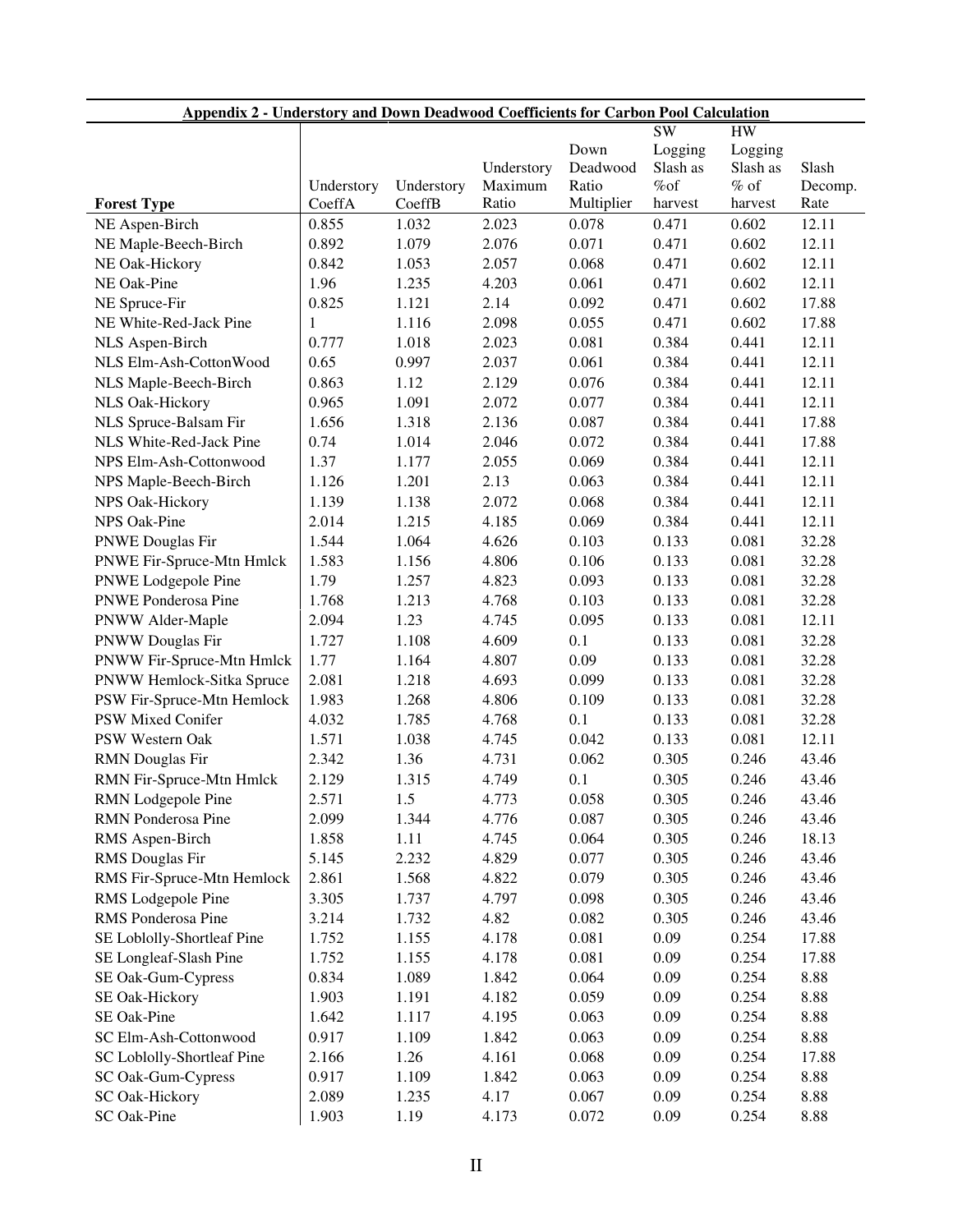| <b>Appendix 3 - Forest Floor Coefficients for Carbon Pool Calculation</b> |                   |        |        |        |        |  |
|---------------------------------------------------------------------------|-------------------|--------|--------|--------|--------|--|
|                                                                           | Forest            | Forest | Forest | Forest | Forest |  |
|                                                                           | <b>Floor Base</b> | Floor  | Floor  | Floor  | Floor  |  |
|                                                                           | Carbon            | Accum. | Accum. | Decay  | Decay  |  |
| <b>Forest Type</b>                                                        | (Mg/ha)           | CoeffA | CoeffB | CoeffA | CoeffB |  |
| NE Aspen-Birch                                                            | 10.2              | 18.4   | 53.7   | 10.2   | 9.2    |  |
| NE Maple-Beech-Birch                                                      | 27.7              | 50.4   | 54.7   | 27.7   | 9.2    |  |
| NE Oak-Hickory                                                            | 8.2               | 24.9   | 134.2  | 8.2    | 9.2    |  |
| NE Oak-Pine                                                               | 29.7              | 65     | 79.5   | 29.7   | 8.4    |  |
| NE Spruce-Fir                                                             | 33.7              | 62.9   | 57.8   | 33.7   | 8.4    |  |
| NE White-Red-Jack Pine                                                    | 13.8              | 19.1   | 25.6   | 13.8   | 8.4    |  |
| NLS Aspen-Birch                                                           | 10.2              | 18.4   | 53.7   | 10.2   | 9.2    |  |
| NLS Elm-Ash-CottonWood                                                    | 27.7              | 50.4   | 54.7   | 27.7   | 9.2    |  |
| NLS Maple-Beech-Birch                                                     | 27.7              | 50.4   | 54.7   | 27.7   | 9.2    |  |
| NLS Oak-Hickory                                                           | 8.2               | 24.9   | 134.2  | 8.2    | 9.2    |  |
| NLS Spruce-Balsam Fir                                                     | 33.7              | 62.9   | 57.8   | 33.7   | 8.4    |  |
| NLS White-Red-Jack Pine                                                   | 13.8              | 19.1   | 25.6   | 13.8   | 8.4    |  |
| NPS Elm-Ash-Cottonwood                                                    | 27.7              | 50.4   | 54.7   | 27.7   | 9.2    |  |
| NPS Maple-Beech-Birch                                                     | 27.7              | 50.4   | 54.7   | 27.7   | 9.2    |  |
| NPS Oak-Hickory                                                           | 8.2               | 24.9   | 134.2  | 8.2    | 9.2    |  |
| NPS Oak-Pine                                                              | 29.7              | 65     | 79.5   | 29.7   | 8.4    |  |
| <b>PNWE Douglas Fir</b>                                                   | 37.2              | 53.6   | 47     | 37.2   | 24.1   |  |
| PNWE Fir-Spruce-Mtn Hmlck                                                 | 37.2              | 53.6   | 47     | 37.2   | 24.1   |  |
| PNWE Lodgepole Pine                                                       | 24.1              | 43.9   | 87.3   | 24.1   | 24.1   |  |
| <b>PNWE Ponderosa Pine</b>                                                | 24.1              | 43.9   | 87.3   | 24.1   | 24.1   |  |
| PNWW Alder-Maple                                                          | 9.3               | 16.5   | 41.1   | 9.3    | 3.4    |  |
| <b>PNWW Douglas Fir</b>                                                   | 27.5              | 87.5   | 116.7  | 27.5   | 16     |  |
| PNWW Fir-Spruce-Mtn Hmlck                                                 | 29.5              | 53.9   | 44.3   | 29.5   | 16     |  |
|                                                                           | 27.5              |        |        |        | 16     |  |
| PNWW Hemlock-Sitka Spruce                                                 |                   | 87.5   | 116.7  | 27.5   |        |  |
| PSW Fir-Spruce-Mtn Hemlock                                                | 37.2              | 53.6   | 47     | 37.2   | 24.1   |  |
| PSW Mixed Conifer                                                         | 37.2              | 53.6   | 47     | 37.2   | 24.1   |  |
| PSW Western Oak                                                           | 31.7              | 50.1   | 62     | 31.7   | 19.8   |  |
| <b>RMN</b> Douglas Fir                                                    | 37.2              | 53.6   | 47     | 37.2   | 24.1   |  |
| RMN Fir-Spruce-Mtn Hmlck                                                  | 37.2              | 53.6   | 47     | 37.2   | 24.1   |  |
| RMN Lodgepole Pine                                                        | 24.1              | 43.9   | 87.3   | 24.1   | 24.1   |  |
| RMN Ponderosa Pine                                                        | 24.1              | 43.9   | 87.3   | 24.1   | 24.1   |  |
| RMS Aspen-Birch                                                           | 31.7              | 50.1   | 62     | 31.7   | 19.8   |  |
| RMS Douglas Fir                                                           | 37.2              | 53.6   | 47     | 37.2   | 24.1   |  |
| RMS Fir-Spruce-Mtn Hemlock                                                | 37.2              | 53.6   | 47     | 37.2   | 24.1   |  |
| RMS Lodgepole Pine                                                        | 24.1              | 43.9   | 87.3   | 24.1   | 24.1   |  |
| RMS Ponderosa Pine                                                        | 24.1              | 43.9   | 87.3   | 24.1   | 24.1   |  |
| SE Loblolly-Shortleaf Pine                                                | 12.2              | 20.4   | 27.1   | 12.2   | 3.8    |  |
| SE Longleaf-Slash Pine                                                    | 12.2              | 20.4   | 27.1   | 12.2   | 3.8    |  |
| SE Oak-Gum-Cypress                                                        | 6                 | 15.3   | 61.8   | 6      | 3.2    |  |
| SE Oak-Hickory                                                            | 6                 | 15.3   | 61.8   | 6      | 3.2    |  |
| SE Oak-Pine                                                               | 10.3              | 15.4   | 20.1   | 10.3   | 2.8    |  |
| SC Elm-Ash-Cottonwood                                                     | 6                 | 15.3   | 61.8   | 6      | 3.2    |  |
| SC Loblolly-Shortleaf Pine                                                | 12.2              | 20.4   | 27.1   | 12.2   | 3.8    |  |
| SC Oak-Gum-Cypress                                                        | 6                 | 15.3   | 61.8   | 6      | 3.2    |  |
| SC Oak-Hickory                                                            | 6                 | 15.3   | 61.8   | 6      | 3.2    |  |
| SC Oak-Pine                                                               | 10.3              | 15.4   | 20.1   | 10.3   | 2.8    |  |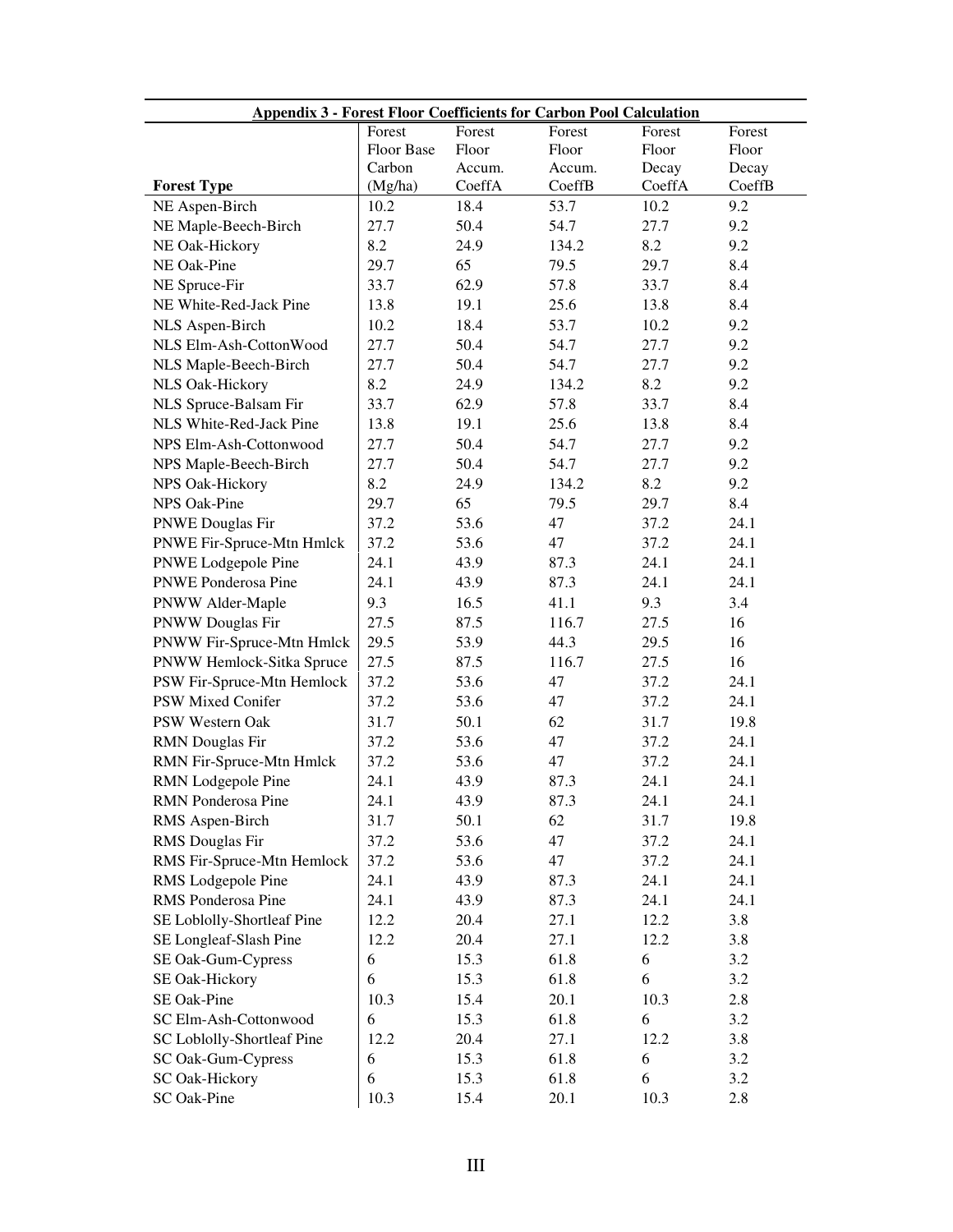| <b>Forest Type</b>                     | Softwood<br>fraction of<br>growing-stock<br>volume | Sawtimber<br>$(9in.+dbh)$<br>fraction of<br>softwood<br>volume | Sawtimber<br>$(11in.+dbh)$<br>fraction of<br>hardwood<br>volume | Specific<br>gravity of<br>softwoods | Specific<br>gravity of<br>hardwoods |
|----------------------------------------|----------------------------------------------------|----------------------------------------------------------------|-----------------------------------------------------------------|-------------------------------------|-------------------------------------|
| NE Aspen-Birch                         | 0.247                                              | 0.439                                                          | 0.33                                                            | 0.353                               | 0.428                               |
| NE Maple-Beech-Birch                   | 0.132                                              | 0.604                                                          | 0.526                                                           | 0.369                               | 0.518                               |
| NE Oak-Hickory                         | 0.039                                              | 0.706                                                          | 0.667                                                           | 0.388                               | 0.534                               |
| NE Oak-Pine                            | 0.511                                              | 0.777                                                          | 0.545                                                           | 0.371                               | 0.516                               |
| NE Spruce-Fir                          | 0.87                                               | 0.508                                                          | 0.301                                                           | 0.353                               | 0.481                               |
| NE White-Red-Jack Pine                 | 0.794                                              | 0.72                                                           | 0.429                                                           | 0.361                               | 0.51                                |
| NLS Aspen-Birch                        | 0.157                                              | 0.514                                                          | 0.336                                                           | 0.351                               | 0.397                               |
| NLS Elm-Ash-CottonWood                 | 0.107                                              | 0.468                                                          | 0.405                                                           | 0.335                               | 0.46                                |
| NLS Maple-Beech-Birch                  | 0.094                                              | 0.669                                                          | 0.422                                                           | 0.356                               | 0.496                               |
| NLS Oak-Hickory                        | 0.042                                              | 0.605                                                          | 0.473                                                           | 0.369                               | 0.534                               |
| NLS Spruce-Balsam Fir                  | 0.876                                              | 0.425                                                          | 0.276                                                           | 0.344                               | 0.444                               |
| NLS White-Red-Jack Pine                | 0.902                                              | 0.646                                                          | 0.296                                                           | 0.389                               | 0.473                               |
| NPS Elm-Ash-Cottonwood                 | 0.004                                              | 0.443                                                          | 0.563                                                           | 0.424                               | 0.453                               |
|                                        | 0.01                                               | 0.47                                                           | 0.538                                                           | 0.437                               | 0.508                               |
| NPS Maple-Beech-Birch                  | 0.02                                               | 0.497                                                          | 0.501                                                           | 0.448                               | 0.565                               |
| NPS Oak-Hickory<br><b>NPS Oak-Pine</b> |                                                    |                                                                |                                                                 |                                     | 0.566                               |
|                                        | 0.463                                              | 0.605                                                          | 0.314                                                           | 0.451                               |                                     |
| <b>PNWE Douglas Fir</b>                | 0.989                                              | 0.896                                                          | 0.494                                                           | 0.429                               | 0.391                               |
| PNWE Fir-Spruce-Mtn Hmlck              | 0.994                                              | 0.864                                                          | 0.605                                                           | 0.37                                | 0.361                               |
| PNWE Lodgepole Pine                    | 0.992                                              | 0.642                                                          | 0.537                                                           | 0.38                                | 0.345                               |
| <b>PNWE Ponderosa Pine</b>             | 0.996                                              | 0.906                                                          | 0.254                                                           | 0.385                               | 0.513                               |
| PNWW Alder-Maple                       | 0.365                                              | 0.895                                                          | 0.635                                                           | 0.402                               | 0.385                               |
| PNWW Douglas Fir                       | 0.959                                              | 0.914                                                          | 0.415                                                           | 0.44                                | 0.426                               |
| PNWW Fir-Spruce-Mtn Hmlck              | 0.992                                              | 0.905                                                          | 0.296                                                           | 0.399                               | 0.417                               |
| PNWW Hemlock-Sitka Spruce              | 0.956                                              | 0.909                                                          | 0.628                                                           | 0.405                               | 0.38                                |
| PSW Fir-Spruce-Mtn Hemlock             | 1                                                  | 0.946                                                          | $\boldsymbol{0}$                                                | 0.372                               | 0.51                                |
| PSW Mixed Conifer                      | 0.943                                              | 0.924                                                          | 0.252                                                           | 0.394                               | 0.521                               |
| PSW Western Oak                        | 0.419                                              | 0.899                                                          | 0.206                                                           | 0.416                               | 0.59                                |
| <b>RMN</b> Douglas Fir                 | 0.993                                              | 0.785                                                          | 0.353                                                           | 0.428                               | 0.37                                |
| RMN Fir-Spruce-Mtn Hmlck               | 0.999                                              | 0.753                                                          | $\boldsymbol{0}$                                                | 0.355                               | 0.457                               |
| RMN Lodgepole Pine                     | 0.999                                              | 0.54                                                           | 0.219                                                           | 0.383                               | 0.391                               |
| RMN Ponderosa Pine                     | 0.999                                              | 0.816                                                          | $\boldsymbol{0}$                                                | 0.391                               | 0.374                               |
| RMS Aspen-Birch                        | 0.297                                              | 0.766                                                          | 0.349                                                           | 0.355                               | 0.35                                |
| <b>RMS</b> Douglas Fir                 | 0.962                                              | 0.758                                                          | 0.23                                                            | 0.431                               | 0.35                                |
| RMS Fir-Spruce-Mtn Hemlock             | 0.958                                              | 0.77                                                           | 0.367                                                           | 0.342                               | 0.35                                |
| RMS Lodgepole Pine                     | 0.981                                              | 0.607                                                          | 0.121                                                           | 0.377                               | 0.35                                |
| RMS Ponderosa Pine                     | 0.993                                              | 0.773                                                          | 0.071                                                           | 0.383                               | 0.386                               |
| SE Loblolly-Shortleaf Pine             | 0.889                                              | 0.556                                                          | 0.326                                                           | 0.469                               | 0.494                               |
| SE Longleaf-Slash Pine                 | 0.963                                              | 0.557                                                          | 0.209                                                           | 0.536                               | 0.503                               |
| SE Oak-Gum-Cypress                     | 0.184                                              | 0.789                                                          | 0.5                                                             | 0.441                               | 0.484                               |
| SE Oak-Hickory                         | 0.07                                               | 0.721                                                          | 0.551                                                           | 0.438                               | 0.524                               |
| SE Oak-Pine                            | 0.508                                              | 0.746                                                          | 0.425                                                           | 0.462                               | 0.516                               |
| SC Elm-Ash-Cottonwood                  | 0.044                                              | 0.787                                                          | 0.532                                                           | 0.427                               | 0.494                               |
| SC Loblolly-Shortleaf Pine             | 0.88                                               | 0.653                                                          | 0.358                                                           | 0.47                                | 0.516                               |
| SC Oak-Gum-Cypress                     | 0.179                                              | 0.83                                                           | 0.589                                                           | 0.44                                | 0.513                               |
|                                        | 0.057                                              | 0.706                                                          | 0.534                                                           | 0.451                               | 0.544                               |
| SC Oak-Hickory                         |                                                    |                                                                |                                                                 |                                     |                                     |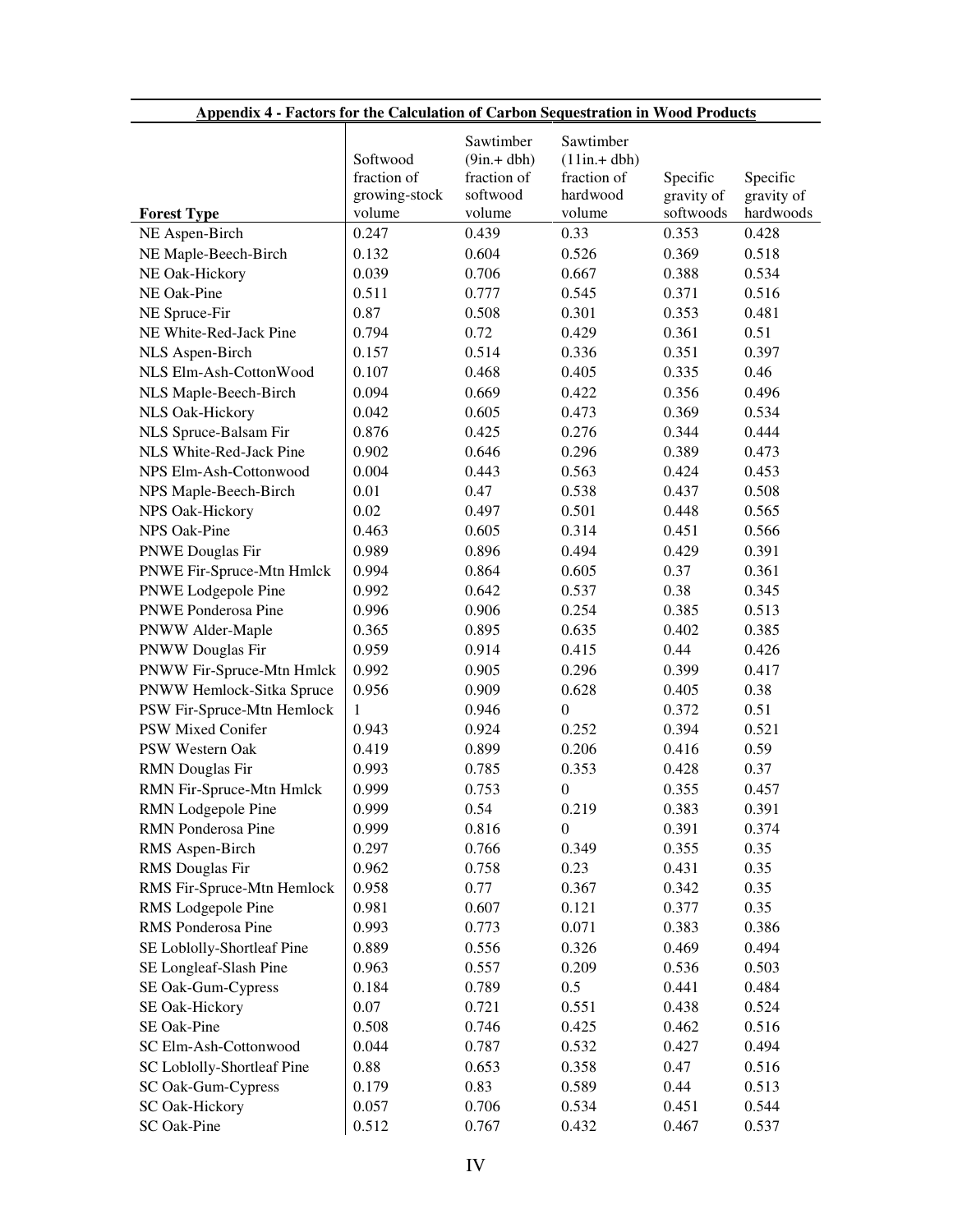| <b>Appendix 5 - End-use Disposition Factors for the Calculation of Carbon Sequestration in Wood Products</b> |           |           |                  |             |           |           |           |             |
|--------------------------------------------------------------------------------------------------------------|-----------|-----------|------------------|-------------|-----------|-----------|-----------|-------------|
|                                                                                                              |           | %SW       |                  |             |           | %HW       |           |             |
|                                                                                                              | %SW       | SawLog    | $\%$ SW          | %SW         | %HW       | SawLog    | $\%$ HW   | %HW         |
|                                                                                                              | SawLog    | in        | Pulpwood         | Pulpwood    | SawLog    | in        | Pulpwood  | Pulpwood    |
|                                                                                                              | in use    | landfill  | in use           | in landfill | in use    | landfill  | in use    | in landfill |
|                                                                                                              | after     | after     | after 100        | after 100   | after     | after     | after 100 | after 100   |
| <b>Forest Type</b>                                                                                           | $100$ yrs | $100$ yrs | yrs              | yrs         | $100$ yrs | $100$ yrs | yrs       | yrs         |
| NE Aspen-Birch                                                                                               | 0.095     | 0.223     | 0.006            | 0.084       | 0.035     | 0.281     | 0.103     | 0.158       |
| NE Maple-Beech-Birch                                                                                         | 0.095     | 0.223     | 0.006            | 0.084       | 0.035     | 0.281     | 0.103     | 0.158       |
| NE Oak-Hickory                                                                                               | 0.095     | 0.223     | 0.006            | 0.084       | 0.035     | 0.281     | 0.103     | 0.158       |
| NE Oak-Pine                                                                                                  | 0.095     | 0.223     | 0.006            | 0.084       | 0.035     | 0.281     | 0.103     | 0.158       |
| NE Spruce-Fir                                                                                                | 0.095     | 0.223     | 0.006            | 0.084       | 0.035     | 0.281     | 0.103     | 0.158       |
| NE White-Red-Jack Pine                                                                                       | 0.095     | 0.223     | 0.006            | 0.084       | 0.035     | 0.281     | 0.103     | 0.158       |
| NLS Aspen-Birch                                                                                              | 0.096     | 0.25      | 0.008            | 0.084       | 0.032     | 0.265     | 0.127     | 0.177       |
| NLS Elm-Ash-CottonWood                                                                                       | 0.096     | 0.25      | 0.008            | 0.084       | 0.032     | 0.265     | 0.127     | 0.177       |
| NLS Maple-Beech-Birch                                                                                        | 0.096     | 0.25      | 0.008            | 0.084       | 0.032     | 0.265     | 0.127     | 0.177       |
| NLS Oak-Hickory                                                                                              | 0.096     | 0.25      | 0.008            | 0.084       | 0.032     | 0.265     | 0.127     | 0.177       |
| NLS Spruce-Balsam Fir                                                                                        | 0.096     | 0.25      | 0.008            | 0.084       | 0.032     | 0.265     | 0.127     | 0.177       |
| NLS White-Red-Jack Pine                                                                                      | 0.096     | 0.25      | 0.008            | 0.084       | 0.032     | 0.265     | 0.127     | 0.177       |
| NPS Elm-Ash-Cottonwood                                                                                       | 0.096     | 0.25      | 0.008            | 0.084       | 0.032     | 0.265     | 0.127     | 0.177       |
| NPS Maple-Beech-Birch                                                                                        | 0.096     | 0.25      | 0.008            | 0.084       | 0.032     | 0.265     | 0.127     | 0.177       |
| NPS Oak-Hickory                                                                                              | 0.096     | 0.25      | 0.008            | 0.084       | 0.032     | 0.265     | 0.127     | 0.177       |
| NPS Oak-Pine                                                                                                 | 0.096     | 0.25      | 0.008            | 0.084       | 0.032     | 0.265     | 0.127     | 0.177       |
| <b>PNWE Douglas Fir</b>                                                                                      | 0.116     | 0.221     | 0.116            | 0.221       | 0.046     | 0.219     | 0.046     | 0.219       |
| PNWE Fir-Spruce-Mtn Hmlck                                                                                    | 0.116     | 0.221     | 0.116            | 0.221       | 0.046     | 0.219     | 0.046     | 0.219       |
| PNWE Lodgepole Pine                                                                                          | 0.116     | 0.221     | 0.116            | 0.221       | 0.046     | 0.219     | 0.046     | 0.219       |
| <b>PNWE</b> Ponderosa Pine                                                                                   | 0.116     | 0.221     | 0.116            | 0.221       | 0.046     | 0.219     | 0.046     | 0.219       |
| PNWW Alder-Maple                                                                                             | 0.13      | 0.279     | $\boldsymbol{0}$ | 0.076       | 0.046     | 0.219     | 0.046     | 0.219       |
| <b>PNWW Douglas Fir</b>                                                                                      | 0.13      | 0.279     | $\boldsymbol{0}$ | 0.076       | 0.03      | 0.177     | 0.03      | 0.177       |
| PNWW Fir-Spruce-Mtn Hmlck                                                                                    | 0.13      | 0.279     | $\boldsymbol{0}$ | 0.076       | 0.03      | 0.177     | 0.03      | 0.177       |
| PNWW Hemlock-Sitka Spruce                                                                                    | 0.13      | 0.279     | $\overline{0}$   | 0.076       | 0.03      | 0.177     | 0.03      | 0.177       |
| PSW Fir-Spruce-Mtn Hmlck                                                                                     | 0.112     | 0.243     | 0.112            | 0.243       | 0.046     | 0.219     | 0.046     | 0.219       |
| PSW Mixed Conifer                                                                                            | 0.112     | 0.243     | 0.112            | 0.243       | 0.046     | 0.219     | 0.046     | 0.219       |
| PSW Western Oak                                                                                              | 0.112     | 0.243     | 0.112            | 0.243       | 0.046     | 0.219     | 0.046     | 0.219       |
| <b>RMN</b> Douglas Fir                                                                                       | 0.112     | 0.255     | 0.112            | 0.255       | 0.046     | 0.219     | 0.046     | 0.219       |
| RMN Fir-Spruce-Mtn Hemlock                                                                                   | 0.112     | 0.255     | 0.112            | 0.255       | 0.046     | 0.219     | 0.046     | 0.219       |
| RMN Lodgepole Pine                                                                                           | 0.112     | 0.255     | 0.112            | 0.255       | 0.046     | 0.219     | 0.046     | 0.219       |
| <b>RMN</b> Ponderosa Pine                                                                                    | 0.112     | 0.255     | 0.112            | 0.255       | 0.046     | 0.219     | 0.046     | 0.219       |
| RMS Aspen-Birch                                                                                              | 0.112     | 0.255     | 0.112            | 0.255       | 0.046     | 0.219     | 0.046     | 0.219       |
| RMS Douglas Fir                                                                                              | 0.112     | 0.255     | 0.112            | 0.255       | 0.046     | 0.219     | 0.046     | 0.219       |
| RMS Fir-Spruce-Mtn Hemlock                                                                                   |           |           |                  |             |           | 0.219     |           |             |
|                                                                                                              | 0.112     | 0.255     | 0.112            | 0.255       | 0.046     | 0.219     | 0.046     | 0.219       |
| RMS Lodgepole Pine                                                                                           | 0.112     | 0.255     | 0.112            | 0.255       | 0.046     |           | 0.046     | 0.219       |
| RMS Ponderosa Pine                                                                                           | 0.112     | 0.255     | 0.112            | 0.255       | 0.046     | 0.219     | 0.046     | 0.219       |
| SE Loblolly-Shortleaf Pine                                                                                   | 0.104     | 0.232     | 0.036            | 0.105       | 0.037     | 0.267     | 0.063     | 0.125       |
| SE Longleaf-Slash Pine                                                                                       | 0.104     | 0.232     | 0.036            | 0.105       | 0.037     | 0.267     | 0.063     | 0.125       |
| SE Oak-Gum-Cypress                                                                                           | 0.104     | 0.232     | 0.036            | 0.105       | 0.037     | 0.267     | 0.063     | 0.125       |
| SE Oak-Hickory                                                                                               | 0.104     | 0.232     | 0.036            | 0.105       | 0.037     | 0.267     | 0.063     | 0.125       |
| SE Oak-Pine                                                                                                  | 0.104     | 0.232     | 0.036            | 0.105       | 0.037     | 0.267     | 0.063     | 0.125       |
| SC Elm-Ash-Cottonwood                                                                                        | 0.11      | 0.224     | 0.048            | 0.114       | 0.034     | 0.251     | 0.056     | 0.12        |
| SC Loblolly-Shortleaf Pine                                                                                   | 0.11      | 0.224     | 0.048            | 0.114       | 0.034     | 0.251     | 0.056     | 0.12        |
| SC Oak-Gum-Cypress                                                                                           | 0.11      | 0.224     | 0.048            | 0.114       | 0.034     | 0.251     | 0.056     | 0.12        |
| SC Oak-Hickory                                                                                               | 0.11      | 0.224     | 0.048            | 0.114       | 0.034     | 0.251     | 0.056     | 0.12        |
| SC Oak-Pine                                                                                                  | 0.11      | 0.224     | 0.048            | 0.114       | 0.034     | 0.251     | 0.056     | 0.12        |